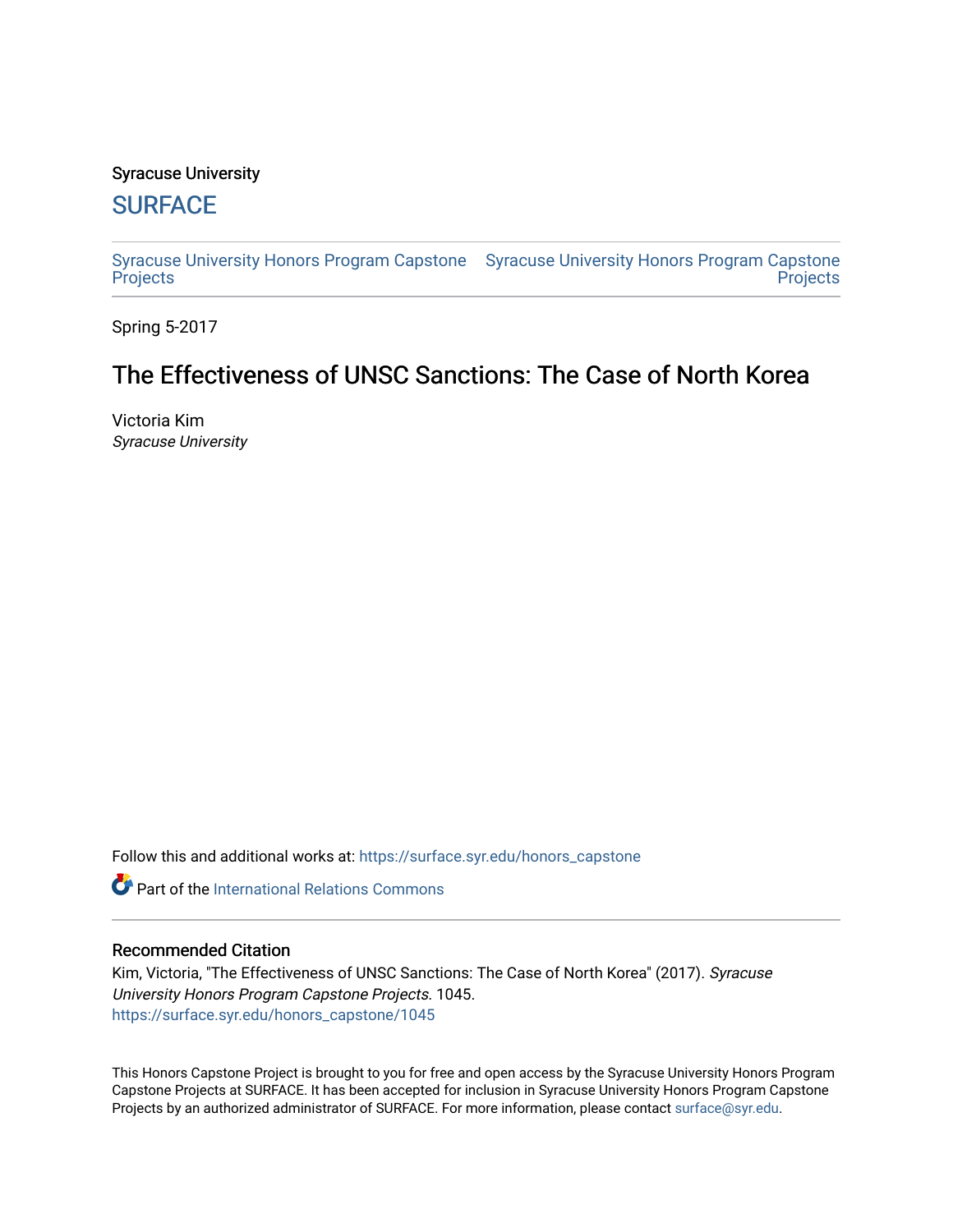# **The Effectiveness of UNSC Sanctions: The Case of North Korea**

### A Capstone Project Submitted in Partial Fulfillment of the Requirements of the Renée Crown University Honors Program at Syracuse University

Victoria Soyeon Kim

# Candidate for Bachelor of Arts and Renée Crown University Honors Spring 2017

#### Honors Capstone Project in Your Major

Capstone Project Advisor: \_

Dr. George Kallander, Professor, History

Capstone Project Reader: \_\_\_\_\_\_\_\_\_\_\_\_\_\_\_\_\_\_\_\_\_\_\_

Dr. Francine D'Amico, Director of Undergraduate Studies International Relations

Honors Director:

Chris Johnson, Interim Director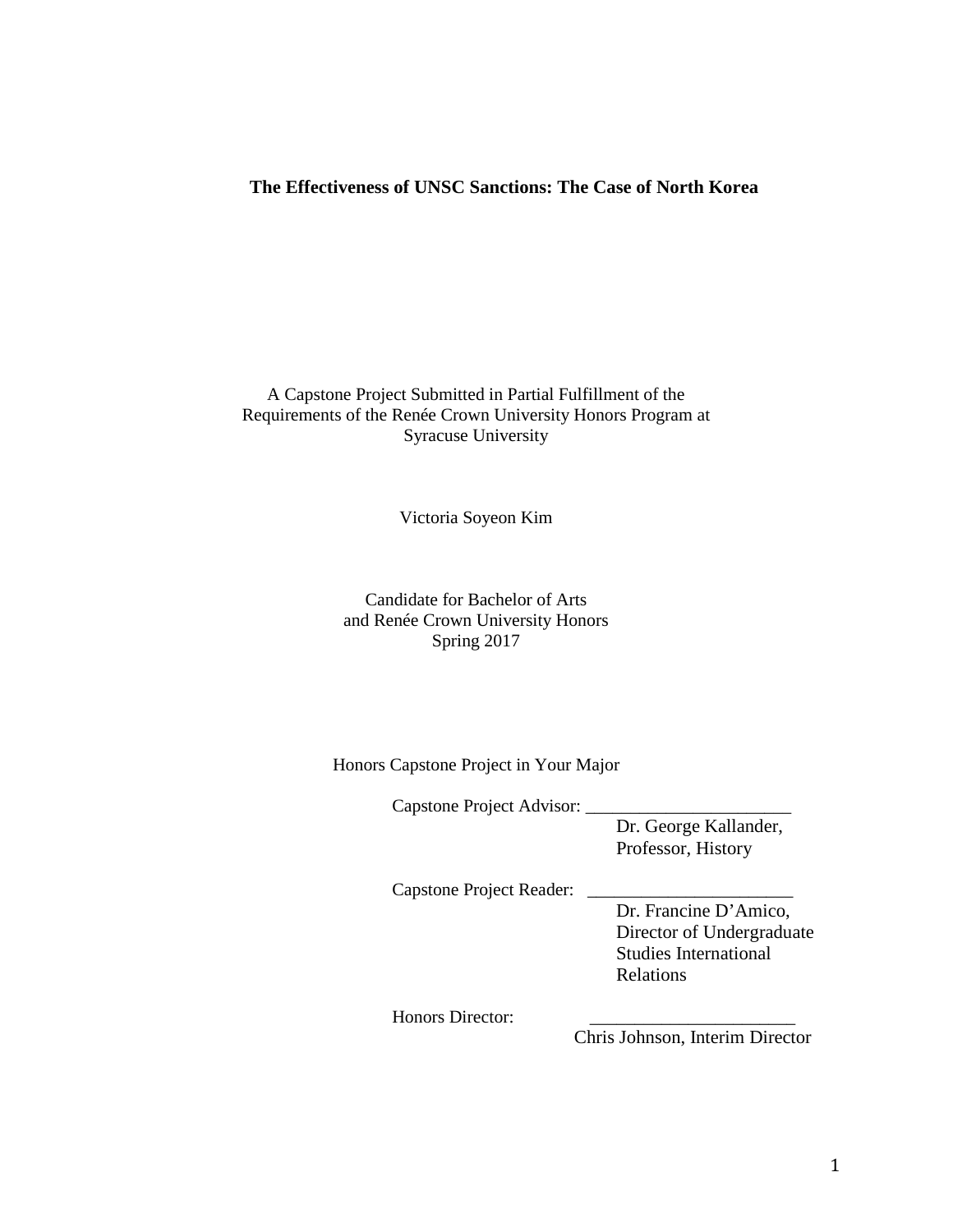#### **Abstract**

UN Security Council sanctions have been ineffective in curbing North Korea's nuclear weapons proliferation because North Korea's economy is not open to trade with the rest of the world. Instead, multilateral sanctions provoke threatening nationalist responses from Pyongyang rather than the desired compliance. An alternative approach is needed. Using content analysis of United Nations General Assembly (UNGA) Debate statements (2006-2016) of the member nations of the Six-Party Talks and archival research of UN Security Council resolutions, this case study examines each country's priorities and policies in addressing North Korea's nuclear proliferation. I find that Japan and the Republic of Korea expressed the greatest concern due to their geographical proximity to North Korea and tense relations. I also found that in each year China mentioned North Korea, its delegation advocated for the use of Six-Party Talks (6PT) to achieve denuclearization while the United States never mentioned the 6PT at all. Additionally, the North Korean delegation mentioned peace in its speeches more than any other topic coded for in this research which I argue can be used as a basis to resume diplomatic efforts. Because UN sanctions have been not only ineffective but counter-productive, I recommend establishing a peace treaty between the parties to the Korean conflict and offering economic aid and security assurances to the regime in Pyongyang. This policy of peace and engagement can open the doors for denuclearization talks to resume.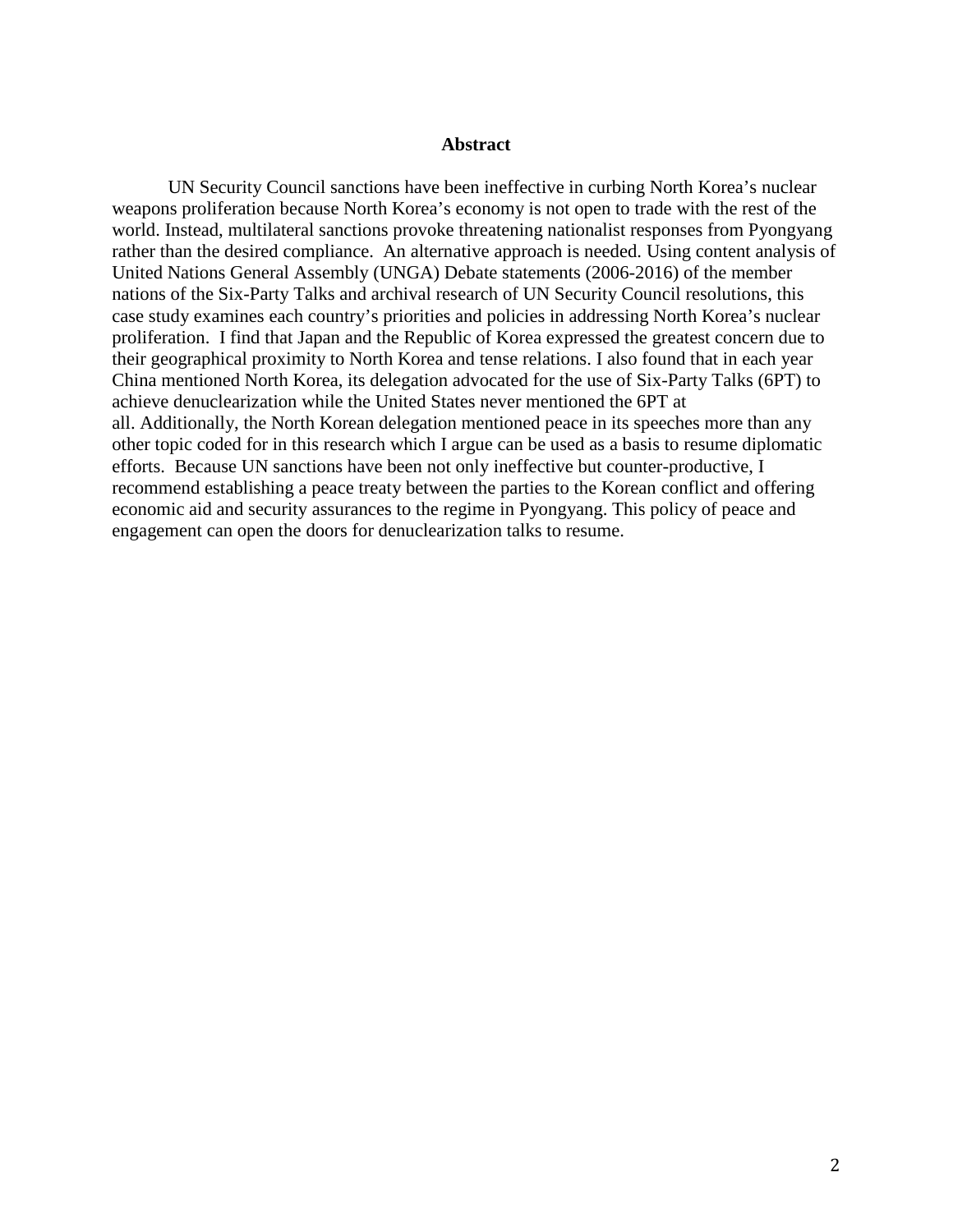#### **Executive Summary**

In 2006, the Democratic People's Republic of Korea (DPRK), also known as North Korea, tested its first nuclear weapon and has continued to develop them ever since. Its continued nuclear weapons program has fostered fear among neighbors in the East Asian region in addition to the international community. Despite widespread opposition and international protest, the DPRK continues to test weapons because the government believes it a sovereign right and a necessary means for the nation's continued existence. Both negotiations with and sanctions against North Korea have failed to produce the desired outcome of a denuclearized North Korea. As administrations and governing styles of the pertinent nations continue to change, little progress has been made in attempts to resolve this conflict.

Although sanctions have been ineffective in denuclearizing North Korea, the tool is pursued time and time again. North Korea still possesses its nuclear weapons program today and continues to advance its capabilities, effectively evading sanctions. Therefore, I question why the same failed strategy is chosen despite its proven ineffectiveness.

To measure sanction effectiveness, I analyzed United Nations General Debate Statements given in General Assembly meetings at the start of each annual session from 2006-2016. I began collecting data starting from 2006 when the North Korean government tested its first nuclear weapon. I focus on the six countries most involved in this issue: the United States, Republic of Korea (ROK), Democratic People's Republic of Korea, People's Republic of China (PRC), Japan, and the Russian Federation.

UNGA debate speeches are significant because each delegate has limited time (20 minutes) to express its nation's most pressing concerns to the international community. Therefore, I reviewed each transcript of the six parties over a span of ten years to track the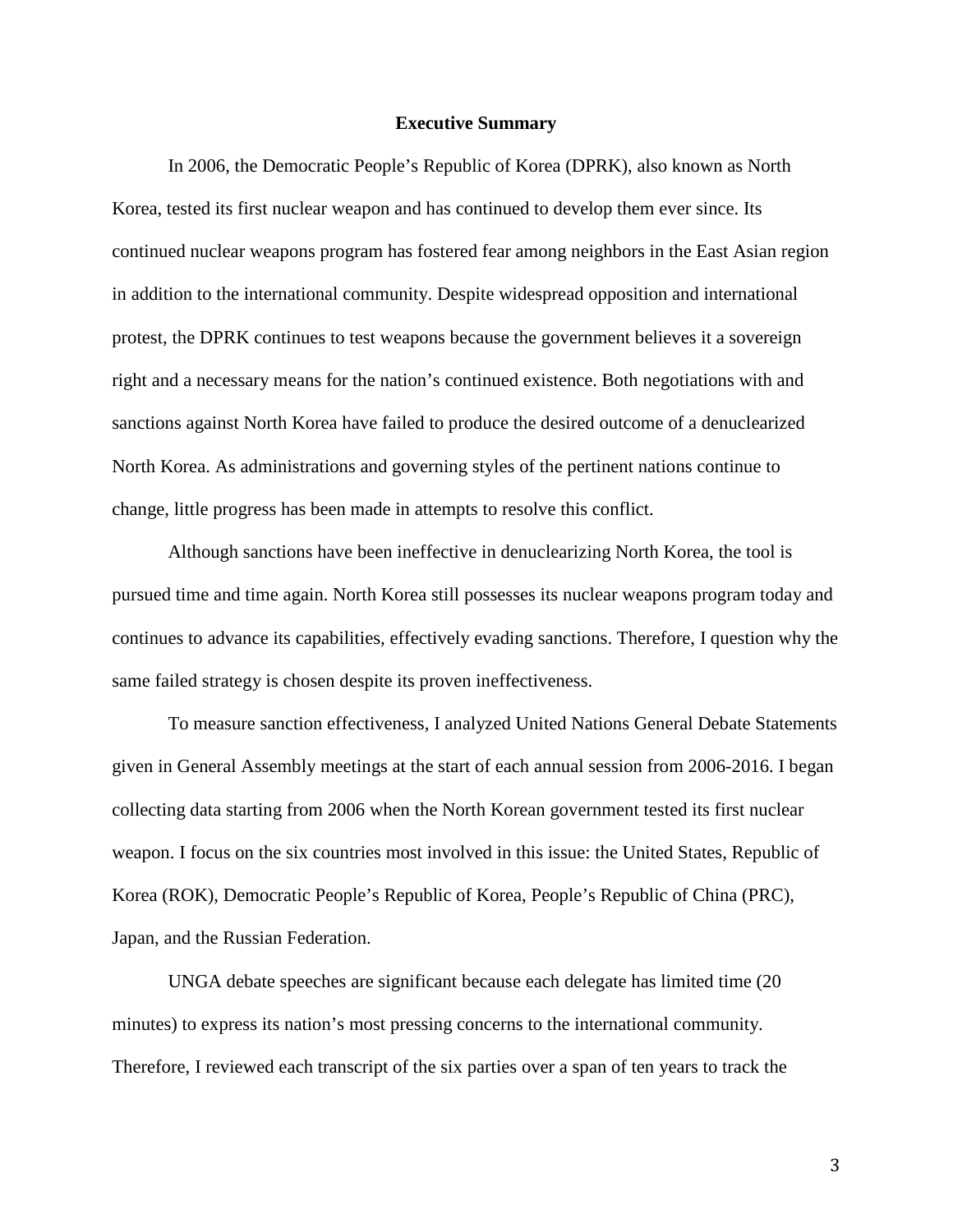frequency of mentions of North Korea, along with other key terms such as "nuclear weapons," "peace," and "nonproliferation" as an indicator of the nations' priorities. All the terms and phrases I coded are listed in my methodology section. I then analyzed the data by including historical context and potential explanations for my findings. In addition, I introduce sanction effectiveness in Iran as a counter example of a situation in which the tool appears to have worked. However, I argue sanctions do not work on denuclearizing North Korea for the following reasons: 1. The North Korean economy is dependent on a few key trade partners, not on open trade with the rest of the world; and 2. The North Korean government has successfully developed its nuclear arsenal further despite multilateral sanctions imposed on the country by the UN Security Council.

Tensions in the region are escalating, as North Korea gets closer to acquiring weapons capable of reaching the United States. South Korea and Japan are in closest proximity to North Korea; therefore, they face the greatest threat. Japan began executing civilian evacuation drills because of missile tests launched towards the Sea of Japan on March 6, 2017 (Kong, 2017). Japan has also been considering developing its own nuclear capabilities. Meanwhile South Korea and the US began official discussions regarding the deployment of a US anti-ballistic missile system, called Terminal High Altitude Area Defense (THAAD) on March 4th, 2016. Using the potential deployment of THAAD as leverage, Washington tried to pressure Beijing to enforce sanctions more effectively to contain North Korea. Yet, on July 8, 2016, the United States and South Korea announced a joint decision to deploy THAAD. China, viewing the system's radar interception capabilities as a threat to its national security, protested this decision and has used economic retaliations against South Korea. For example, On March 4, 2017, China suspended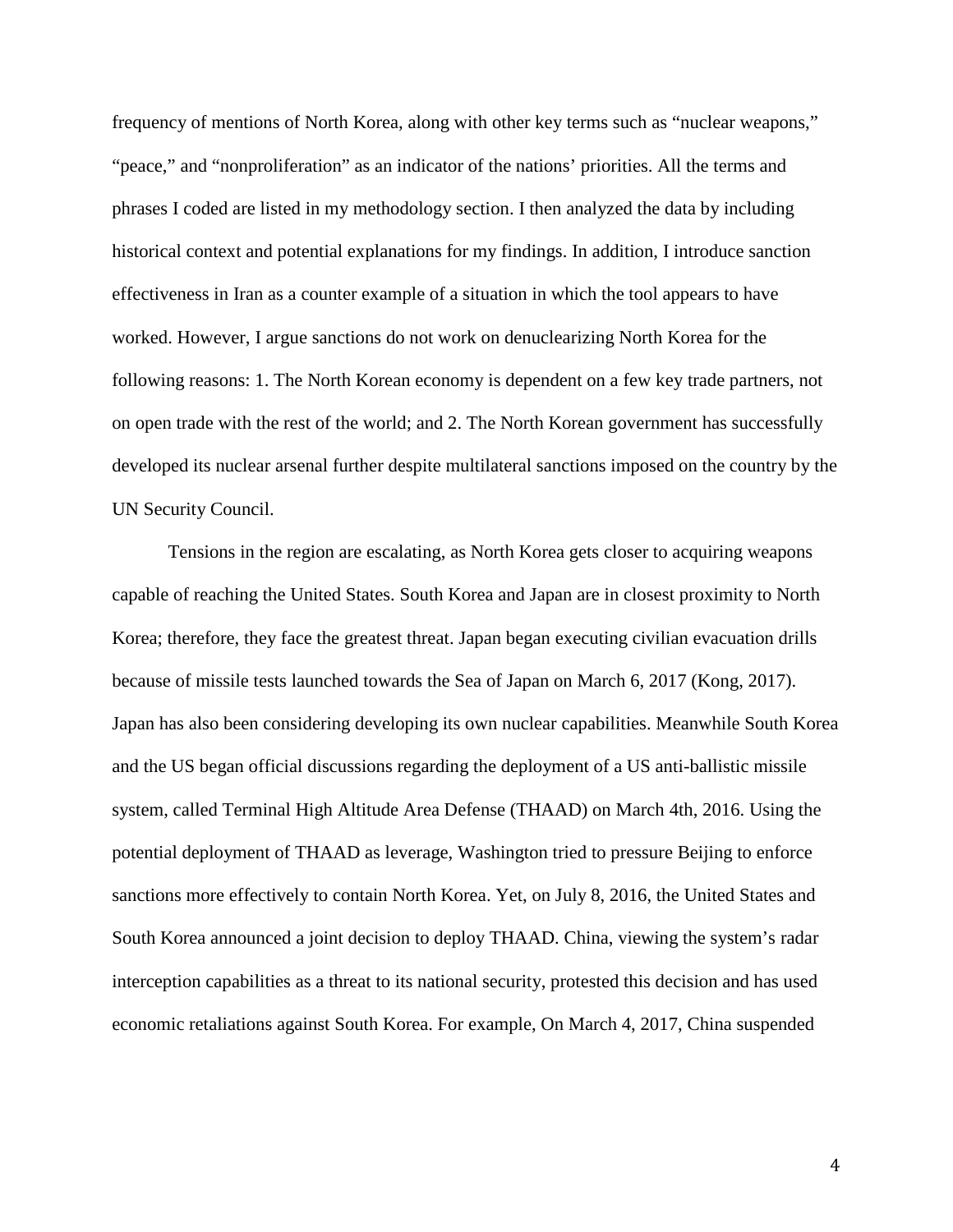the operations of 87 of the 99 Lotte stores (a major South Korean conglomerate) located in China (Mullen, Hancocks, 2017).

The situation has been escalating amongst major powers in the region with conflicting interests. Before the circumstances worsen to the point of armed conflict, a different strategy must be pursued when approaching the North Korean proliferation issue. I argue for the normalization of relations between North Korea and the international community, starting with the United States. I suggest first establishing a peace treaty, then offering North Korea economic aid and security assurances to ensure the regime in Pyongyang that its national security will be guaranteed. Only then can denuclearization talks resume.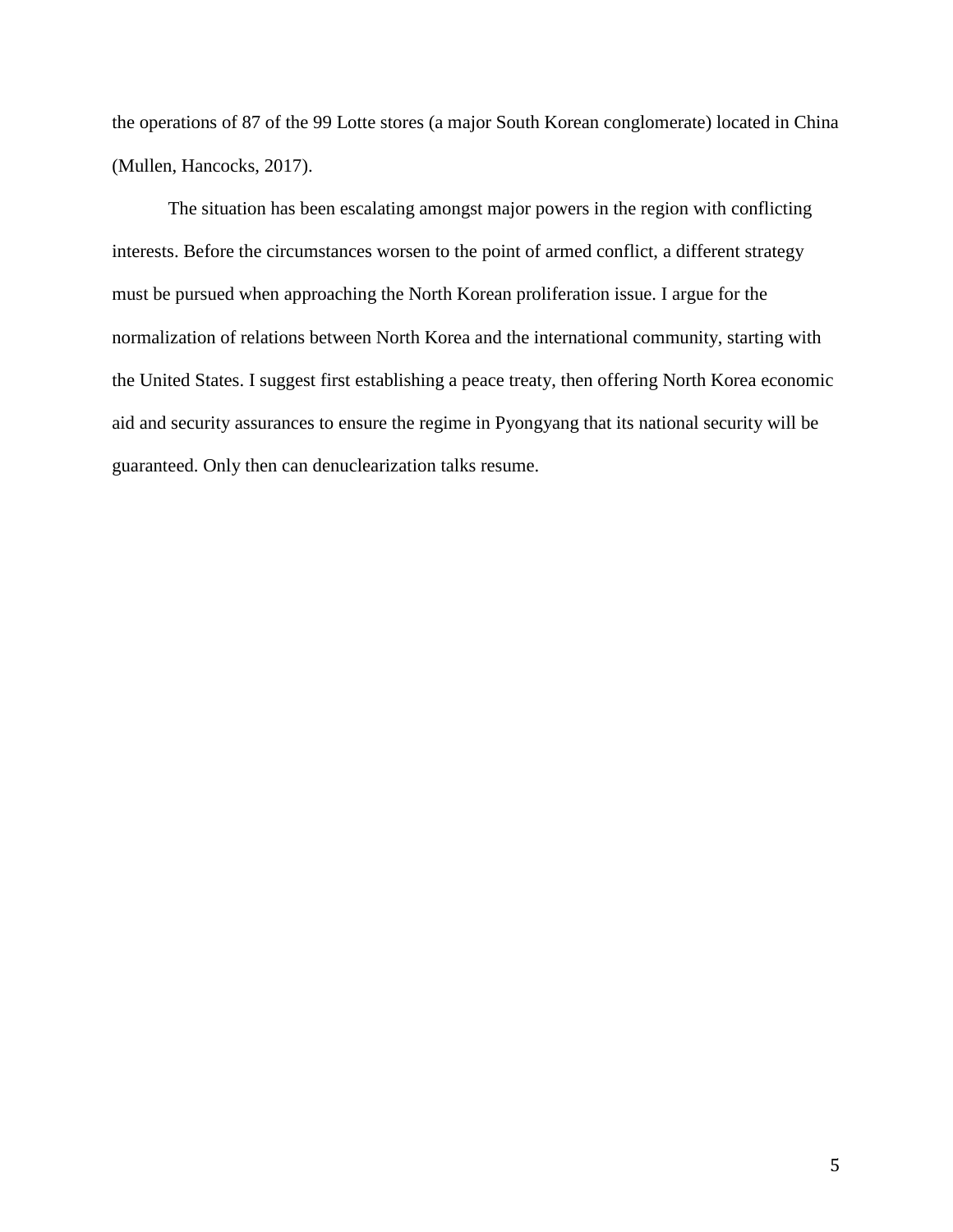# **Table of Contents**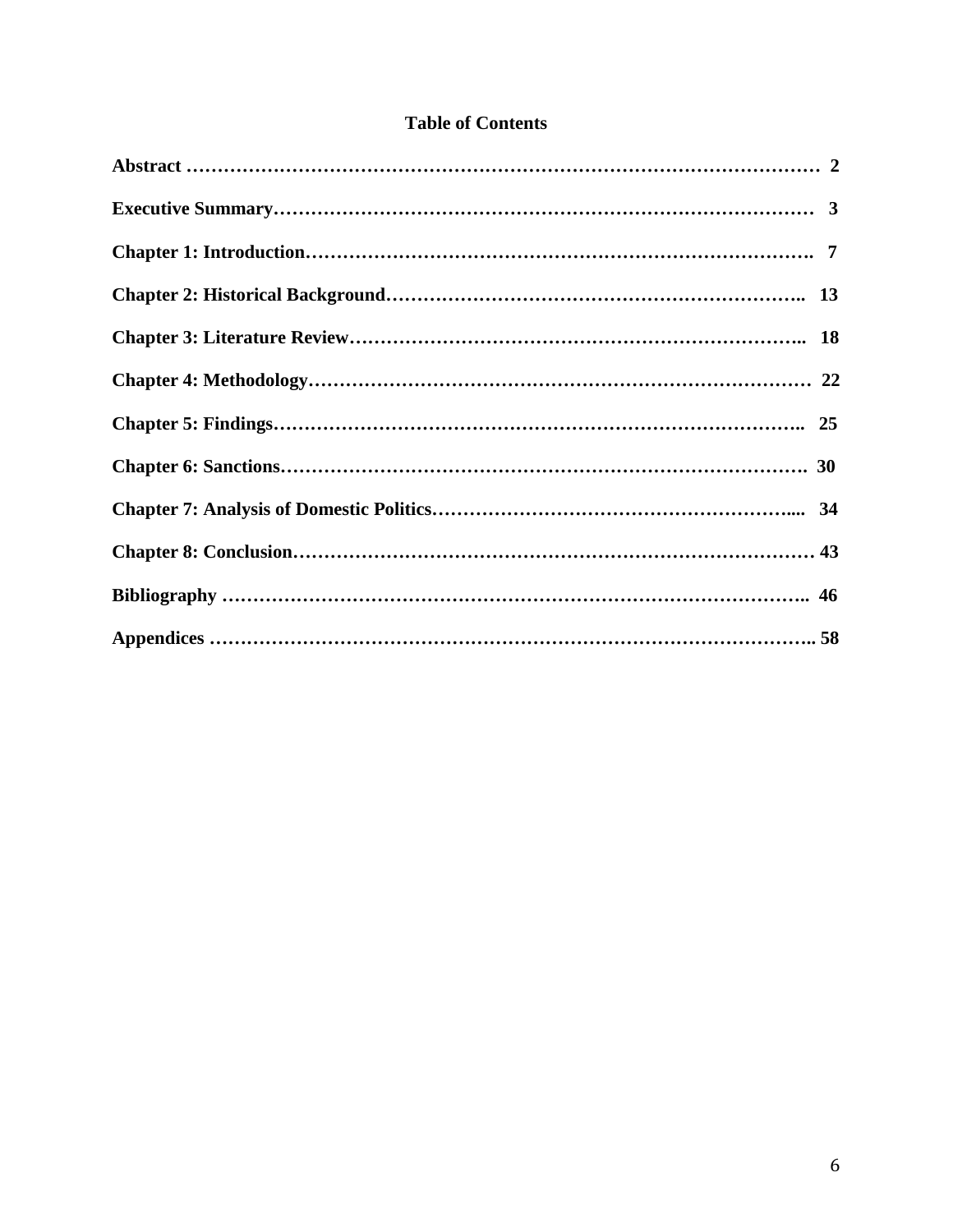#### **Chapter 1**

## **Introduction**

Article 24 of Chapter I of the UN Charter states that the primary purpose of the UN Security Council (UNSC) is to "protect international peace and security" and therefore it "has the authority to act on behalf of all members" of the organization (Mingst, Karns, Lyons, 2016, 34). North Korea is sanctioned on this basis. As a disclaimer, in no way is this project a defense on behalf of North Korea. However, the legality of the UNSC's sanctions on North Korea are questionable and is unique to the North Korean case. This is because North Korea is neither party to the Comprehensive Test Ban Treaty (CTBT) nor the Nuclear Non Proliferation Treaty (NPT). Therefore, it is not bound by international law to prevent the testing of nuclear weapons. This legal aspect of sanctioning North Korea is analyzed later in this paper.

Under Chapter VII, Article 41 of the UN Charter, sanctions are intended to apply pressure on a state to behave in accordance to the Security Council ("Chapter VII | United Nations"). The UNSC can use sanctions as a tool to compel compliance, as opposed to the use of force. Sanctions are imposed when there is a threat to the international community, and peace is at risk, yet diplomacy has failed ("Search | United Nations Security Council Subsidiary Organs").

This project measures sanction effectiveness as behavioral change enacted as desired by the UNSC. In the case of North Korea, it would mean the dismantling and/or freezing of the development of nuclear weapons. Iran is used only as a contrasting example and will not be the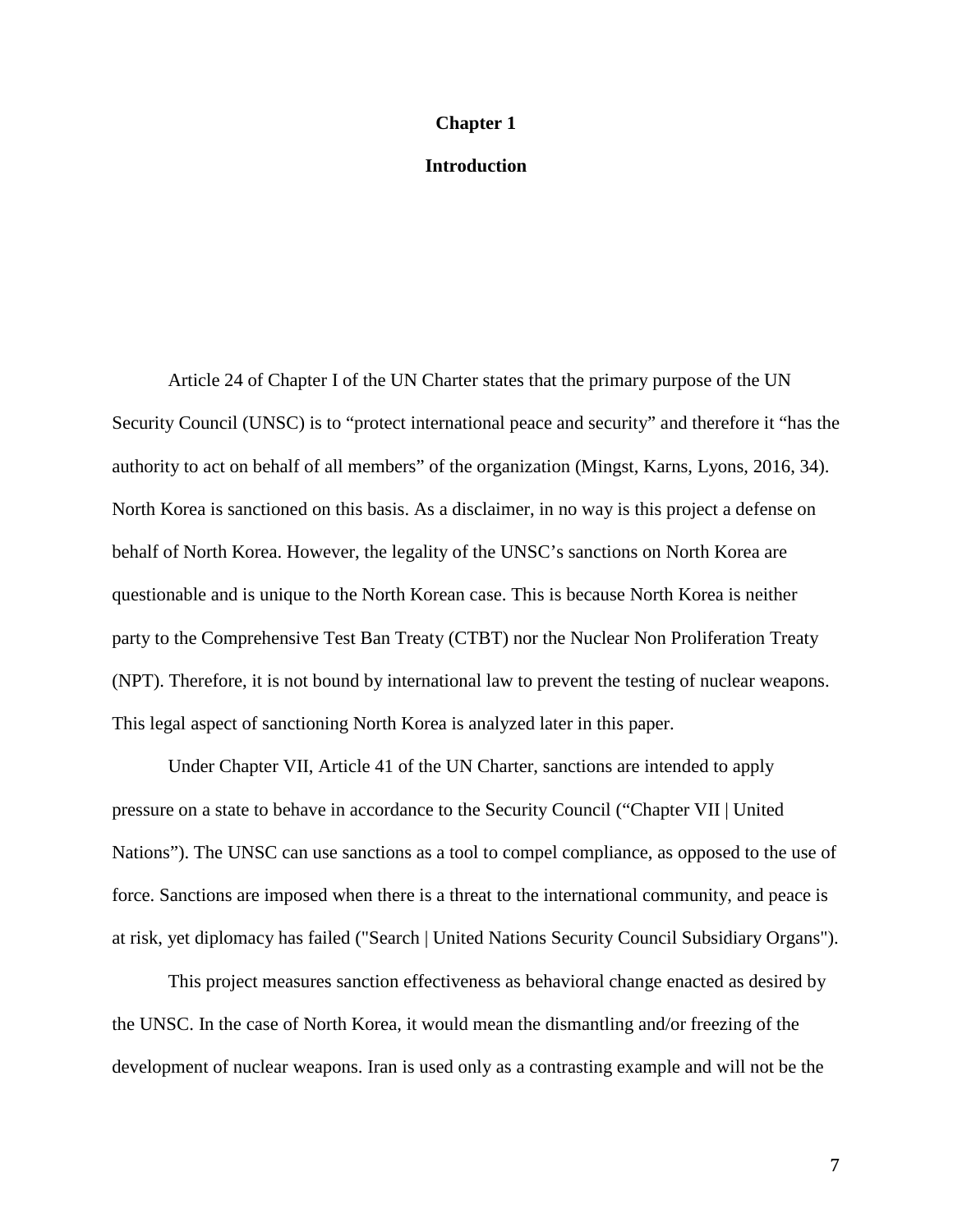focus of this paper. In the case of Iran, it would mean the halt to the development of nuclear weapons. In this paper the rationality of UNSC sanctions being used as a tool for compelling sovereign states to act according to the behavior desired by UNSC member states will be examined.

I argue sanctions are not the right tool to denuclearize or to resolve the threat(s) posed by North Korea. Each case of sanction-effectiveness differs by country—sanctions are not a solution for all. For instance, UN sanctions on Iran were comparatively more effective than those on North Korea because Iran participated in the open market economy to sell oil, while North Korea has relied mostly on China for goods and services. Another example of a successful sanctions regime was Libya. Libya agreed to freeze the development of its nuclear weapons and normalized relations with the United States. The ultimate result was domestic instability within Libya and the death of the Libyan dictator, Muammar Gaddafi (McMahon, 2006). However, the Libya case may also be a reason North Korea may not desire to denuclearize.

North Korea is the only state to conduct a nuclear test in the 21st century. The United States continues to station tens of thousands of troops in and around the Korean peninsula, while also trying diplomacy to pressure China to control North Korea. In response to increased military drills and pursuit of stricter sanctions, North Korea conducted two nuclear tests in 2016 alone, which is the most in a single year. This suggests the regime is hastening its program. As a result, tensions have been escalating in the Northeast Asian region. Japan is considering changing its pacifist constitution in order to address the North Korean threat. South Korea continues to challenge North Korea through military (ROK-US joint military exercises) and economic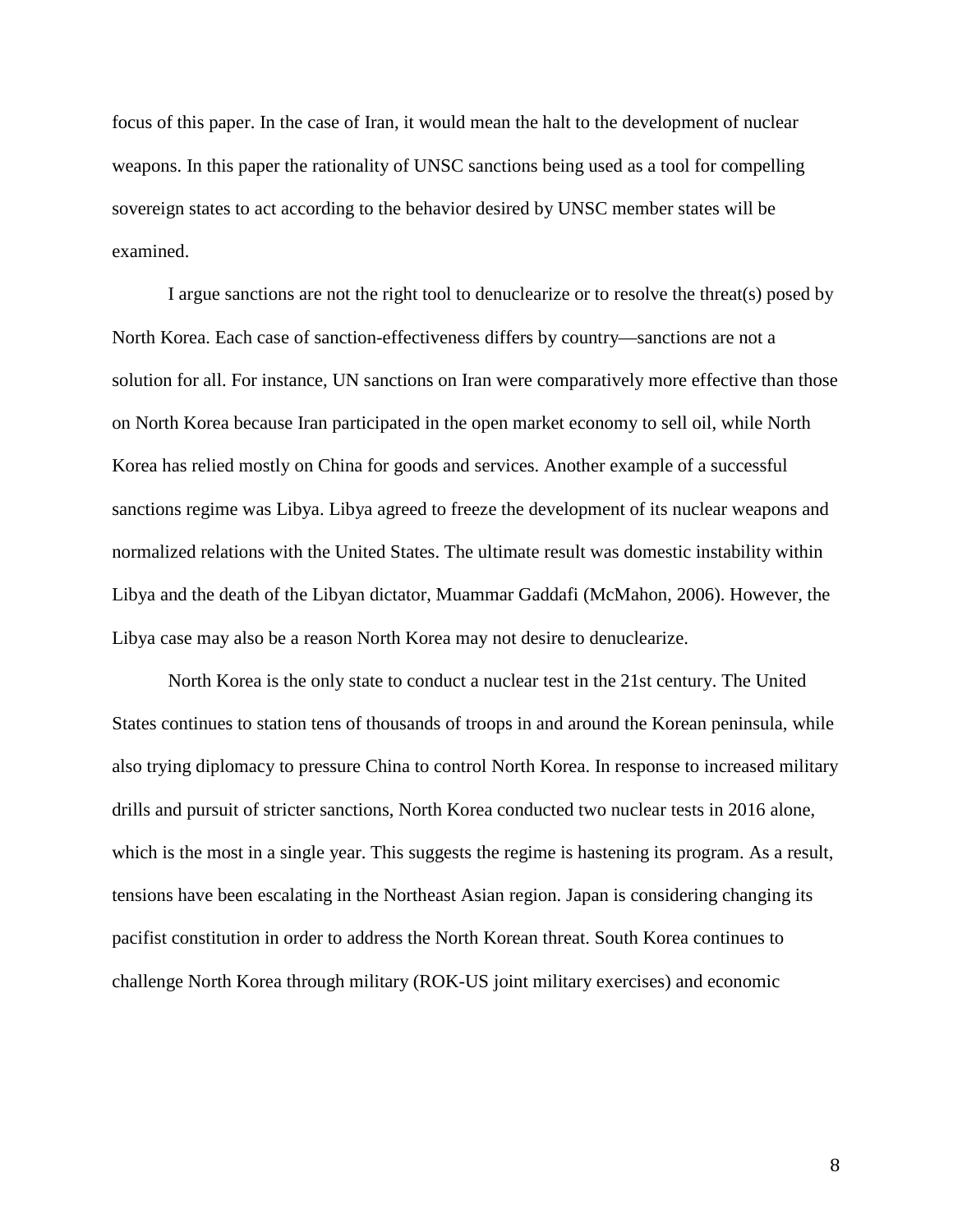measures (the closing of Kaesong Industrial Complex<sup>[1](#page-9-0)</sup>) since it is vulnerable to attack due to proximity and the fact that the Koreas are technically still at war. From the viewpoint of the United States and many in the international community, North Korea continues to disrupt peace and security in the Asia Pacific region. The region remains a powder keg with the potential to explode.

The failure of diplomacy via the Six-Party Talks to constain North Korea has spurred the United States and South Korea to take action. Despite China's strong opposition to the deployment of THAAD, the US anti-ballistic missile defense system in South Korea, the United States and South Korea made the joint decision to do so on July 8, 2016. The purpose of THAAD is to intercept and detonate any potential missiles shot from North Korea inside or outside the atmosphere during the final phase of flight (US Department of Defense). This decision faced strong opposition from residents of Seongju County—the location where THAAD will be deployed. China and Russia have also consistently opposed this, fearing that the system can be used to intercept their intelligence capabilities. According to Lee (2016) South Korea's agreement to deploy the system was a surprise to the international community because China and South Korea have been working towards developing stronger relations even though they were on opposing teams during the Korean War. China is now South Korea's top trading partner as of 2015 (Michigan State University, 2015).

 $\overline{a}$ 

<span id="page-9-0"></span><sup>1</sup> The Kaesong Industrial Complex (KIC) is a manufacturing facility that was created between South and North Korea as an economic initiative to demonstrate peaceful cooperation and symbolize potential reconciliation between the two nations (Manyin, Nanto, 2011, 1). It is located in North Korea, just across from the demilitarized zone from South Korea. Over 120 medium-sized South Korean companies employed over 47,000 North Korean workers in KIC to produce goods such as textiles, kitchen utensils, auto parts, et cetera (Manyin, Nanto, 2011, 1).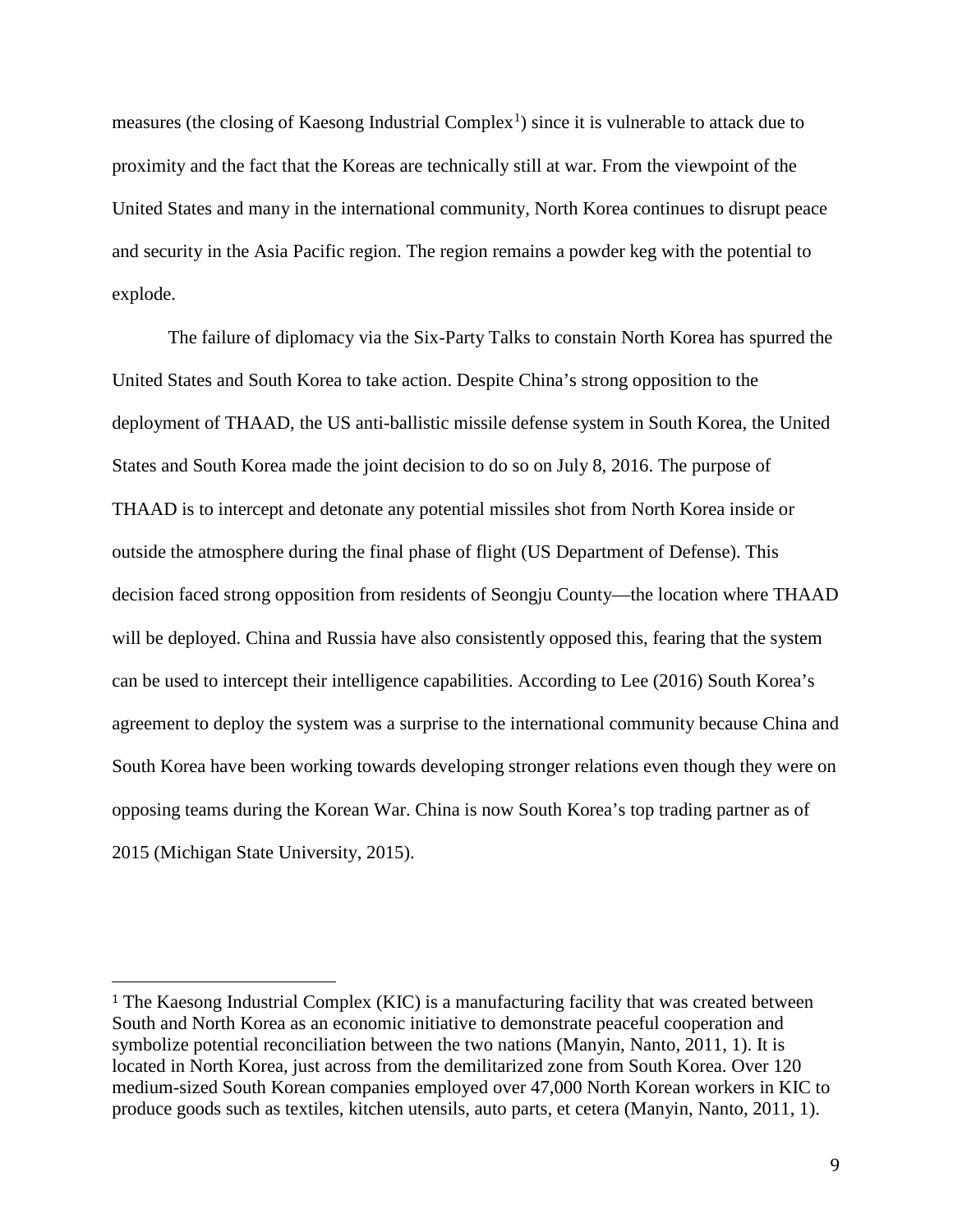North Korea's nuclear weapons program is an urgent matter because little is known about North Korea's leadership and its strategic plans for the use of its nuclear weapons. In the worstcase scenario, this fundamental misunderstanding could lead to the destruction of international peace and security through a nuclear war. At the very least, North Korea challenges the economic and political stability of the region. Therefore, policymakers of the United States, China, Russia, Japan, and South Korea, as well as the United Nations must attempt to understand Kim Jong Un's motivation. Only then will they be able to counter North Korea's strategy and formulate the best method to deter North Korea from further developing nuclear weapons.

Many hope for the denuclearization of North Korea, yet the North Korean government believes its arsenal of nuclear weapons is vital to its government's defense (Ri Yong-ho, 2016). Therefore, there is little room for compromise. North Korea's nuclear and missile tests are perceived by the American public and international community as threatening and controlled by a "belligerent" leader (Schaul, 2016; Sherwell, 2013). For instance, Americans may view him as belligerent and threatening due to his reaction to Sony's release of *The Interview[2](#page-10-0)* , shooting ballistic missiles in retaliation. However, as unpredictable as Supreme Leader Kim Jong Un may seem, North Korean experts consider him a rational actor in his own best interest.

A North Korean government official stated recently in North Korea's central newspaper that the freezing or dismantlement of North Korea's nuclear weapons program is nonnegotiable, unless the United States ends its hostile policies. Some of these policies include the joint US-ROK decision to deploy THAAD in South Korea, the continued joint ROK-US military exercises along the demilitarized zone (DMZ), and targeted US sanctions against North Korea.

 $\overline{a}$ 

<span id="page-10-0"></span><sup>2</sup> A 2014 American satire spy-comedy film that depicted two, American comedians' recruitment into the Central Intelligence Agency (CIA) to act as undercover journalists to assassinate Kim Jong Un (The Interview, 2014)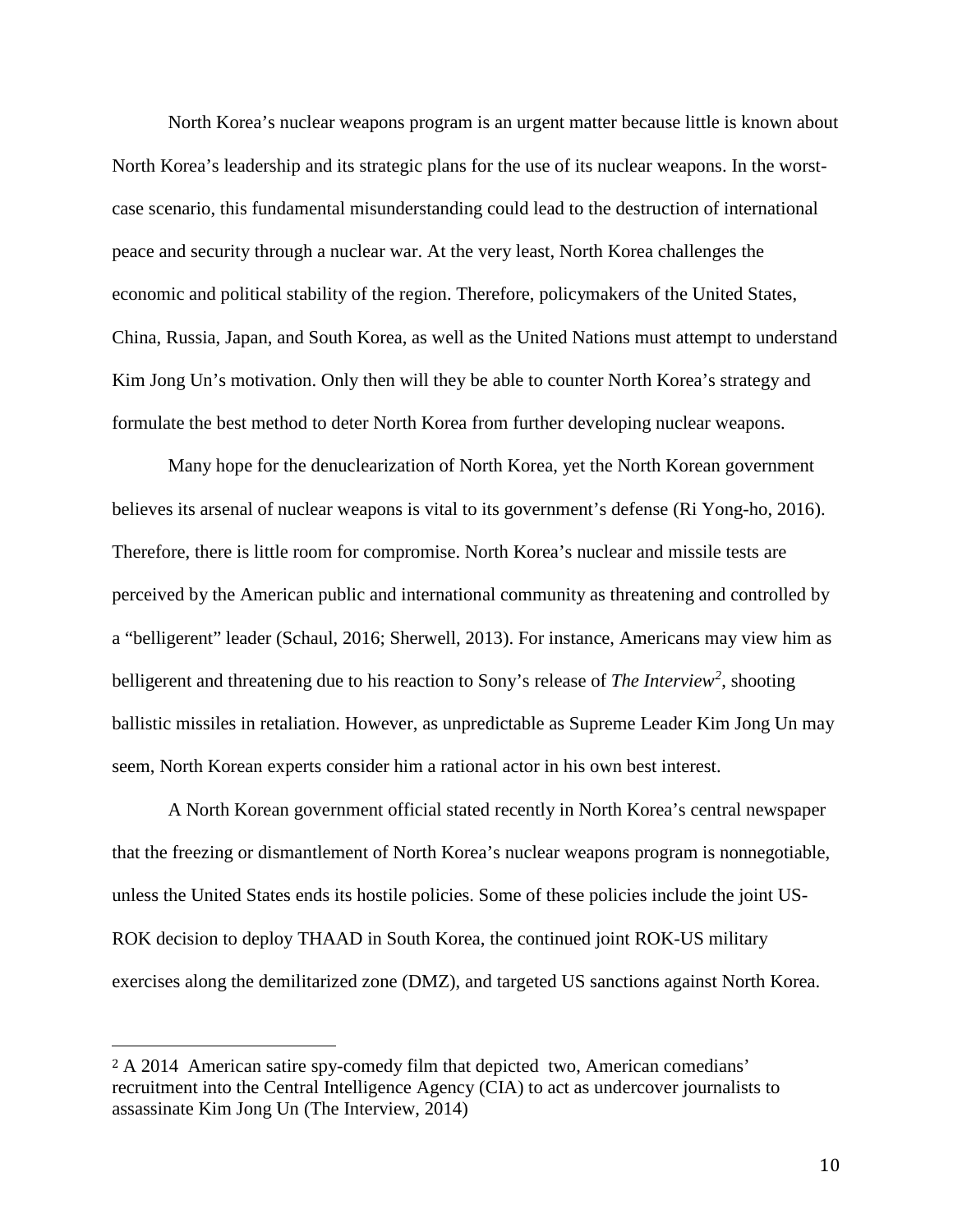Therefore, I argue a different tactic other than sanctions should be pursued if the UNSC desires a different behavior. History shows North Korea launches a nuclear missile or continues provocations (or shows of military strength) when the UNSC imposes fresh sanctions. No wars broke out, which could be accredited to the enforcement of sanctions, but the UNSC sanctions which cause provocative actions do not contribute to peace in the region. In fact, the more North Korea advances in its nuclear capabilities, the more Japan feels threatened and may feel the need to develop nuclear weapons as well, an action the US government opposes.

The thesis of this research is that UN sanctions have proven ineffective because UN resolutions depend on the political will of member states to implement the promised actions. I argue that continuing to pursue a failed tactic is irrational.

The main concepts of this research are sanction-effectiveness (in the case of North Korea), sovereignty, peace, and security. History has shown the repeated use of sanctions have not curbed North Korea's behavior, yet the strategy is continued. Regarding engagement with North Korea, John Delury, an expert on North Korean affairs stated in 2008 that 20 years of history has shown "belligerent quarantine and ambivalent engagement have failed to achieve positive outcomes for the United States, East Asia, and the North Korean people" (Delury, 2008). Yet the Security Council continues sanctions in an effort to alter North Korea's behavior.

The methodology used for this research is content analysis of UNGA General Debate statements to identify the six-party states' policy prioritizations regarding the North Korean nuclear crisis in East Asia on the UNSC. Archival research and a case study on North Korea show sanctions are not effective against all countries, sanctions could provoke states to develop stronger nuclear weapons (the reverse of the desired result), and sanctions could prohibit progress from being made between the sanctioned country and the countries imposing the policy.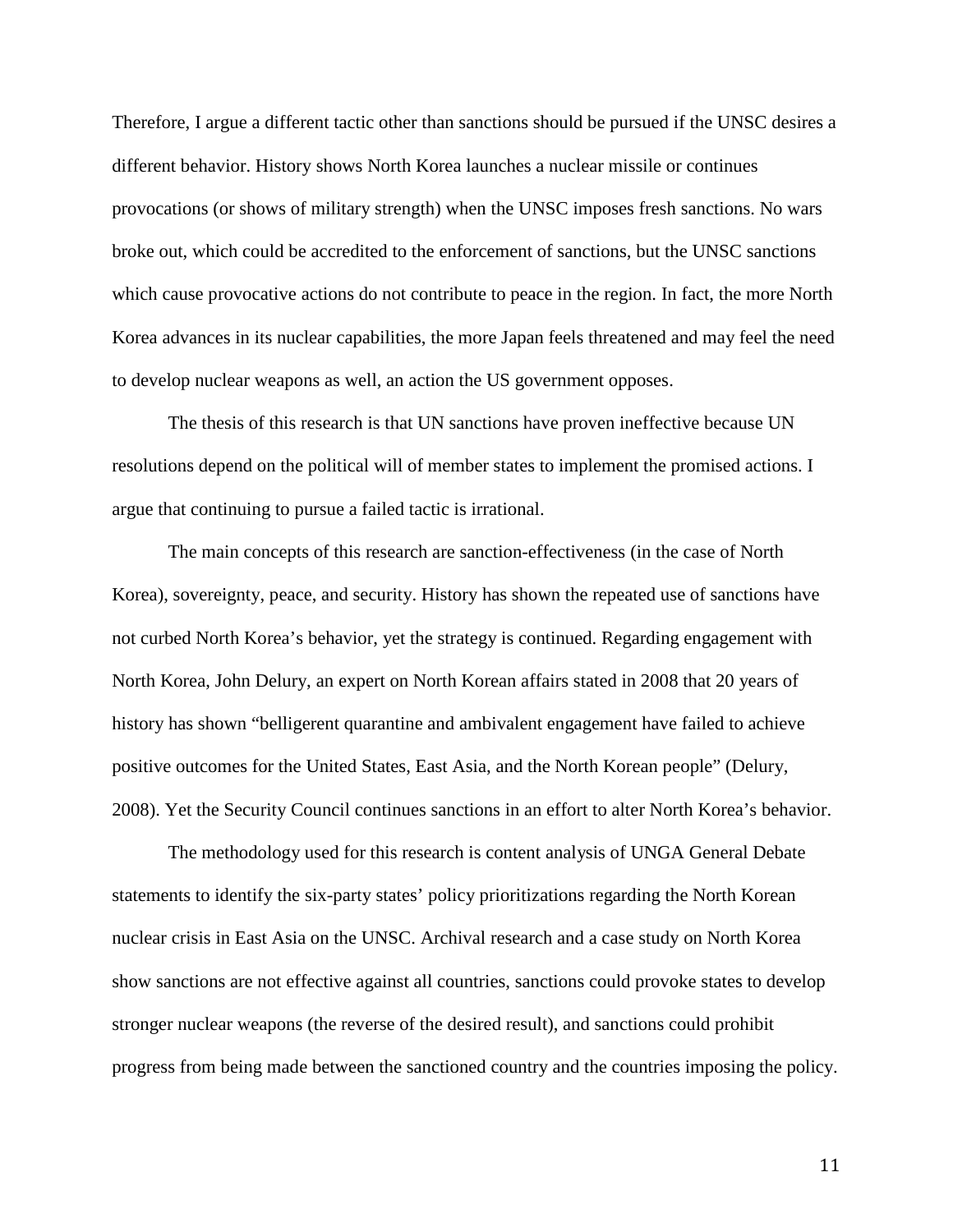Iran is briefly mentioned as a comparative point of analysis as a relatively successful case of UNSC sanction implementation. Libya serves as a negative reinforcement of normalizing relations with the US in pursuit of denuclearization. Meanwhile, North Korea is a unique situation because it is the only state in the 21st century to test nuclear weapons, and is sanctioned on the premise of threatening international security and peace when North Korea is not bound to abide by the laws of the NPT or the Test Ban Treaty. Therefore, comparison with other UNSC sanctions is not possible. Finally, the paper calls for the use of a different strategy in the place of sanctions.

Some of the research questions explored in this paper are as follows: Why are the UNSC sanctions imposed on North Korea ineffective? Do China, Japan, South Korea, the United States, and Russia respect or participate in enforcing sanctions against nuclear North Korea? Since sanctions have proven ineffective over time, rather than pursuing a failed strategy, what other tools does the UNSC have to compel states such as North Korea to make peace in the region?

The theoretical perspective adopted in this paper is liberalism. As scholars Mingst, Karns, and Lyons state, "liberal theorists characterize the international system as an interdependent one in which there is both cooperation and conflict and where actors' mutual interests tend to increase over time. State power matters but it is exercised within a framework of international rules and institutions that help to make cooperation possible" (2016, 10). This paper demonstrates liberalism because it suggests policy solutions to denuclearize North Korea by the United States spearheading the negotiations to offer economic incentive and security assurance through the framework of the United Nations.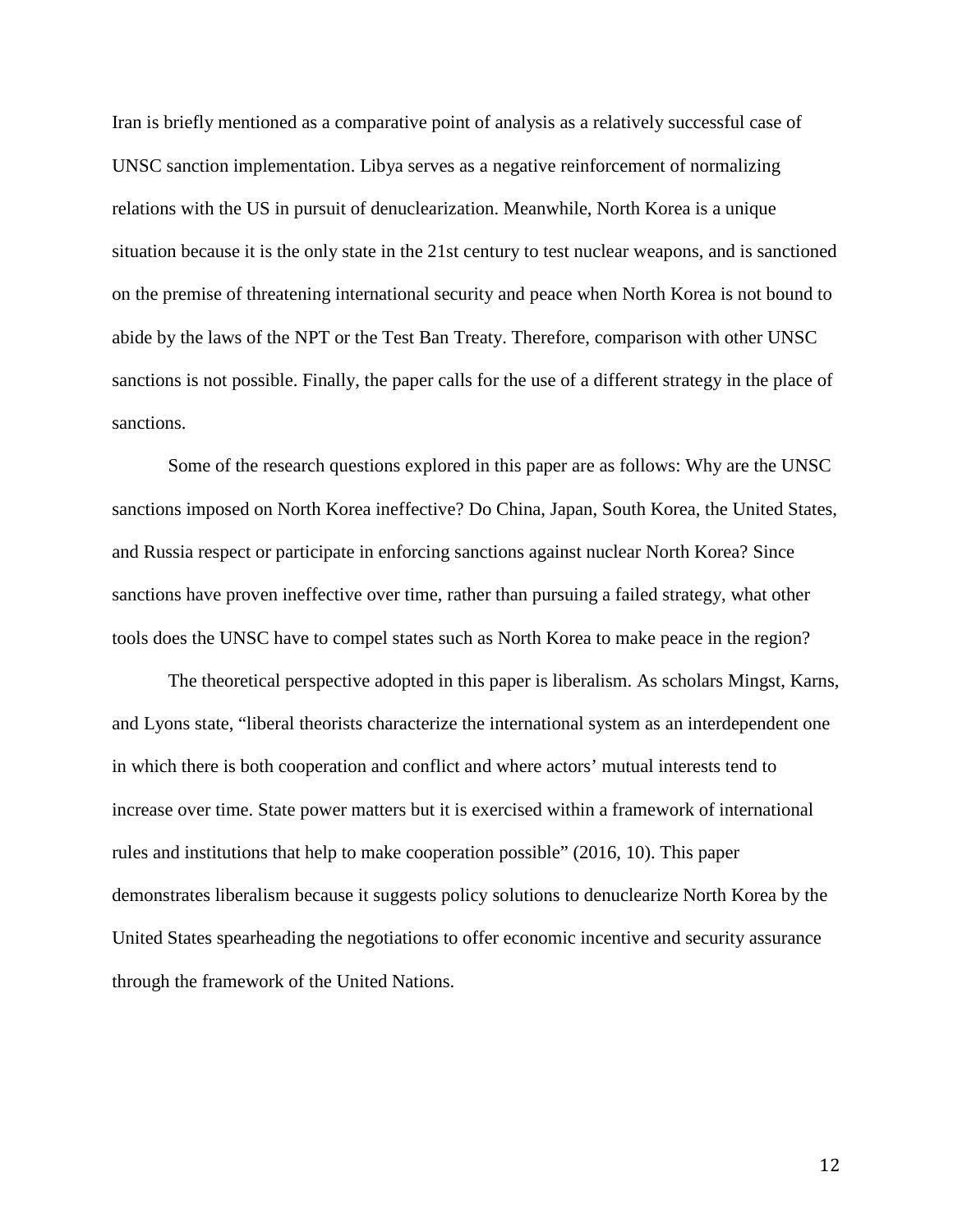#### **Chapter 2**

#### **Historical Background**

At the end of World War II, on August 10, 1945, Japan surrendered its control of the Korean peninsula (Barry, 2016). Thus, Korea was a product of the conclusion of World War II and the Cold War, in which the Japanese empire was defeated. In 1945, the Korean peninsula was temporarily divided at the 38th parallel. The United States occupied the South, while the Union of Soviet Socialist Republics (USSR) occupied the North. On September 7, 1945, General MacArthur announced to the South Korean people that he would temporarily be the Commander in Chief and the United States would occupy the peninsula until the surrender terms were upheld by Japan, and the personal and religious rights of the South Korean people could be assured. In September 1948, the Soviet Union installed a communist government in North Korea supporting Kim Il Sung as the leader of the North Korean People's Army. Equipped with Russian arms and tanks, Kim attempted to gain control of the entire Korean peninsula on June 20, 1950, when the North Korea People's Army crossed the 38th parallel into South Korea (United States Army, 2001).

On June 25, 1950, President Truman ordered General Douglas MacArthur to join the Korean War in support of the South. On June 27, the United Nations Security Council (UNSC) adopted *S/RES/83: Complaint of Aggression upon the Republic of Korea*. Besides the United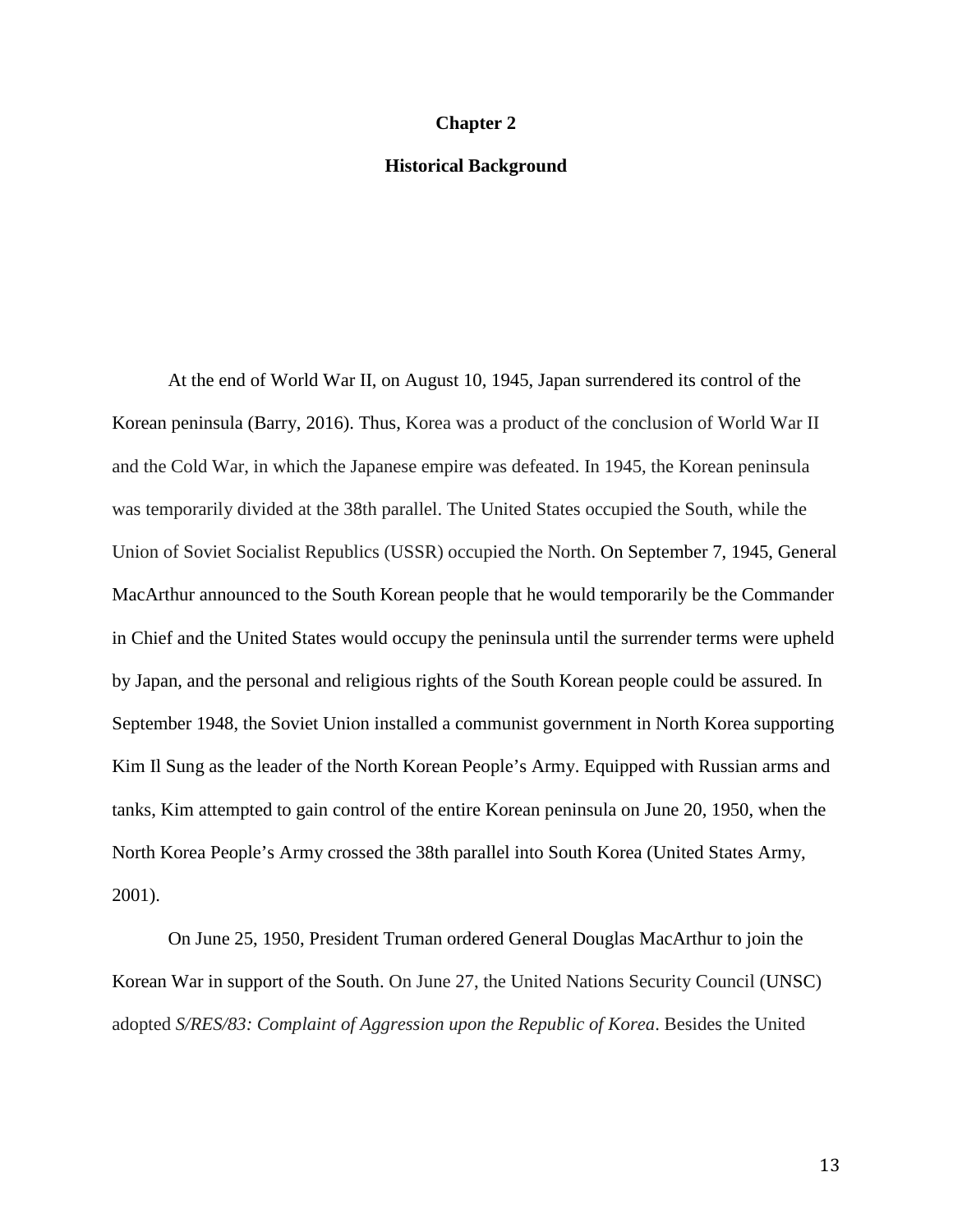States, 21 countries contributed towards the UN peacekeeping force<sup>[3](#page-14-0)</sup>. South Korea was fighting a losing war, having lost the majority of its territory until they received reinforcement. Led by MacArthur, UN peacekeeping troops (comprised of personnel from 16 nations, 88% from the US) landed in Incheon and fought a victorious battle against the North in Pusan. This allowed the South to regain control of its lost territory and gain more territory past the 38th parallel, encroaching towards the Chinese border. This is when Chinese troops volunteered to assist the North, pushing the South and UN troops back below latitude 38° N. China sent a total of two million soldiers to join the war to fight with the North ("Australia's Involvement in the Korean War").

The Korean War Armistice Agreement was signed on July 27, 1953, by US Army Lieutenant General William Harrison, Jr. (representing the United Nations Command), North Korean General Nam II (representing the Korean People's Army and the Chinese People's Volunteer Army) ("Agreement Concerning a Military Armistice in Korea | UN Peacemaker"). The armistice was established as a temporary means before a peace settlement could be decided; however, a peace treaty has never been signed to date. Therefore, the two countries are technically still at war. The treaty suspended the hostilities, required the return of prisoners of war (POW), required the removal of military forces and equipment from a four-kilometer wide zone known as the demilitarized zone (DMZ), and established the Military Armistice Commission (MAC) to discuss violations to this truce ("The Korean War Armistice Agreement", 1953). In 1991, the United Nations officially recognized both North and South Korea as UN

<span id="page-14-0"></span><sup>&</sup>lt;sup>3</sup> United States, Australia, Great Britain, Canada, France, Belgium, the Netherlands, Colombia, Ethiopia, South Africa, New Zealand, Turkey, Greece, Thailand, Philippines and Luxembourg sent fighting units while Norway, Sweden, Denmark, India, Italy contributed military hospitals and field ambulances ("Australia's Involvement in the Korean War").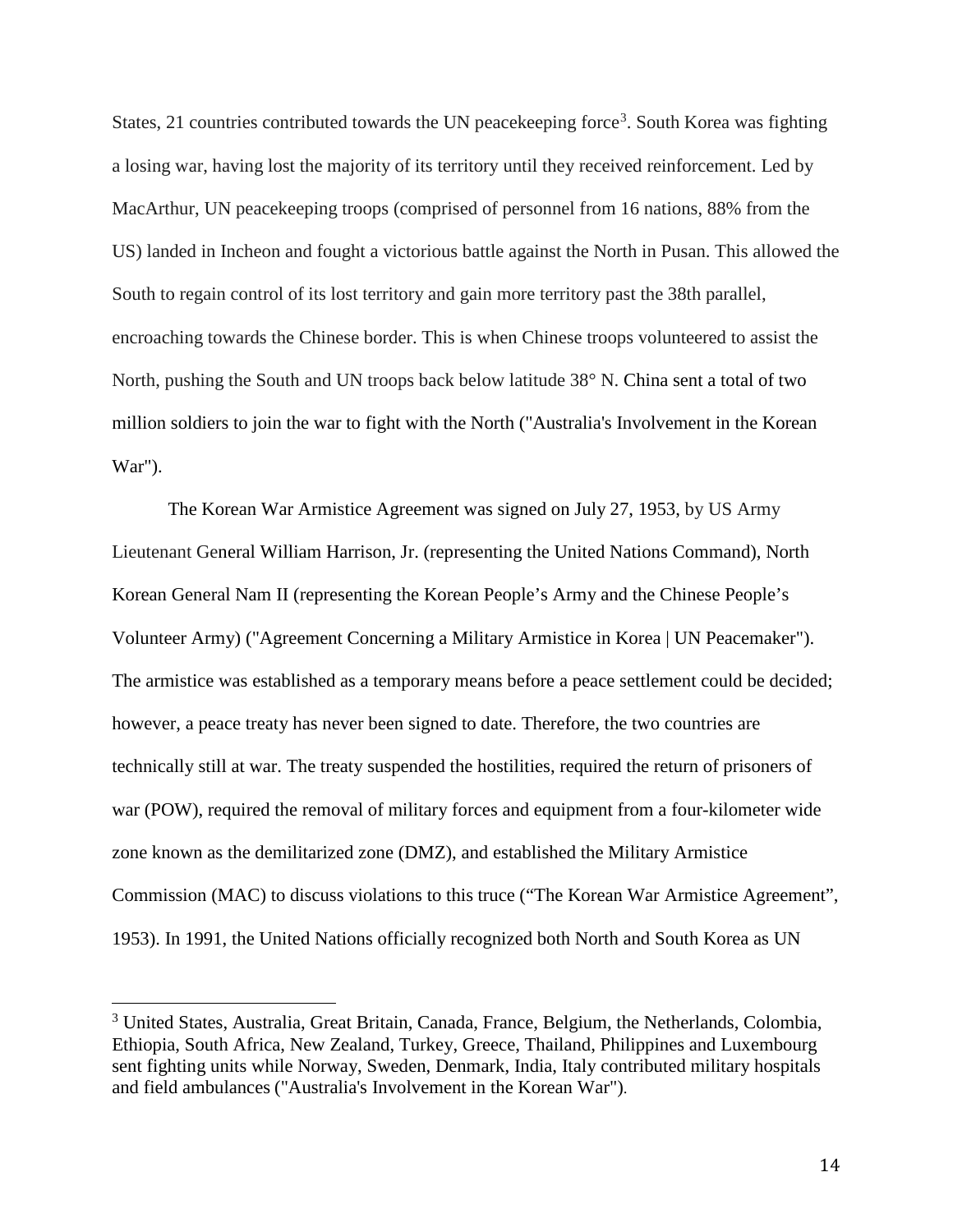member states, a result of the passage of UN Resolution 702 ("Admission of New Members to the United Nations").

Since then, the two Koreas have progressed into two completely separate countries. Politically, South Korea has become a democratic country while North Korea remains a communist dictatorship. Economically, South Korea was able to develop rapidly from being one of the poorest countries in the world after war, into an advanced economic power as the 11th largest economy ("GDP Ranking", 2017). On the other hand, reliable data on North Korea's GDP is not available however, it is known to be a very poor state and is considered a developing nation. Militarily, South Korea established a bilateral alliance with the US to protect its national security. North Korea developed a nuclear weapons program and continues to develop them today despite breaching numerous international laws, including UNSC sanctions and human rights violations.

In 1985, North Korea acceded to the nuclear Nonproliferation Treaty (NPT). Article III of the NPT required the DPRK to complete a safeguards agreement with the International Atomic Energy Agency (IAEA) to which North Korea demanded the US's withdrawal of nuclear weapons from South Korea along with other preconditions. On September 27, 1991, President George Bush announced US withdrawal of all nuclear weapons deployed abroad and Russia followed suit. On November 8, 1991, South Korean president, Roh Tae Woo announced the Declaration on the Denuclearization of the Korean Peninsula which declares its pledge not to "produce, possess, store, deploy, or use nuclear weapons" (Davenport, 2016). Assuming South Korea upheld all promises pledged in its declaration, all of North Korea's preconditions were met at this point. On December 31st of that year, both Koreas signed the South-North Joint Declaration on the Denuclearization of the Korean Peninsula which assured mutual agreement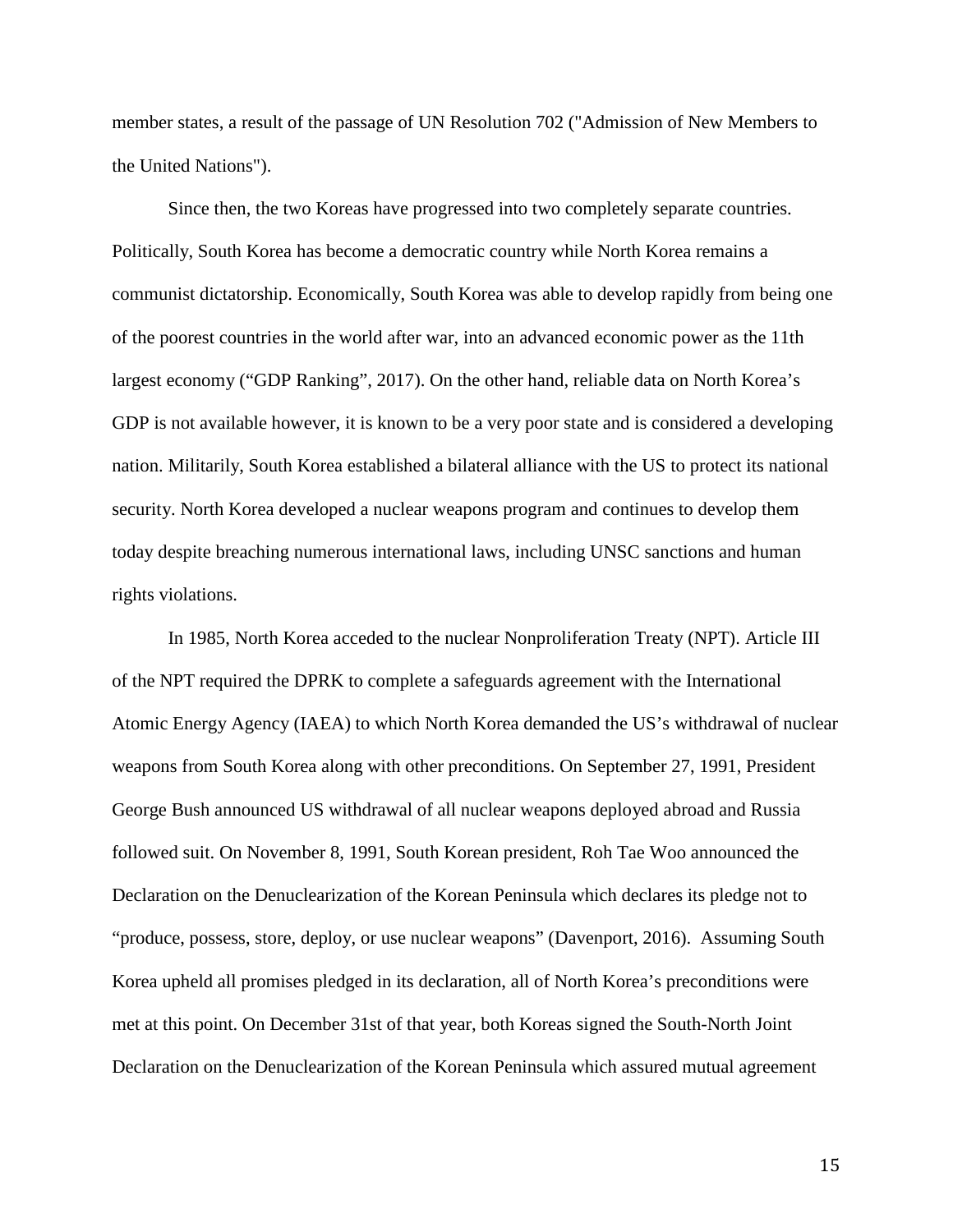not to "test, manufacture, produce, receive, possess, store, deploy or use nuclear weapons" or to "possess nuclear reprocessing and uranium enrichment facilities" (Davenport, 2016). On January 30, 1992, after over six years since North Korea signed the NPT, they completed a safeguards agreement with the IAEA.

On March of 1992, the United States imposed its first sanctions on North Korean entities for missile proliferation activities in June of that year (Davenport, 2016). On April 9, 1992, North Korea ratified the safeguards agreement with the IAEA and submitted declarations of its nuclear material to which on September, IAEA inspectors discovered discrepancies in the report and requested clarifications. North Korea refused the request on February 9, 1993 and announced its intention to withdraw from the NPT in the following month; they cited Article X of the NPT, which allowed "withdrawal for supreme national security considerations" (Davenport, 2016). Since then, a variety of efforts were continued to be made by the international community to prevent North Korea's development and/or acquisition of nuclear weapons.

Faced with North Korea's withdrawal from the NPT in 1994, North Korea signed the Agreed Framework with the US, which assured Pyongyang would commit "to freezing its illicit plutonium weapons program in exchange for aid". This agreement collapsed in 2002 when the US confronted North Korea with evidence of its secret uranium program and North Korea declared its withdrawal from the NPT again on January 2003. As a result, a multilateral negotiation series of six rounds began between the US, ROK, DPRK, PRC, Japan, and Russia, also known as the "Six-Party Talks" and continued until 2007. These talks were intended to dismantle North Korea's nuclear program. North Korea desired a bilateral negotiation with the United States, as the Clinton Administration had used when they established the Agreed Framework. However, the Bush Administration denied this request, preferring the multilateral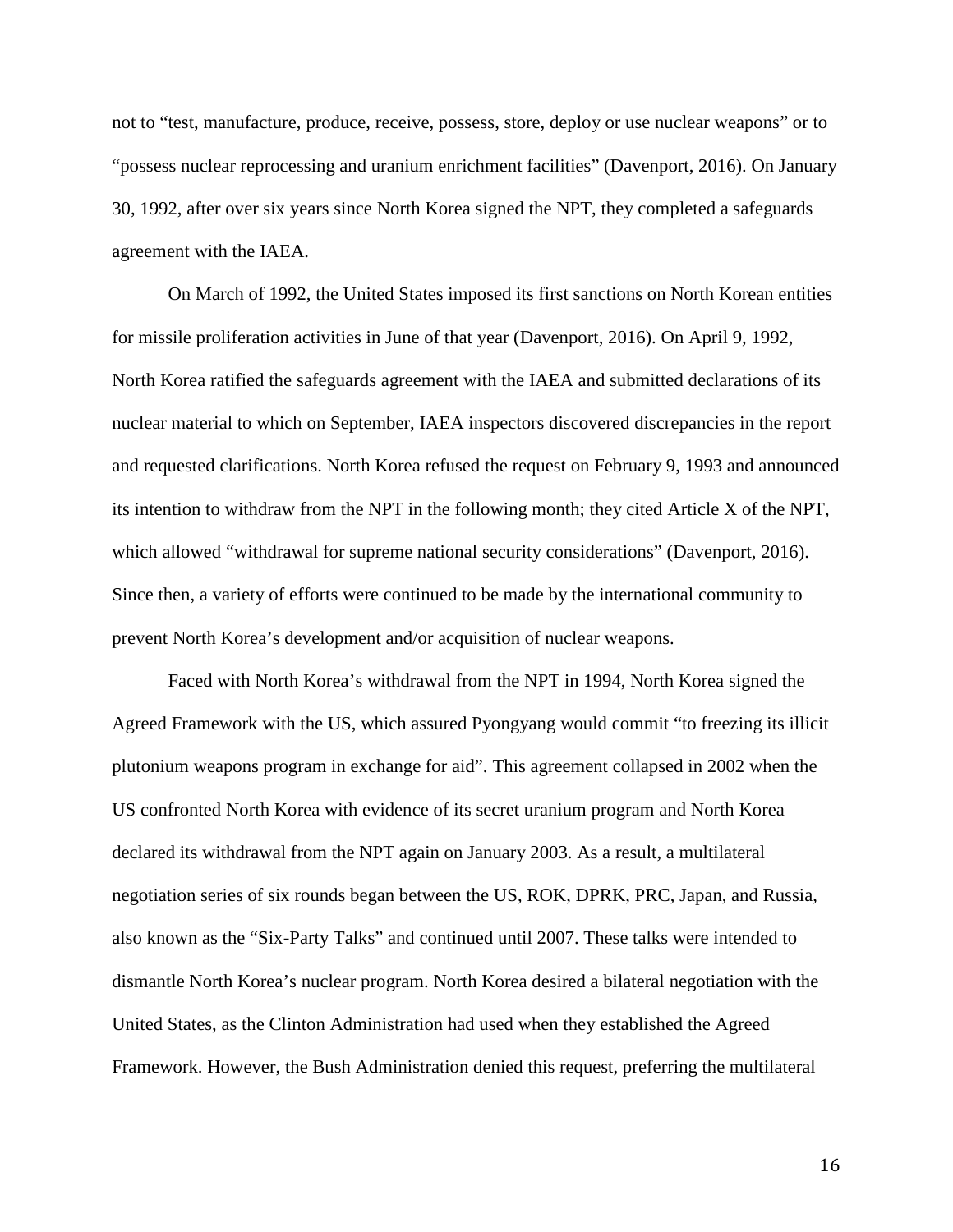approach. In addition, North Korea agreed to participate upon reading the US's proposal. Ultimately, the Six-Party Talks failed when North Korea declared its nuclear activities. In 2006, North Korea tested its first nuclear weapon and has continued to develop them ever since. North Korea's continued nuclear weapons program has fostered fear within its neighbors in the East Asian region in addition to the international community. Despite widespread opposition and protest from nations around the world, North Korea continues to test its weapons. The North Korean government believes it a sovereign right and a necessary means for its nation's continued existence. Negotiations with North Korea failed and sanctions have failed to produce the desired outcome of a denuclearized North Korea. To add to this already difficult situation, as administrations and governing styles of the pertinent nations continue to change, so does the progress made in attempts to resolve this conflict. Since the end of the Cold War, China has supported North Korea economically because the collapse of the North Korean regime could be a socioeconomic burden, and North Korea plays a strategic role as the buffer between US military forces and China. Therefore, China has a vested interest in maintaining the survival of the Kim regime.

Since Kim Jong Un (Kim Il Sung's grandson, and the son of Kim Jong Il) came to power in 2011, North Korea's provocations have escalated. The international community thinks China holds leverage over Pyongyang and has urged China to pressure North Korea more than ever to cooperate in multilateral efforts in the form of sanctions to curb North Korea's behavior. Therefore, this past February, China led the drafting of Resolution 2270, the strictest sanctions imposed on North Korea thus far.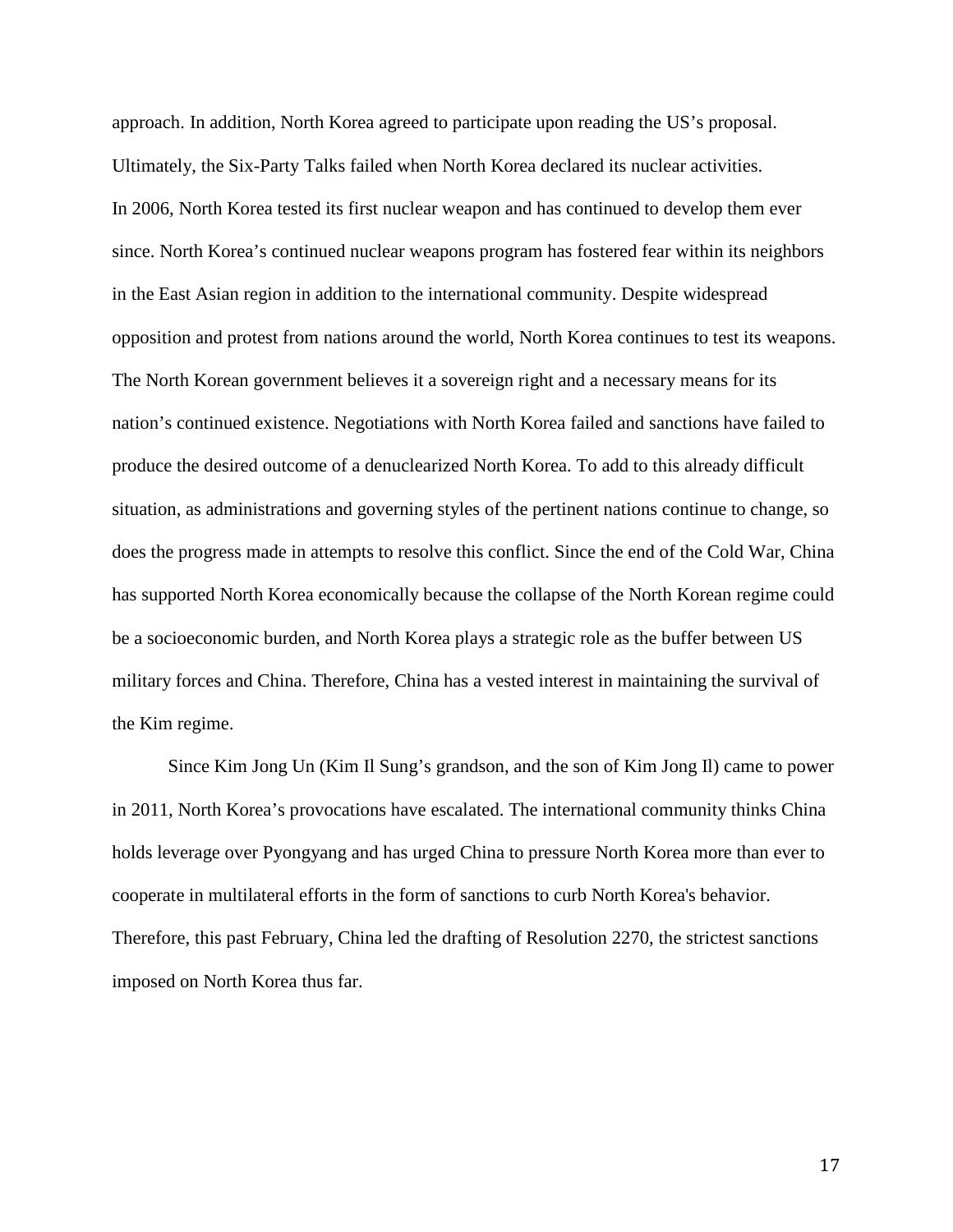#### **Chapter 3**

### **Literature Review**

Many scholars have written on the topic of the effectiveness of sanctions imposed on North Korea. However, most approached this research through the analysis of actions pledged to be enforced by member nations and the assessment of whether the nations successfully fulfilled their commitments. Yet, I took a different approach with the goal to assess: 1) the intentions and priorities of nations through the content analysis of UNGA General Debate statements incorporating qualitative facts to understand the data findings, 2) the progress of nuclear weapons North Korea was able to develop despite being sanctioned, 3) the intended purposes of UNSC Resolution 1718 and 2270 imposed on North Korea, and 4) the analysis of the domestic politics of the member nations of the Six-Party Talks.

In "Stopping North Korea, Inc.: Sanctions Effectiveness and Unintended Consequences", Park and Walsh (2016) ask, "Do sanctions intended to reduce or halt [weapons of mass destruction] WMD procurement work, and if not, why not?" They also ask, "What, if any, unintended consequences—positive or negative—do sanctions against North Korea generate?" and, "What can be done to improve the effectiveness of these and other sanctions?" (Park, Walsh 2016). Their thesis was that the North Korean regime was able to evade international sanctions through the establishment of regime operated, state trading companies (STCs), which were created to procure both licit and illicit goods. Their method was to conduct interviews over a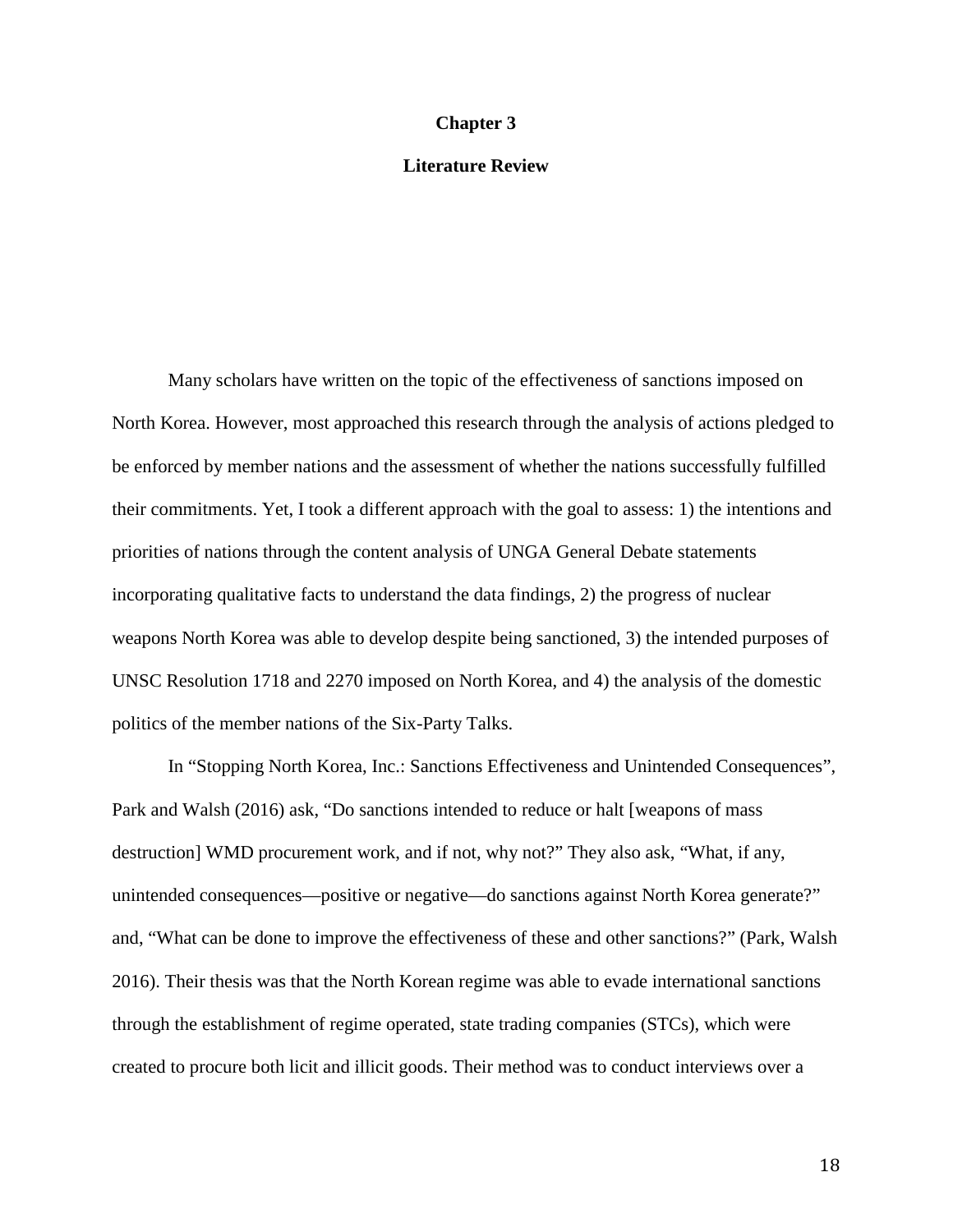three-year period with North Korean defectors who worked in the STCs. Their primary objective was to document "North Korea. Inc.'s" practices, partners, and pathways, to identify the methods North Korea utilized to evade international sanctions (Park, Walsh 2016). I interpreted their theoretical perspective as realism because their study focuses on state actions and capabilities. The analysis begins by stating more targeted international sanctions are being implemented today for the purpose of nonproliferation despite academic research that has proven its ineffectiveness. The analysis offers the perspective of an STC manager tasked with the evasion of sanctions and the analysis also describes the benefits and consequences of imposing sanctions on North Korea. The study found an increase in the hiring of more Chinese middlemen in the late 2000s to implement the logistics of trade. They also found that North Korean embassies were used as a tool for procurement of arms (Park, Walsh 2016).

In Gordon Friedrichs' "Smart Security Council? Analyzing the Effectiveness of Targeted Sanctions," the main concepts discussed are sanction-effectiveness, sanction-implementation, and legitimacy. Friedrichs uses legitimacy as a key variable in the assessment of the actions countries promised to implement (to enforce sanctions) through the case studies of North Korea and Iran (Friedrichs, 2013). Friedrichs explicitly states that he used the Wendt holistic, constructivist theoretical approach. Norms such as collective identity and legitimacy are discussed through this theoretical lens. Friedrichs classified his information by splitting it into an input dimension, meaning the internal workings within the UNSC, and output dimension, how the norms within the UNSC are practically implemented (Friedrichs, 2013). His research questions were, "How do member states contribute to the ratification (intrinsic legitimacy) and enforcement (extrinsic legitimacy) of smart sanctions?" and "Has the use of smart sanctions increased the effectiveness of the UNSC as a sanctioning body?" His findings recognized a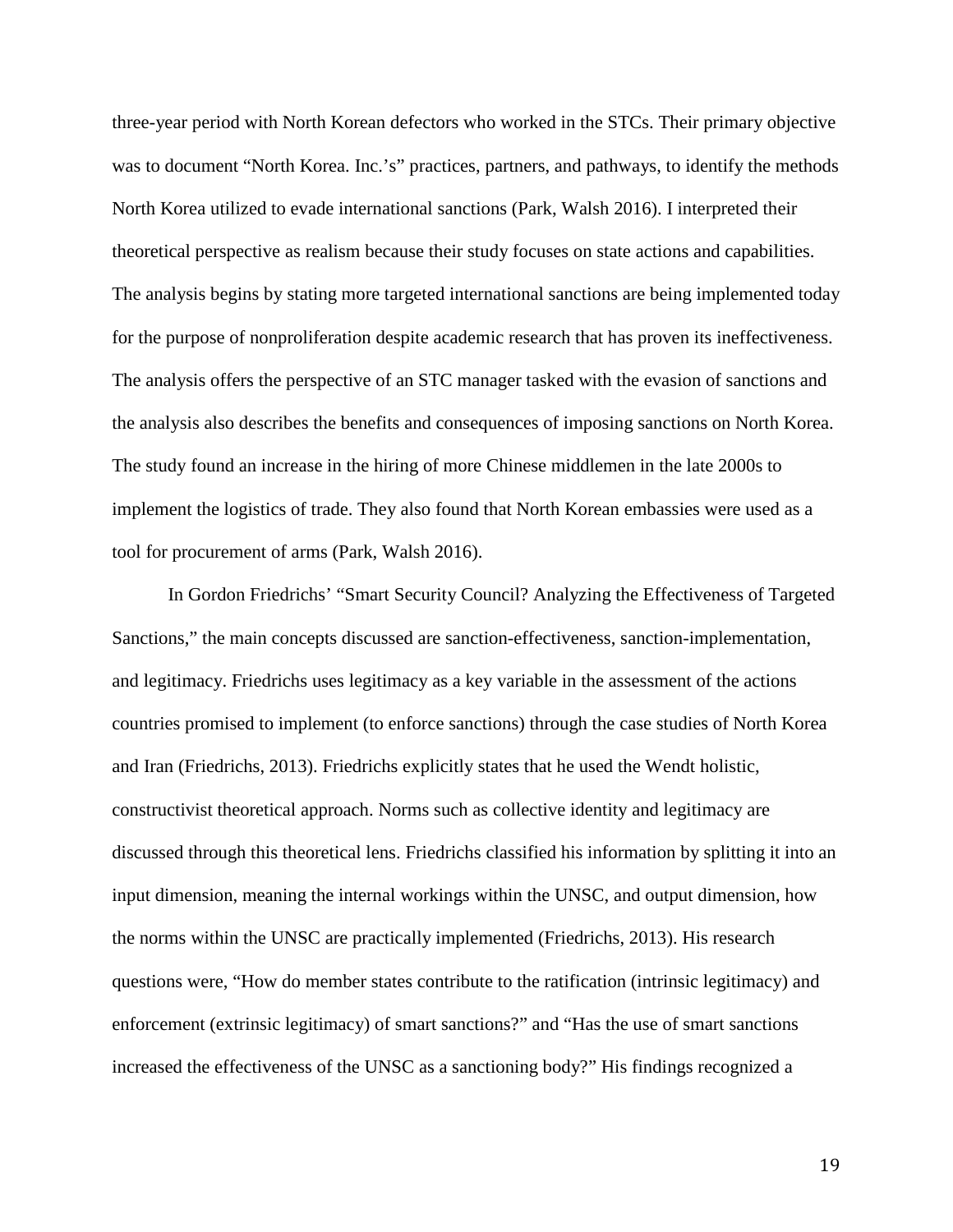disconnect between the ratification and enforcement of sanctions, but the reasoning for each case study of Iran and North Korea differed because Iran participates in the open market economy and its economic success heavily depends on the export of oil, while North Korea has a self-reliant economy and does not trade with nearly as many countries as Iran does (Friedrichs, 2013).

Although I agree with the findings, I think Friedrichs is asking the wrong questions. Even as states upheld their promised actions, North Korea was still able to advance its nuclear weapons technology. To this critics could say North Korea could have developed its nuclear weapons at a faster rate without the sanctions; however, sanctions intended to denuclearize North Korea did not lead to the goal sought. Therefore, instead of assessing whether the countries followed up on sanctions commitments, I researched the intentions and prioritization of member nations of the Six-Party Talks by analyzing UNGA General Debate statements, the intended purpose of specific UNSC sanctions imposed on North Korea, and the nuclear weapons technology North Korea was able (or unable) to produce in spite of sanctions to assess effectiveness.

In "The Effectiveness of Economic Sanctions Against a Nuclear North Korea," Suk Hi Kim and Mario Martin-Hermosillo (2013) discuss the effectiveness of sanctions imposed on North Korea as well. The main concepts being explored in this paper are sanction effectiveness and a nuclear North Korea. According to Kim and Martin- Hermosillo, the theoretical perspective adopted is realism because both authors state the best method to dismantle North Korea's nuclear weapons program is for the United States to offer economic aid and security assistance which would serve North Korea's interests. They focused their research by using a qualitative and expository approach incorporating "area studies, social science, and journalism" (Kim, Martin-Hermosillo, 2013). They find that sanctions imposed on North Korea are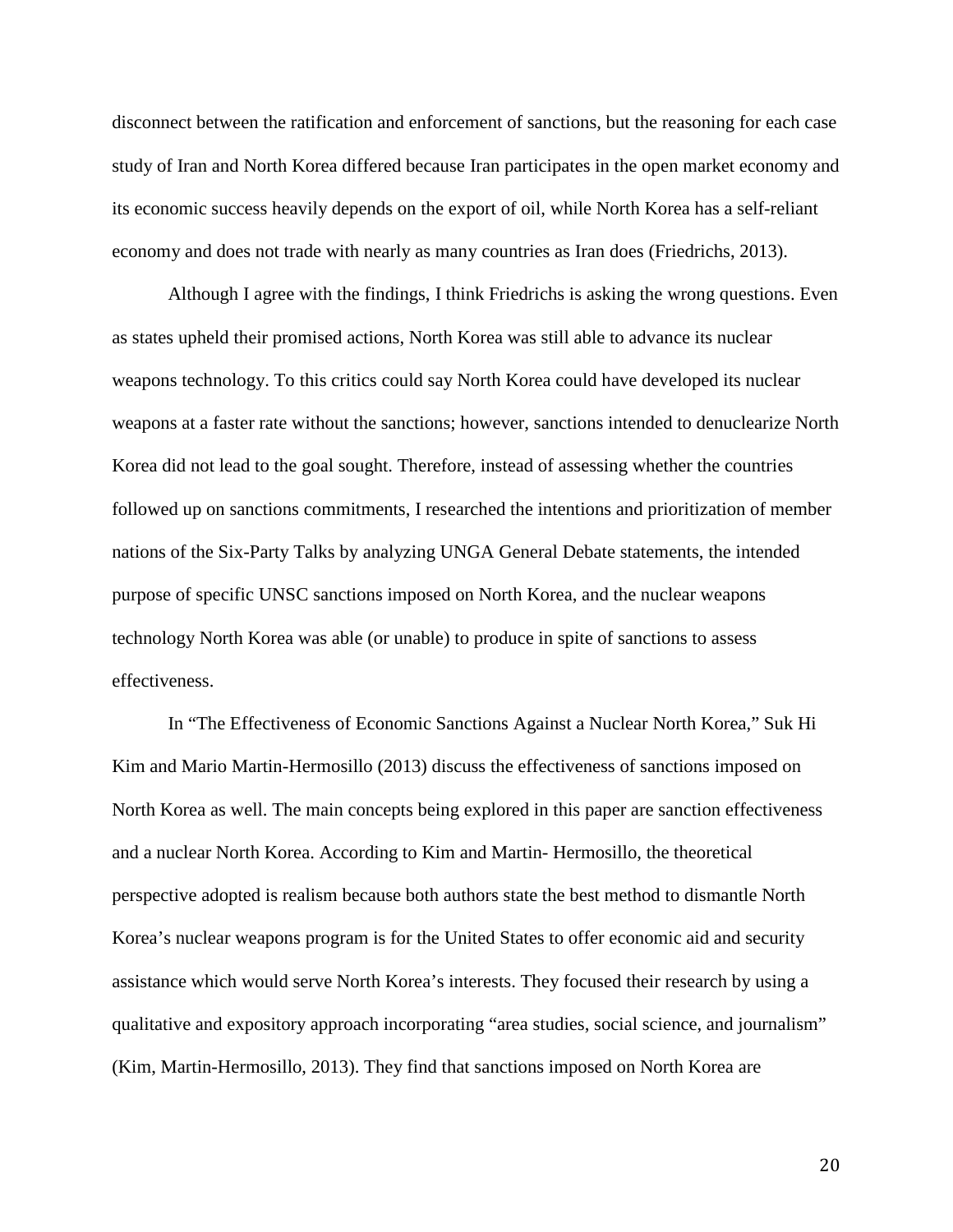ineffective because all countries do not enforce the measures as strictly as the United States does. I agree with the findings of Kim and Martin-Hermosillo's research. However, I felt the research lacked the context of domestic politics within the nations of the Six-Party Talks.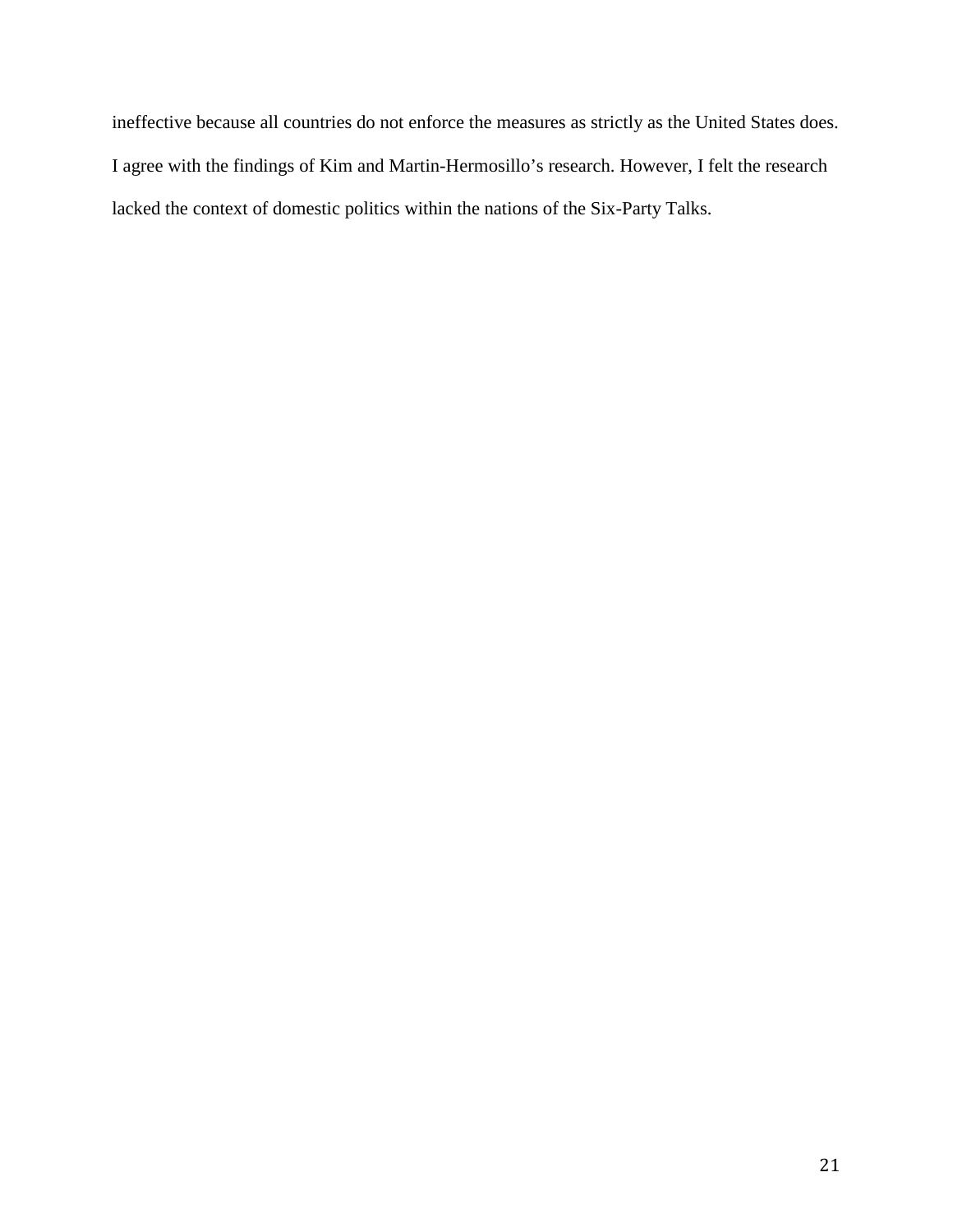#### **Chapter 4**

#### **Methodology**

General Assembly Debate Speeches are given on the world stage in the fall at the beginning of each session. The heads of state and/or delegates for each UN member nation give a speech regarding its respective country's agenda for the year (Mingst, Karns, Lyons, 2016, 31). Each country has a limited amount of time; therefore, the topics mentioned in these speeches indicate its priorities through the topics addressed. The frequency of the topic(s) mentioned were recorded in tables and displayed in Sections C and E of the appendices. The frequency of mentions was the focus of this research over time.

This research conducts content analyses of United Nations General Assembly (UNGA) Debates from 2006-2016 given by the nations involved in the Six-Party Talks – a series of multilateral negotiations attended by China, South Korea, North Korea, United States, Japan, and Russia (Liang, 2012). The analysis was conducted by recording the number of times respective topics were addressed. In the first content analysis, I coded for mentions of North Korea that indicate the states' levels of prioritization on the issue of a nuclear North Korea: China, Russia, United States, South Korea, and Japan. Table A in the appendices section shows the coding that categorizes how I tallied each key term. The words in bold are the words I coded for. The words with double quotation marks are the exact words I searched for, while the words without quotation marks are the general ideas I searched for in each transcript.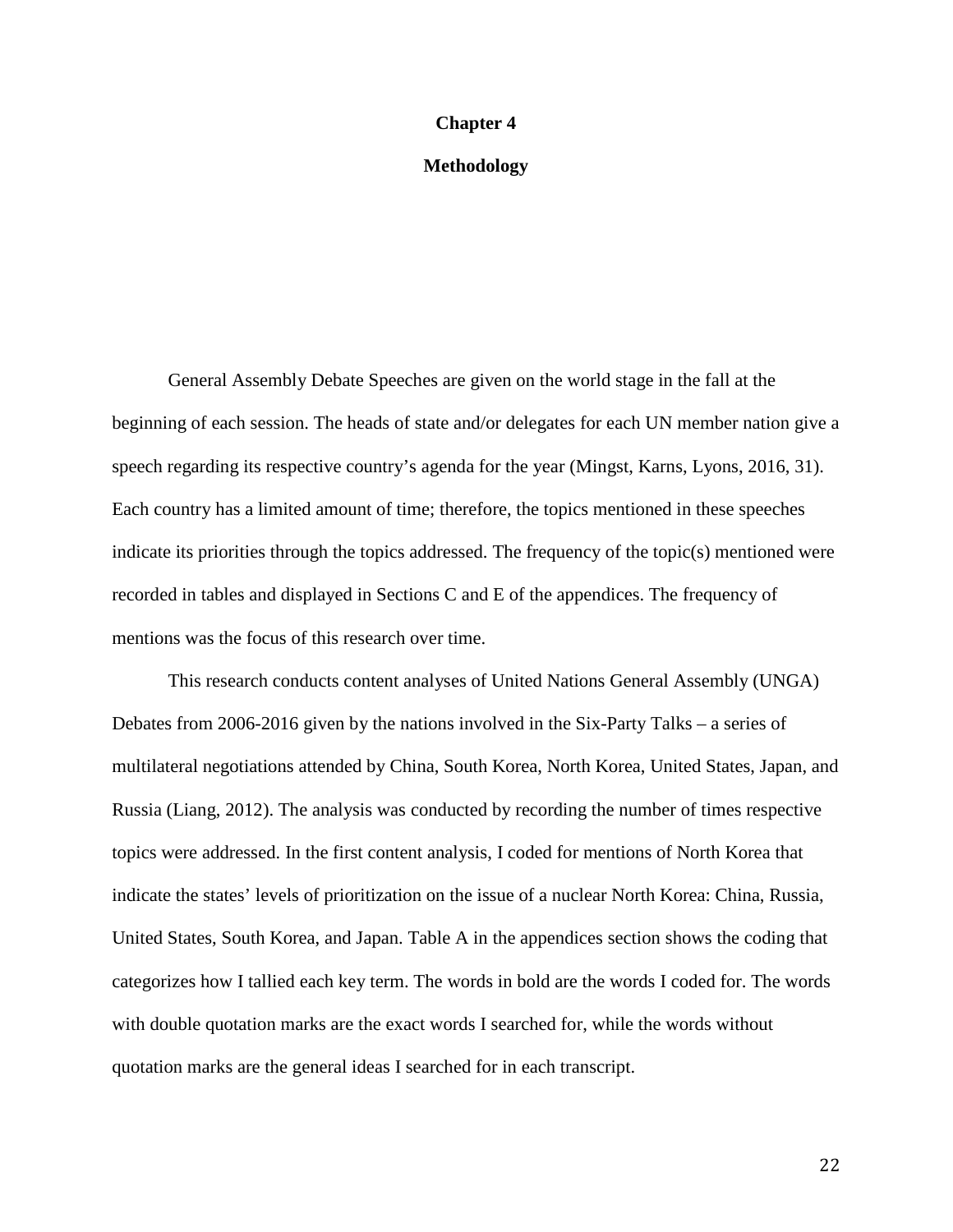Each data finding is context-sensitive (Berg  $&$  Lune, 177). For instance, in the years that North Korea tested a nuclear weapon, the amount of times North Korea was mentioned in a UNGA General Debate statement could be highest.

Limitations of my method could be that the decision to include or exclude certain keywords was based on my personal judgment as I saw fit given my research inquiry. For instance, when coding for mentions of sanctions in Russia's General Assembly General Debate transcripts, I included mentions of sanctions that directly regarded North Korea or Russia's general opinion of sanctions (which tended to be negative) because this opinion could be used to assess how Russia feels about implementing sanctions in the case of North Korea. However, I excluded when sanctions on Iran or other states were mentioned. Therefore, if this research was duplicated, there could be discrepancies in the numbers.

In addition, in the case that there were multiple speeches given for the General Debate of the United Nations General Assembly in a given year by the same country, only the first link was used for the sake of consistency and fair representation of topics mentioned. The data could be skewed if multiple transcripts were available for some states in a given year as opposed to others.

Another limitation could be that key terms were used for tallies but in some instances a tally was counted when other words were used to describe the key term even without explicit mention of the key terms sought. For an example, when Japan's representative mentioned the need to address the dismantlement of North Korea's nuclear weapons programs, I included this as an indication that Japan perceived North Korea as a threat which was explicitly stated in previous years. Therefore, some mentions of indirect acknowledgements of a key term throughout my data collection could have been missed.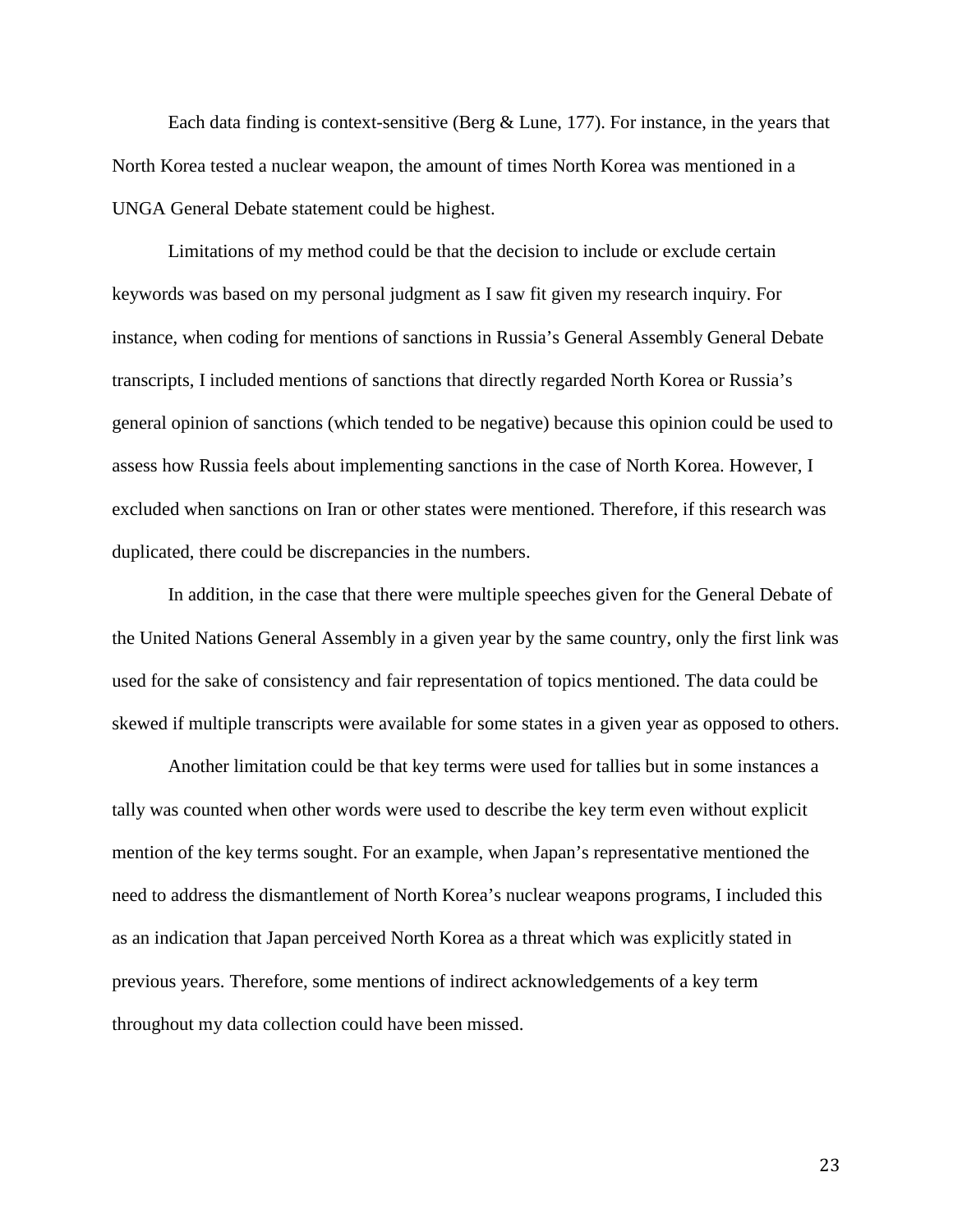Similar to the procedures taken to perform the content analysis of the UNGA General Debate statements of the five nations, the same strategy was used to perform the content analysis on North Korean delegates' statements. Table B in the appendices shows the coding that was used to identify the mentions in each transcript from 2006-2016. For the content analysis of North Korea's UNGA General Debate statements, mentions of the five other nations, mentions of nuclear weapons and facilities, denuclearization, sanctions and resolutions, Six-Party Talks, the Korean Peninsula, peace, and the United Nations were recorded.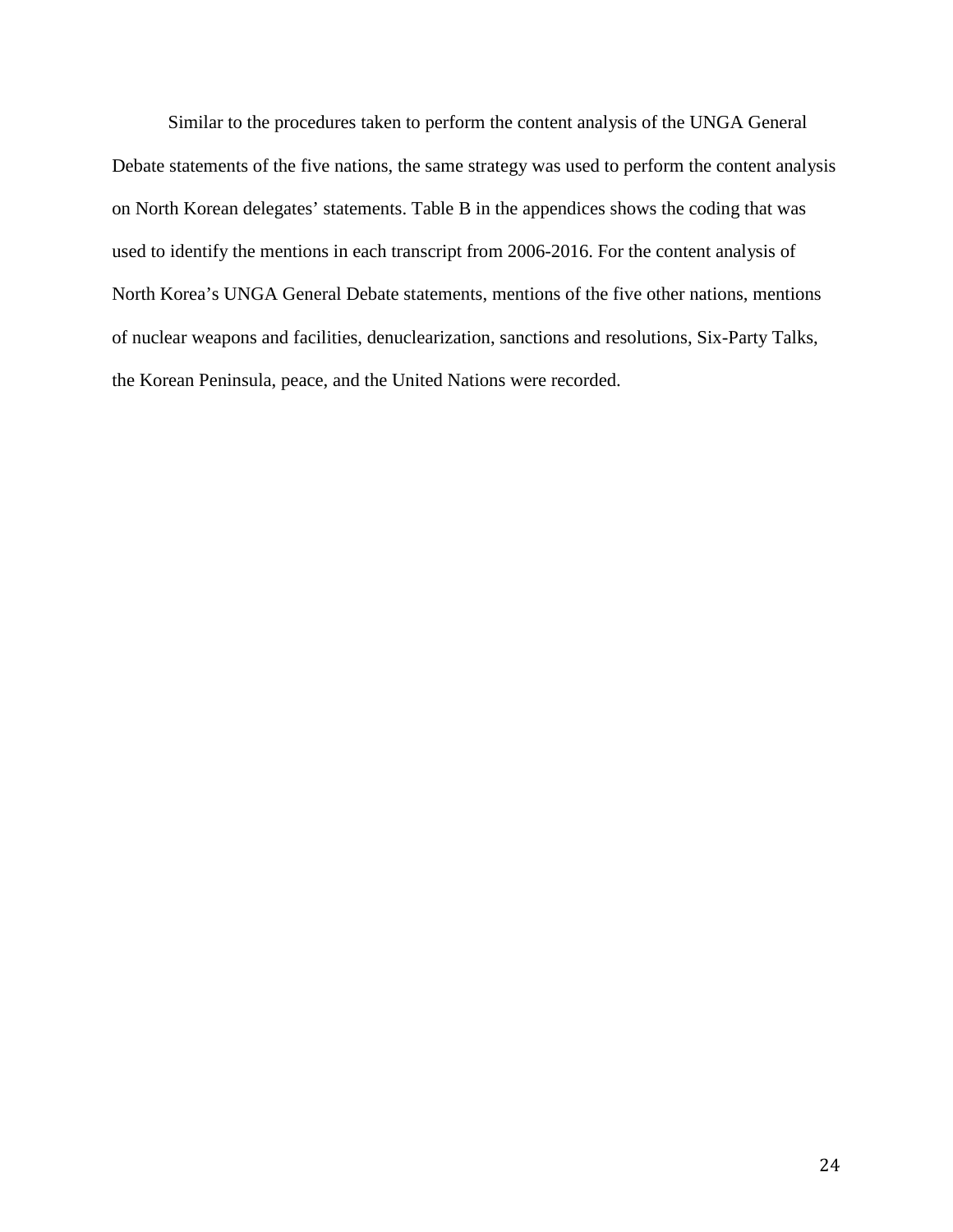#### **Chapter 5**

#### **Findings**

Aside from 2010, South Korea and Japan consistently mentioned North Korea most frequently of the five states examined. North Korea has also threatened to attack both countries. This is understandable because both countries are North Korea's neighbors and US allies with US military bases located on their territories. On August 3, 2016, North Korea fired three Rodong medium-range missiles ("Address by Prime Minister Shinzo Abe", 2016) that are capable of carrying nuclear warheads to the east, towards Japan (Blair, 2016). This is the longest range test the Democratic People's Republic of Korea (DPRK) has ever conducted. Doing this, it breached Resolutions 1718 (2006), 1874 (2009), 2087 (2013), 2094 (2013) and 2270 (2016) (Blair, 2016; "Security Council Press Statement, 2016). It is also the closest missile fired in Japan's direction, landing within 200 nautical miles of Japan's coastline or within 1,000 kilometers of Japan's exclusive economic zone ("Address by Prime Minister Shinzo Abe", 2016). In response to this provocation, Gary Ross, a spokesman for the Pentagon, claimed this act would only motivate a stronger resolve by the international community to implement stricter UNSC sanctions (Blair, 2016).

Between 2006-2016, the United States was the only nation that never raised the use of the Six-Party Talks. On the contrary, other than 2016, each year in which China addressed North Korea in the UNGA opening debate speeches, China advocated for the use of the Six-Party Talks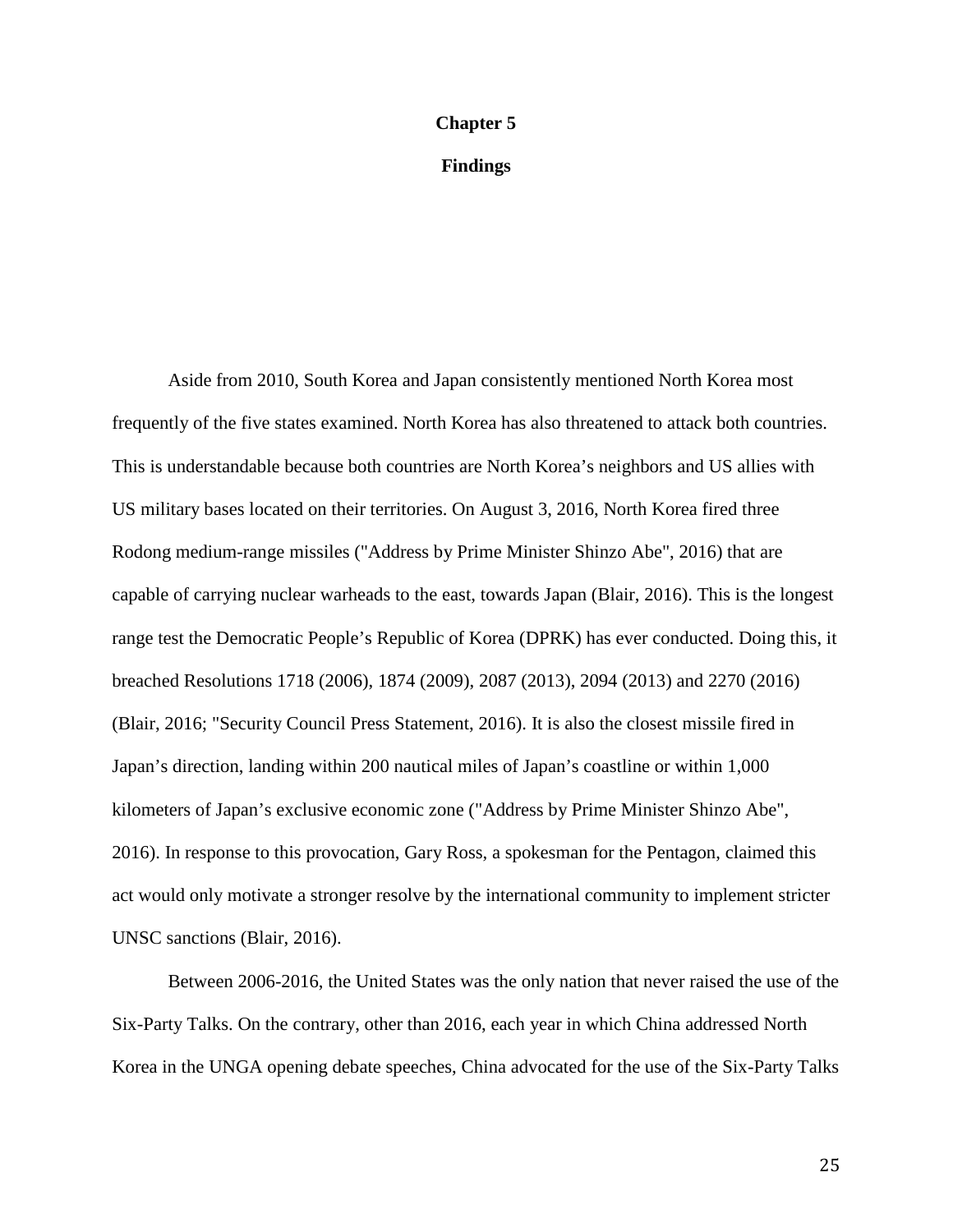as the best approach to achieving the denuclearization of North Korea. While Russia did not explicitly advocate for the use of the Six-Party Talks, they did hint towards the need for multilateral negotiations. They consistently addressed the ineffectiveness of unilateral sanctions imposed on states for the purpose of isolating the target from the international community. Russia claimed these types of sanctions are often imposed to advance the strategic, political agendas of the countries imposing them, such as pushing competitors out of the market. This provokes the question of whether or not Russia is directing this message towards the United States, which has imposed unilateral sanctions on North Korea beyond the UNSC sanctions.

Russia's representative also stated unilateral sanctions escalate conflicts rather than effectively curbing the target countries' reprimanded behavior ("United Nations General Assembly Seventieth Session", 2015). While states such as China, South Korea, and Japan were mentioning the need for the use of Six-Party Talks in their UNGA opening statements in earlier years, the only year Russia explicitly mentioned the need for Six-Party Talks was in 2016; Russia was the only country in this year to mention the need (amongst the five countries analyzed). Some speculate Russia may have specified the need to resume the Six-Party Talks because of the strategic decision made by the ROK-US alliance to deploy THAAD ("Security Council Imposes Fresh Sanctions on Democratic People's Republic of Korea", 2016).

Between 2006-2010, China did not mention sanctions as a recommended approach towards denuclearizing North Korea. In addition, aside from 2008-2010, 2012, and 2015, China consistently advocated the use of Six Party Talks as the best strategy. China also endorses targeted sanctions, but not the measure requiring mandatory inspection of all cargo into and out of North Korea. China reaffirmed its posture against the use of force ("Security Council Condemns", 2006).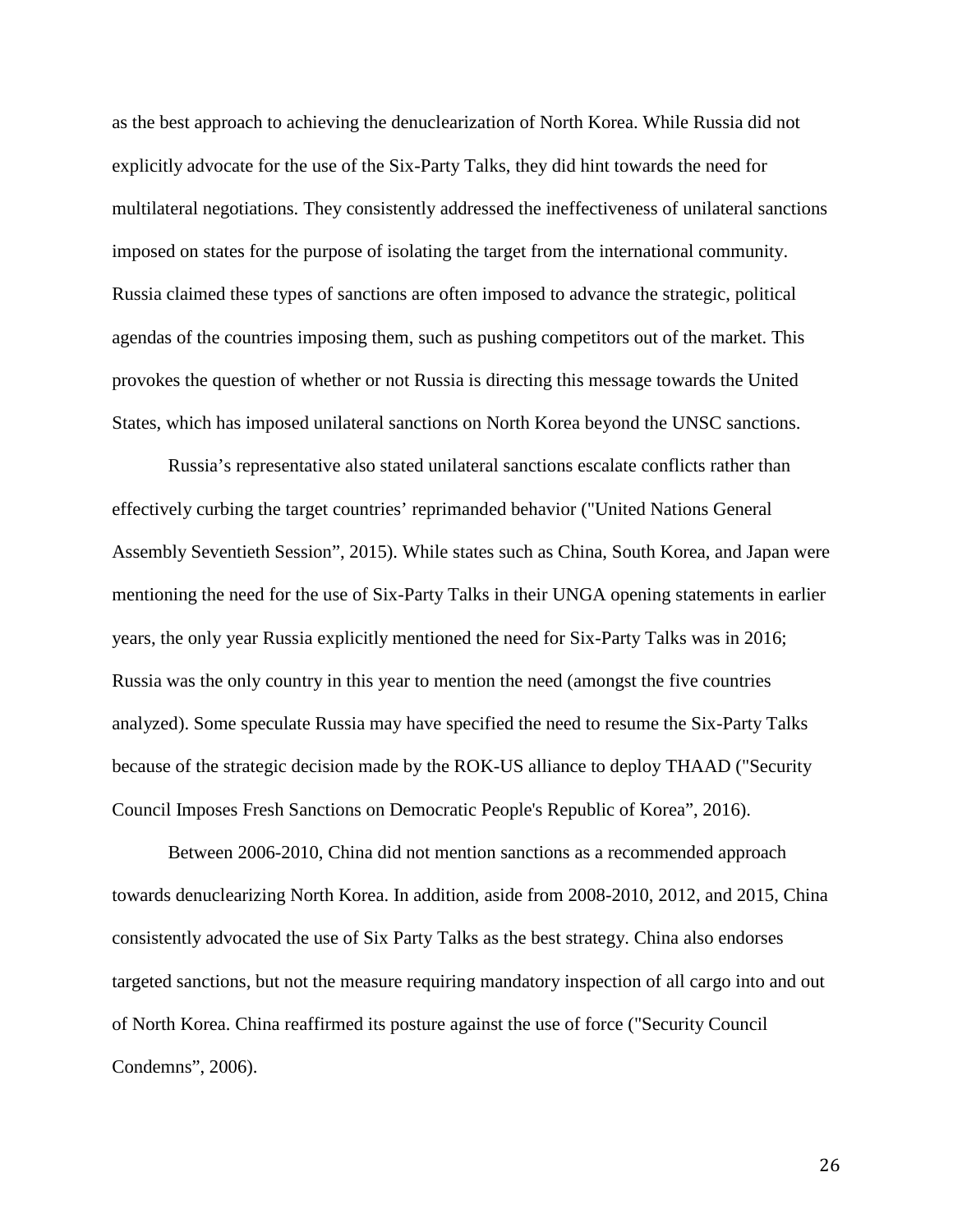September 21, 2016 marked a turning point when China mentioned the need to denuclearize without mention of the negotiations. This aligns with the fact that on February 22, 2016, China led the drafting of UNSC Sanction 2270, which is noted as the strictest set of sanctions imposed on North Korea thus far ("Security Council Imposes Fresh Sanctions on Democratic People's Republic of Korea", 2016; Snyder, 2016). This hardening of position to implement stricter financial sanctions on North Korea could have been driven by China's firm opposition of the THAAD deployment (Keqiang, 2016). Yet, according to a statement given by Admiral Harry B. Harris Jr., commander of the US Pacific Command, in the Pentagon Briefing Room on February 25, 2016, THAAD is intended for the sole purpose of protecting South Korean citizens and Americans who are based there. Therefore, it will not be a threat to China's national security interests and should not cause China any concern. However, Harris also noted if China wanted to prevent the THAAD deployment and desired a method to do so, China should exert its influence on North Korea (Harris, 2016). However, despite opposition from both Russia and China, on July 8th, 2016, the joint decision to deploy THAAD in Seoul was announced. Although no public mentions rescinding support of sanction enforcement was announced, Beijing feels its goodwill to cooperate on the North Korean issues was undermined (Lankov, 2016).

Table C in the Appendices section shows the content analysis of North Korea's UNGA General Debate statements. It shows that North Korea consistently advocates for the respect of its sovereignty, a founding principle of the United Nations emphasized in the Charter. North Korea claims the United States does not desire peaceful relations, claiming it chooses to sanction North Korea directly after measures were agreed upon to move towards cooperation. Stephen Costello, policy analyst with 20 years of experience in Korea and Northeast Asia, notes that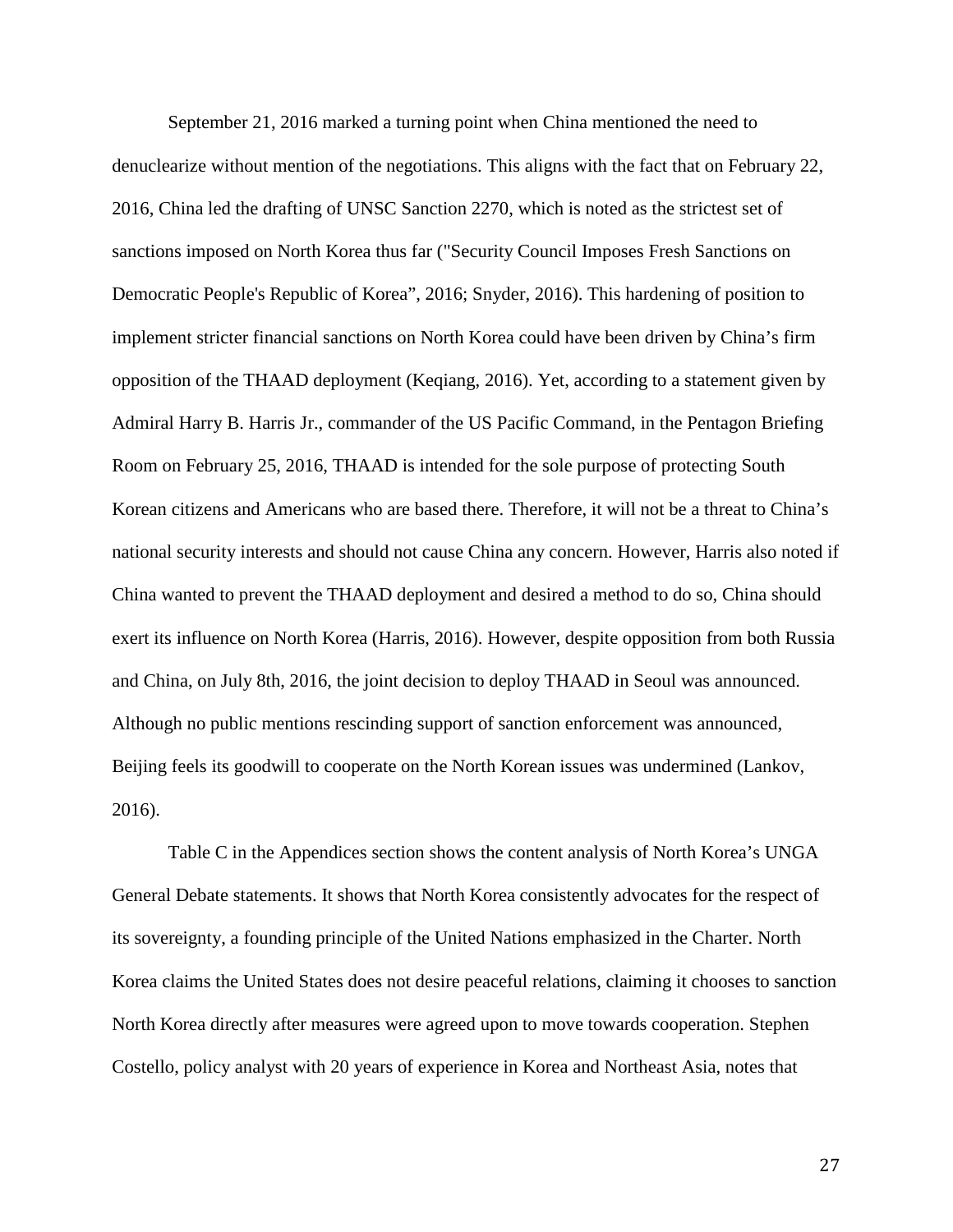North Korea believes the immediate denuclearization of the Korean peninsula may not be the main goal but rather a justification for keeping US armed forces in northeast Asia as a broader geopolitical strategy of containing states such as China and Russia (Costello 2016). This same argument was delivered by North Korean delegates at the UNGA General Debate Meetings.

Another important finding was that the North Korean delegate never mentioned either China or Russia. In addition, the Six Party Talks were mentioned only occasionally by North Korea in 2006, 2008, and 2010-2011. Kim Jong Un came to power on December 2011, which overlaps with the fact that the Six-Party Talks were never once mentioned since his leadership. The talks were intended for denuclearization, but Kim Jong Un made it clear that this was nonnegotiable and that he sees nuclear weapons as necessary for the defense of the nation (KCNA, 2016). Ri Yong-ho, North Korea's Minister for Foreign Affairs, claimed it was unfair to be sanctioned for conducting nuclear tests to improve North Korea's military defense when South Korea and the United States are allowed to exercise their rights to improve their defense through joint military drills (Ri Yong-ho, 2016).

In addition, the content analysis shows North Korea mentioned the topic of peace frequently (if not most frequently) in the UNGA General Debate speeches as seen in the following years: 2006, 2013, and 2015. In 2006, while Kim Jong Il was the Supreme Leader of North Korea, Choe Su-hon, the Deputy Minister for Foreign Affairs claimed North Korea desired to negotiate peace and denuclearization through diplomatic measures (Choe Su-hon, 2006). In 2013, while Kim Jong Un was the Supreme Leader of North Korea, Pak Ui-Chun, the Minister for Foreign Affairs claimed its security must be guaranteed in the form of a peace treaty (Pak Ui-Chun, 2013). In 2015, Ri Yong-ho, the new Minister for Foreign Affairs called for a peace treaty again (Ri Yong-ho, 2015). He stated that the United States should replace the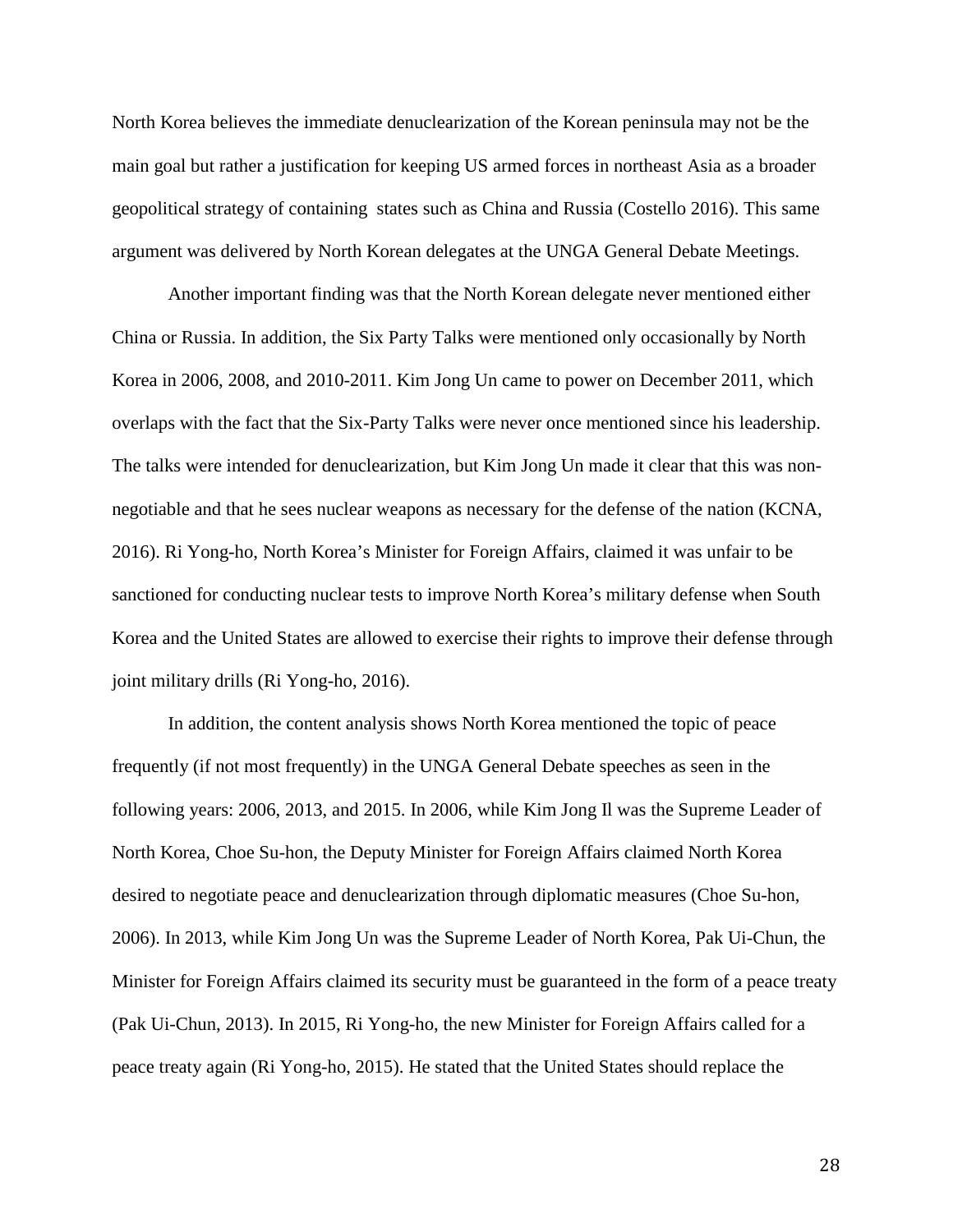Armistice Agreement with a peace treaty with the Korean peninsula. This finding is significant because the media often depicts North Korea as a disruptor of peace by focusing on its missile launches and nuclear tests. However, during the UNGA General Debate speeches, the North Korean delegates have consistently asked for diplomatic means of attaining a peace treaty on the Korean peninsula to de-escalate tensions. I recognize the statements given in these speeches may not represent the whole truth; however, I think they can be used as a basis to re-start negotiations with North Korea.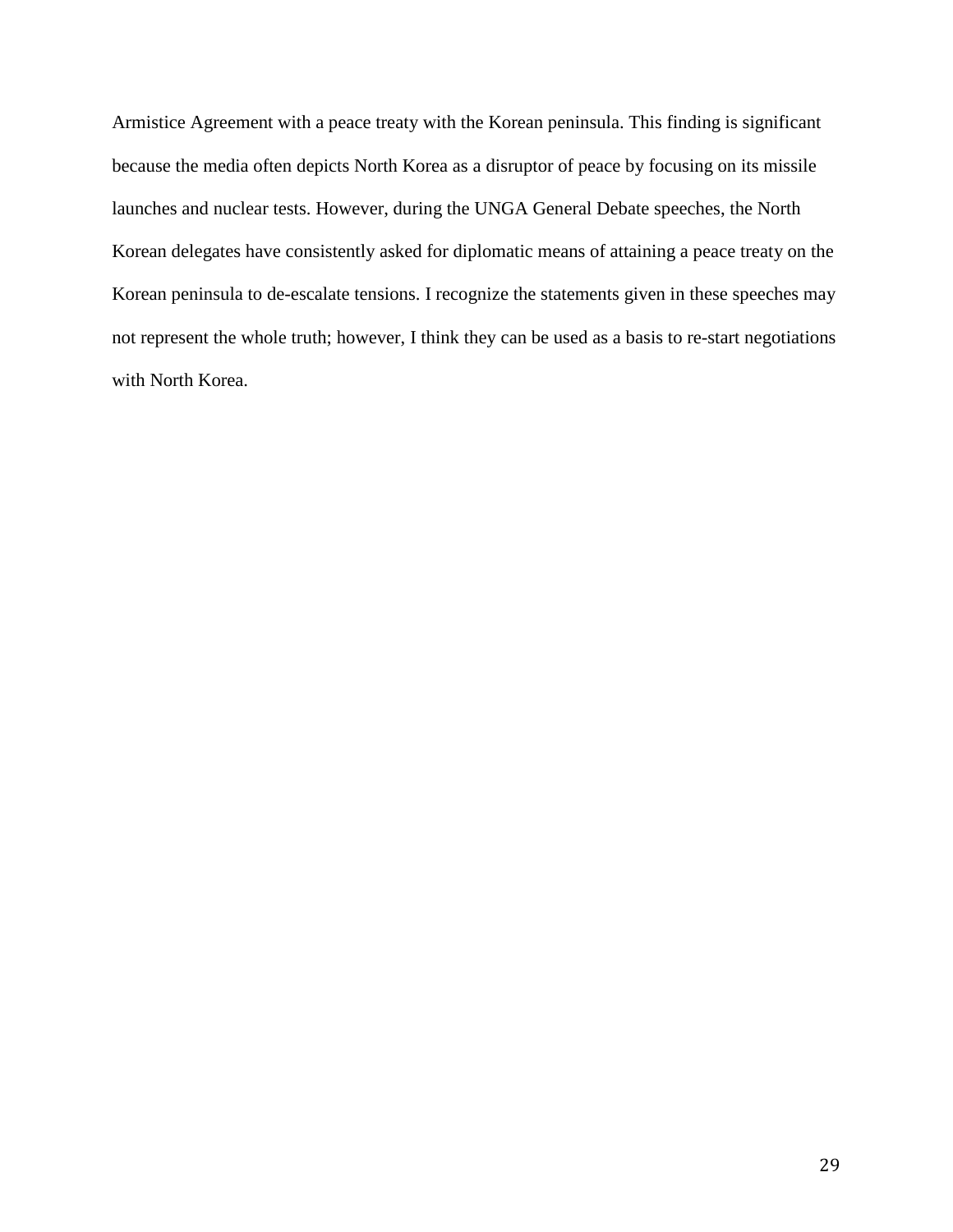#### **Chapter 6**

**Sanctions**

The purpose of UNSC Resolution 1718 was to end the development of nuclear weapons in North Korea and to change the policies of the North Korean regime in a way in which the North Korean people would not suffer<sup>[4](#page-30-0)</sup> ("United Nations Security Council Resolution 1718", 2006). The purpose of UNSC Resolution 2270 was to apply pressure to the North Korean leadership ostensibly to bring them back to the negotiation table on denuclearization, while reducing the suffering of the North Korean people ("United Nations Security Council Resolution 2270", 2016). These sanctions were more targeted. The states drafting the resolution understood the outcome of these sanctions would not be denuclearization because Kim Jong Un refuses to negotiate denuclearization unless US policies that Pyongyang perceives as provocative, such as the joint US-ROK military exercises, are terminated (KCNA, 2016).

The sanctions imposed in 2006 under Resolution 1718 include restrictions regarding: arms and related material, nonproliferation, proliferation networks, interdiction and transportation, provision of bunkering services, assets freeze, travel, financial measures, specialized teaching and training, coal and minerals, fuel, and luxury goods ("United Nations

 $\overline{a}$ 

<span id="page-30-0"></span><sup>4</sup> In the past, economic sanctions were imposed on North Korea without consideration of the detrimental impacts on the North Korean citizenry; therefore, recent sanctions have been drafted with consideration to how it could affect the people to minimize damage on innocent North Koreans while directing the desired effect onto North Korean government leaders.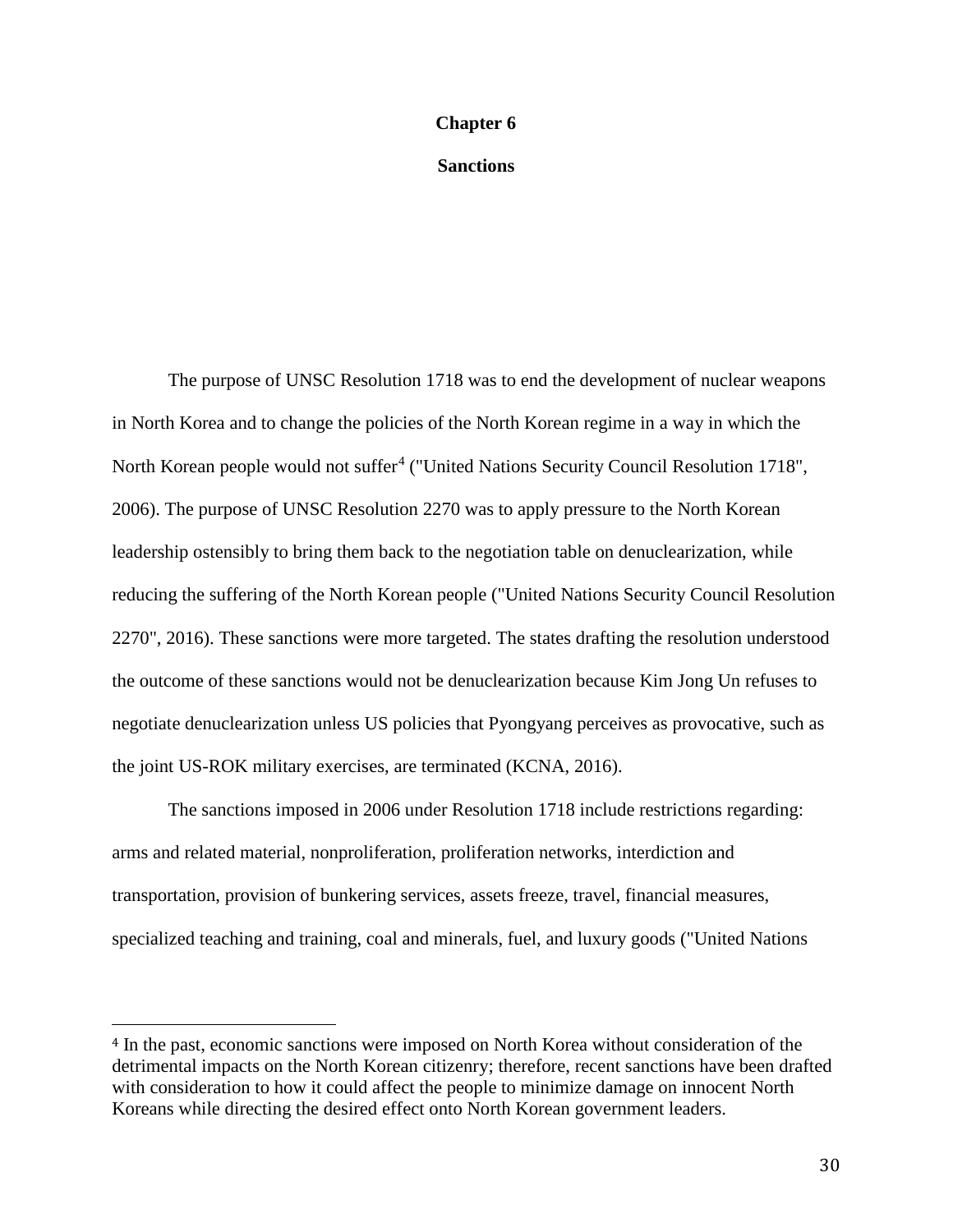Security Council Resolution 1718", 2006). In 2016, under Resolution 2270, the following sanctions were included and/or expanded upon: arms embargo, financial measures, assets freeze, specialized teaching and training, coal and minerals ban, and luxury goods ban ("United Nations Security Council Resolution 2270", 2016). Furthermore, new cargo inspection measures were added.

In 1994, North Korea announced its intent to withdraw from the NPT. To prevent this, Washington and Pyongyang signed the Agreed Framework (Davenport, 2016). However, the agreement collapsed in 2002 (because Washington became aware of North Korea's uranium plant), so North Korea re-announced its withdrawal from the NPT in January 2003. Therefore, in August of 2003, the Six Party Talks were initiated. Then, on 2005 North Korea pledged to take steps towards denuclearization and return to the NPT after (according to Korea Central News Agency, North Korean state media) the U.S. clarified its stance and declared that it recognizes North Korea as a sovereign state and will pursue bilateral talks rather than the framework of Six-Party Talks (Davenport, 2016). In 2007, measures to enforce the agreements made in 2005 were decided. However, in 2009, the agreements were dismantled over disagreements on verification measures (of nuclear activity, inspection standards and criterion) and North Korea's internationally condemned rocket launch. Since then, North Korea refused to return to negotiations and to recommit to the pledges made in 2005 (Davenport, 2016).

Sanction effectiveness is defined as the denuclearization of nuclear weapons in the case of North Korea (Resolution 1718). Therefore, according to this definition, Resolution 1718 failed. North Korea was able to evade sanctions successfully, to continue to use international financial services, and trade with long-trusted partners (foreign nationals) abroad for the goods needed ("UN Report of the Panel of Experts", 2016).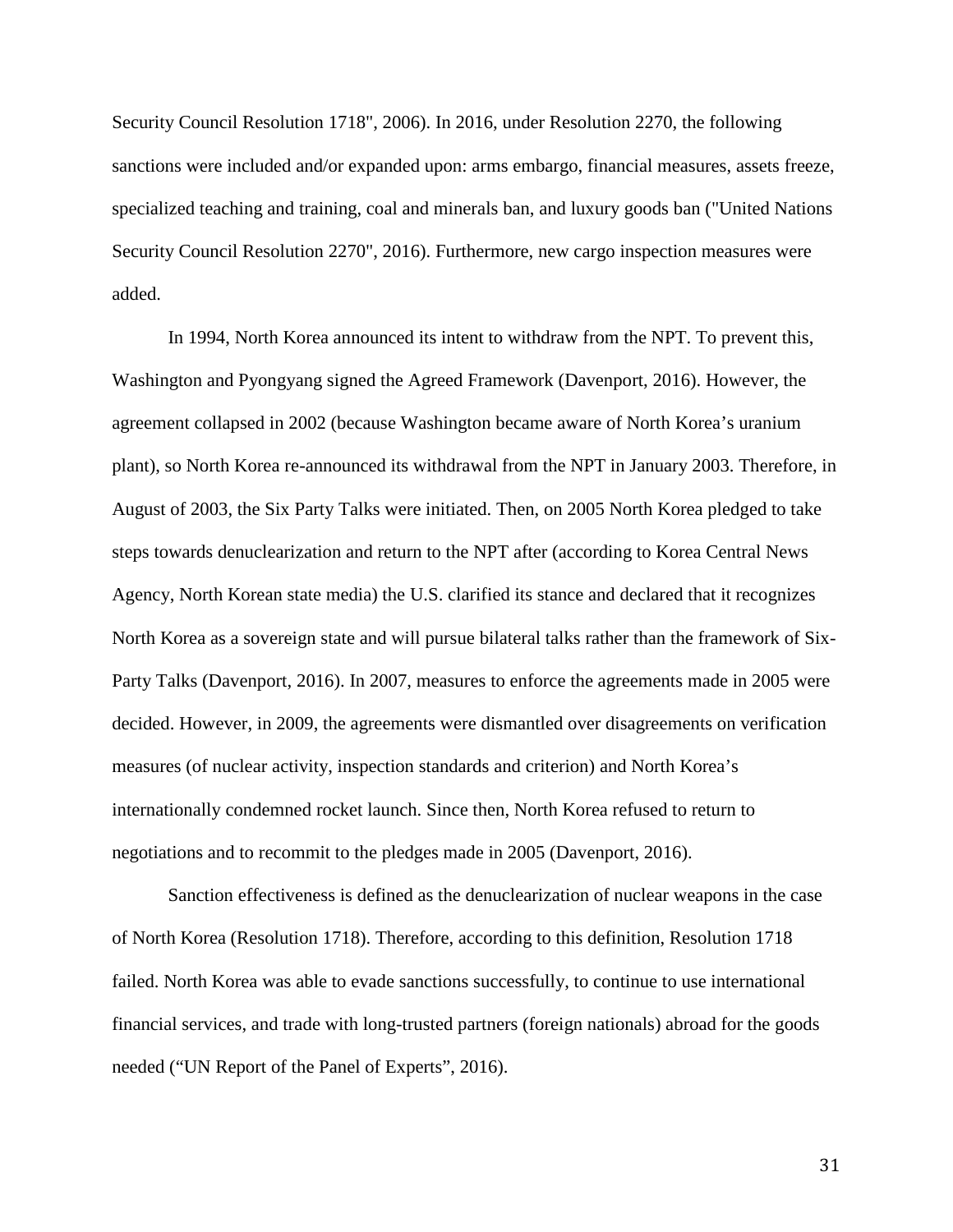On September 9, 2016, North Korea conducted its 5th nuclear test, the third under Kim Jong Un's leadership. This fifth test is significant because it proved that North Korea can arm a missile with a nuclear warhead. North Korea has been testing diverse types of weapons including rockets, short-range, medium-range, and intercontinental ballistic missiles, launches from fixed sites, road-mobile launchers, and submarines (Jackson, 2016). According to the US Geologic Survey, this 5th test had a seismic magnitude of 5.3, which is the strongest test conducted to date ("M 5.3 Nuclear", 2016).

Figure D in the Appendices section shows a table produced by the Center for Strategic International Studies portrays the progress in nuclear weapons development within a decade.

Various intervening variables beyond North Korea's recalcitrance may have contributed to the failure of UNSC sanctions. For instance, the 2008 financial crisis which hurt both the United States and Russian economies could have affected the ability to enforce the sanctions against North Korea. Other reasons for failure include China's strategic interests to maintain the survival of North Korea since it serves as a strategic buffer separating China from the US military forces. Furthermore, a collapse of the North Korean government could lead to economic and social instability with a mass migration of North Koreans flooding into China. In order to avoid this, China sustains North Korea.

#### **Iran:**

Figure 1 below shows the types of sanctions imposed on Iran and North Korea were similar. Yet, the sanctions imposed on Iran were considered to be effective because the state participated in the open market to export and depended on the international financial system to sell its oil (Luce, 2016). Meanwhile, North Korea trades with other countries through illicit channels with an estimated 70% of exports happening inside China's economy (Luce, 2016).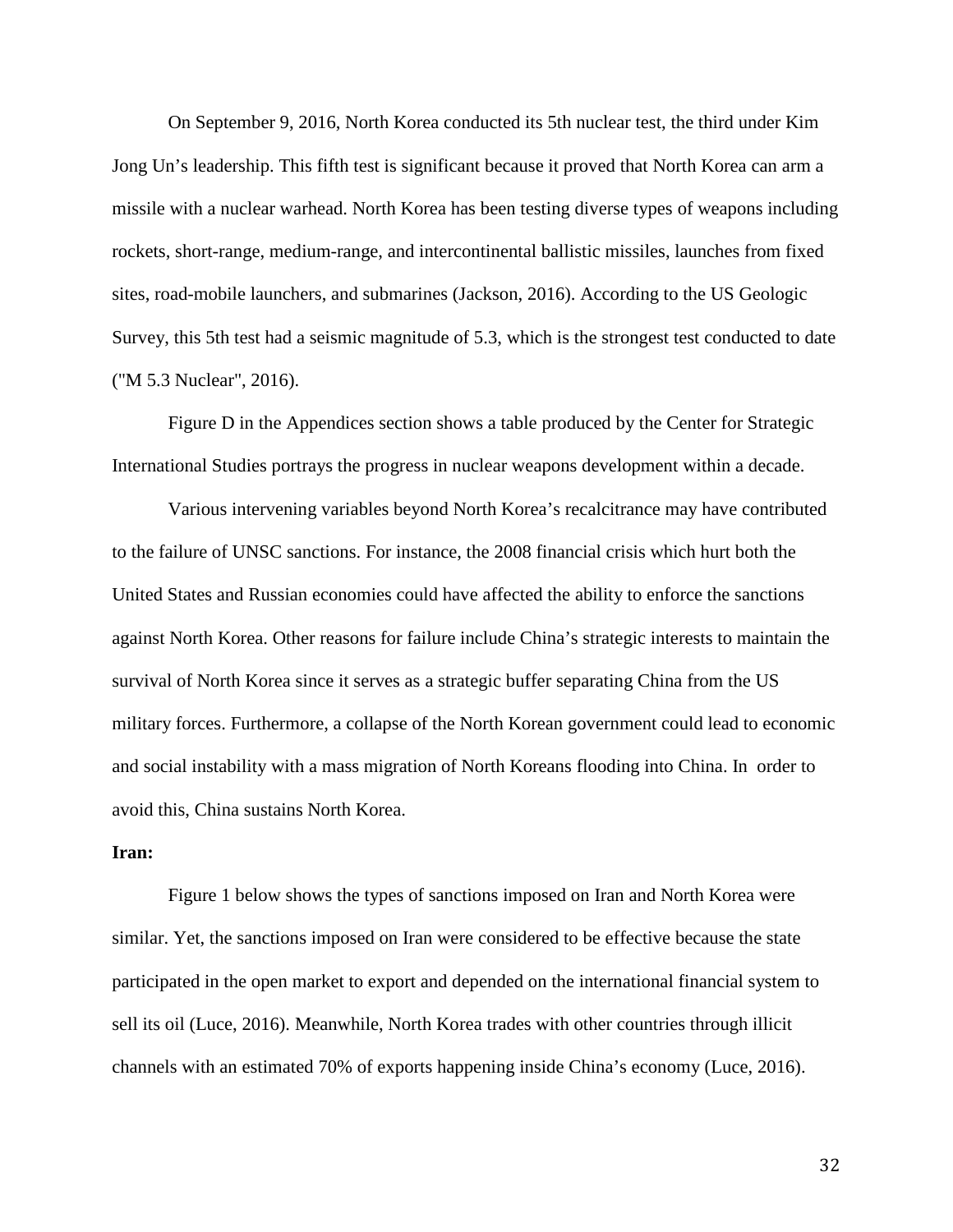Therefore, Iran's economy was hard hit by the economic sanctions. This ultimately drove Iran back to the negotiating table.

Figure 1:

| <b>Comparative Types of UNSC Sanctions Imposed (2006-</b><br><b>Present</b> ) |             |                          |  |
|-------------------------------------------------------------------------------|-------------|--------------------------|--|
| <b>Type of Sanction</b>                                                       | <b>Iran</b> | <b>North Korea</b>       |  |
| Denial of Visas (travel ban)                                                  | X           | X                        |  |
| Arms Embargo                                                                  | X           | X                        |  |
| <b>Export or Import Limits</b>                                                | X           | $x$ (luxury goods, 2016) |  |
| <b>Asset Freeze</b>                                                           | x           |                          |  |

Source: Data from Mingst, Karns, Lyon's The United Nations in the 21<sup>st</sup> Century

Sanctions imposed on Iran resulted in domestic disapproval from the poor citizens who opposed their isolation and poverty and elites who opposed the detrimental impact on their businesses (Fisher, 2017). Meanwhile, North Korea has proved it can withstand economic deprivation and consequences of poverty. For instance in 1990, 10% of North Korea's population died of starvation from the nation's worst famine epidemic, however the state did not succumb to the internal unrest nor uphold agreements of denuclearization in exchange of sanctions relief (Fisher, 2017). Therefore, analysts question whether even the strictest of sanctions enforced by China could effectively persuade North Korea to take steps towards denuclearization.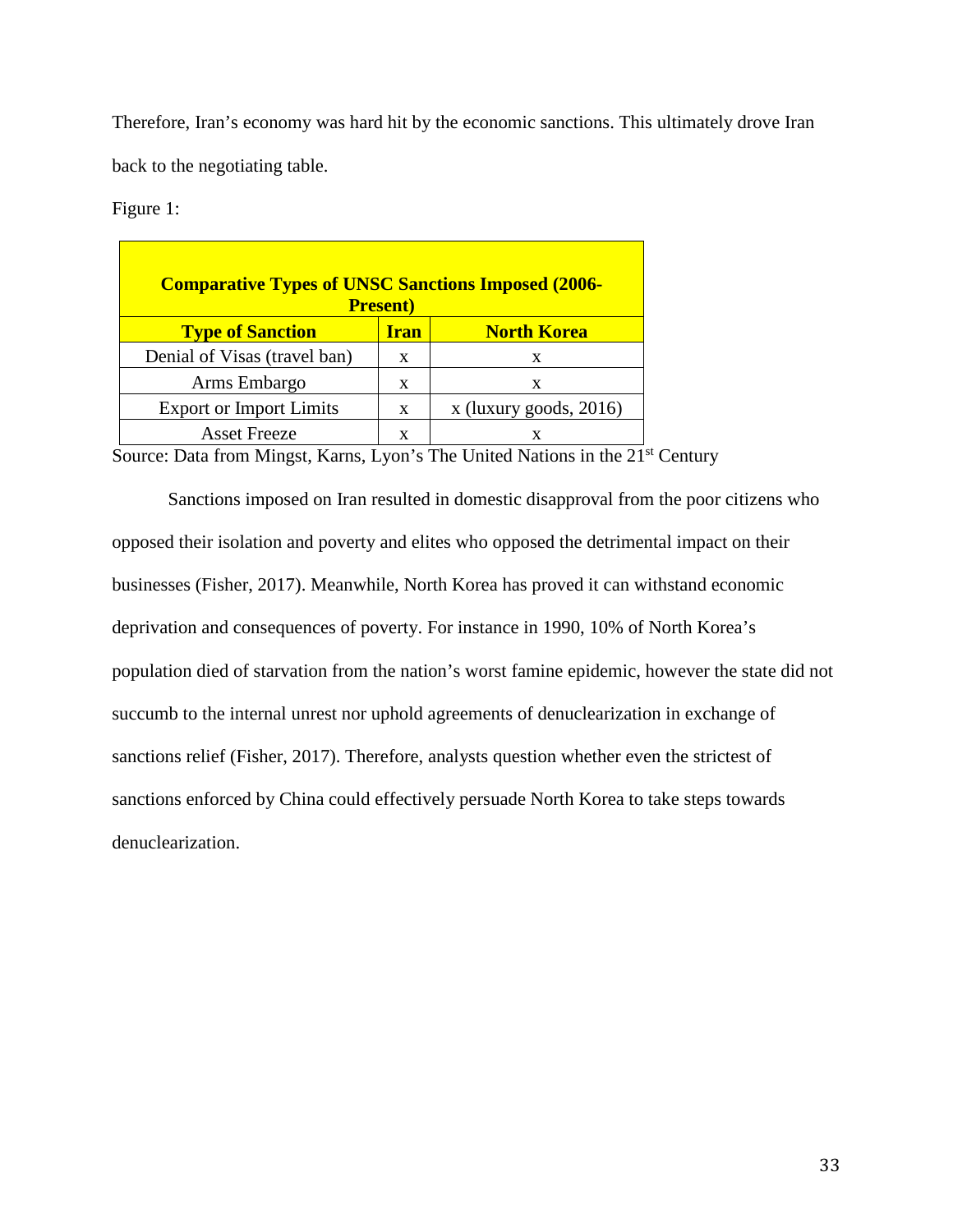#### **Chapter 7**

#### **Analysis of Domestic Politics**

#### **United States**

On January 20, 2017, Donald Trump, the forty-fifth President of the United States, was inaugurated. In light of North Korea's recent missile tests towards the East Sea (Sea of Japan), President Trump claimed the US would ramp up its policies against the country. In addition, on March 17, 2017, newly appointed Secretary of State Rex Tillerson claimed military action is "not off the table" in any case in which the North Korean government takes action to threaten South Korean and US troops (U.S. Department of State, 2017).

Despite such big talk, and seemingly more hardline policy ideas, the United States appears to be following the diplomatic strategy of previous administrations by pressuring China to enforce sanctions more effectively. On April 6, 2017, China's President, Xi Jinping, visited the United States for his first official meeting with President Trump (Bradner, Jiang, 2017). Trump claimed he could offer better trade conditions to Xi Jinping in the case that China continues to pressure North Korea. Trump also commended China's enforcement of its latest ban against coal imports from North Korea as a step in the right direction.

Both the US Congress and Administration support stricter nuclear sanctions. With bipartisan support in the U.S. Congress, legislation entitled *H.R. 1644: Korean Interdiction and Modernization of Sanctions Act* was unanimously approved by the House Foreign Affairs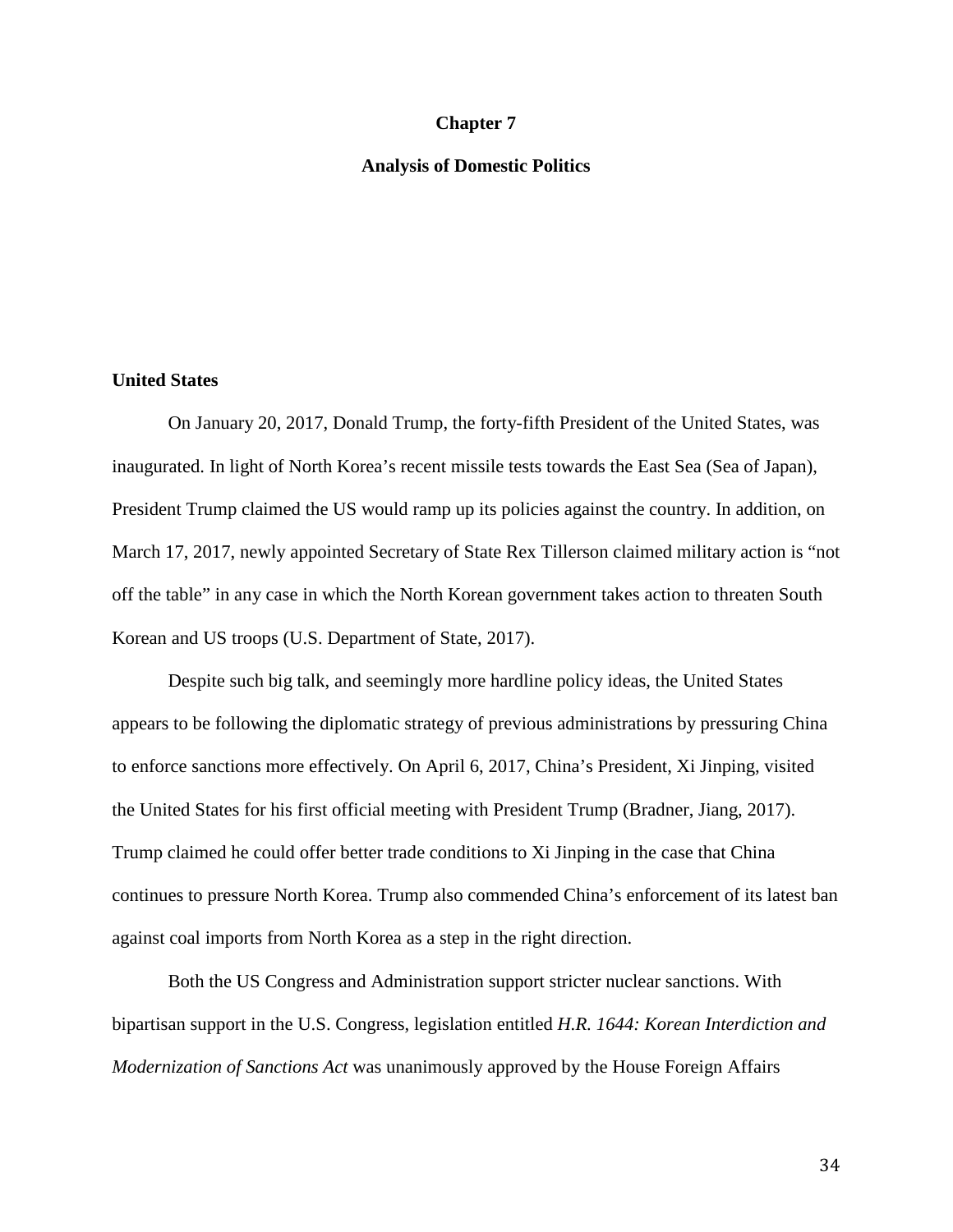Committee and will be reviewed by other House of Representatives' committees before going to the House floor for a vote (H.R. 1644, 2017). This bill would expand upon the US sanctions regime against North Korea as described in the *North Korea Sanctions and Policy Enhancement Act* (NKSPEA), which was signed into law on February 2016. Thus, the trajectory of US policy on North Korea appears to favor the continued enforcement of sanctions measures, mirroring the previous administrations' policy actions. Having taken steps to sanction North Korea through US legislation, the United States will most likely continue to enforce UNSC sanctions on North Korea as well.

# **South Korea**

The future of South Korea's stance on North Korea is uncertain following the impeachment of South Korea's former conservative president, President Park Geun Hye on December 9, 2016<sup>[5](#page-35-0)</sup>. The current acting president of the ROK is Hwang Kyo-ahn, a member of the Independent Party. He is also the ROK's Prime Minister, former Minister of Justice, and a lawyer by trade. However, it seems likely that South Korea will elect a liberal president in the upcoming election on May 9<sup>th</sup> after having had two conservative leaders— Park Geun Hye and Lee Myung Bak. Furthermore, the negative perceptions of the ruling party from the sinking of the ferry Sewol contributed to the president's impeachment<sup>[6](#page-35-1)</sup>. Public distrust of the ruling party is

<span id="page-35-0"></span> <sup>5</sup> The former president had a nefarious relationship with Choi Soon-sil who acted as the president's aide despite her lack of an official government position (Griffiths, 2017). She influenced and interfered with South Korean governmental policies. The revelation of this relationship resulted in domestic uproar and massive protests from South Korea's citizenry and culminated in Park Geun Hye's impeachment through South Korea's Constitutional Court Order on March 10, 2017 (Griffiths, 2017).

<span id="page-35-1"></span><sup>&</sup>lt;sup>6</sup> The sinking of the ferry Sewol led to the death of over 300 school children and was ruled to be a result of human error ranging from "illegal redesign" of the ship, "overloaded cargo bay, inexperienced crew, and a questionable relationship between the ship operators and state regulators" ("South Korean Ferry", 2017). Former President Park's negligent handling of this crisis was one of the reasons for her impeachment ("South Korean Ferry", 2017).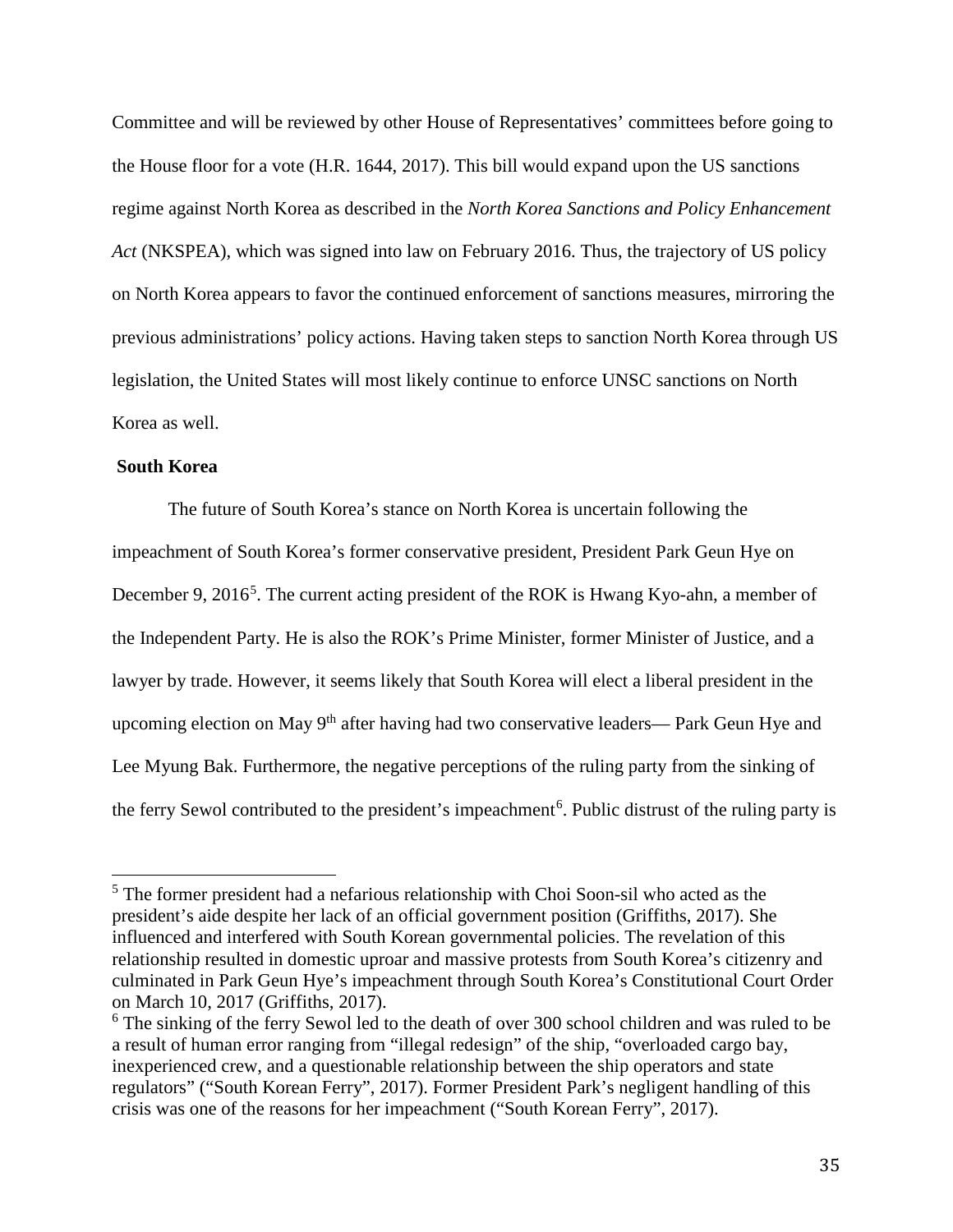very high. The two leading candidates are Ahn Cheol-soo and Moon Jae-In. Ahn is a software entrepreneur, member of the National Assembly, and member of the centrist People's Party. Moon is the former Chief of Staff to the late President Roh Moo Hyun and the current leader of the Minjoo Party (a democratic party) (Rogin, 2017).

Traditionally, conservative leaders in South Korea have been tougher on North Korea and more cooperative with the US, while liberal leaders have been less harsh against the North Korean government and have favored offering assistance. The possible and likely election of a liberal president will be significant and may decrease the strength of the US-ROK alliance. For instance, while former President Park agreed to the deployment of THAAD, presidential candidate Moon believes this decision could delay the prospects of negotiations with North Korea and seeks a different approach.

It is fair to speculate that the election of Ahn or Moon will lead to clashes in interests with President Trump. Both Ahn and Moon seem to have similar policy ideas regarding sanctions alone being ineffective in stopping North Korea's development of nuclear weapons; however, while both opposed THAAD initially, Ahn has changed his stance and believes it is "irresponsible" for a future president to reverse a decision already made between two governments [\(Choe,](https://www.nytimes.com/2017/04/14/world/asia/south-korea-election-ahn-cheol-soo.html) 2017). Thus Ahn has gained support from conservatives and South Korean citizens believe there will be less friction between the United States and South Korea under Ahn's leadership.

On April 18, 2017, ROK's acting president, Hwang and U.S. Vice President Mike Pence discussed concrete measures "to increase sanctions and pressure on North Korea, expand cooperation with China, ensure the swift deployment of THAAD, and jointly respond to China's retaliatory measures against the ROK" (Republic of Korea, 2017). For instance, in economic

36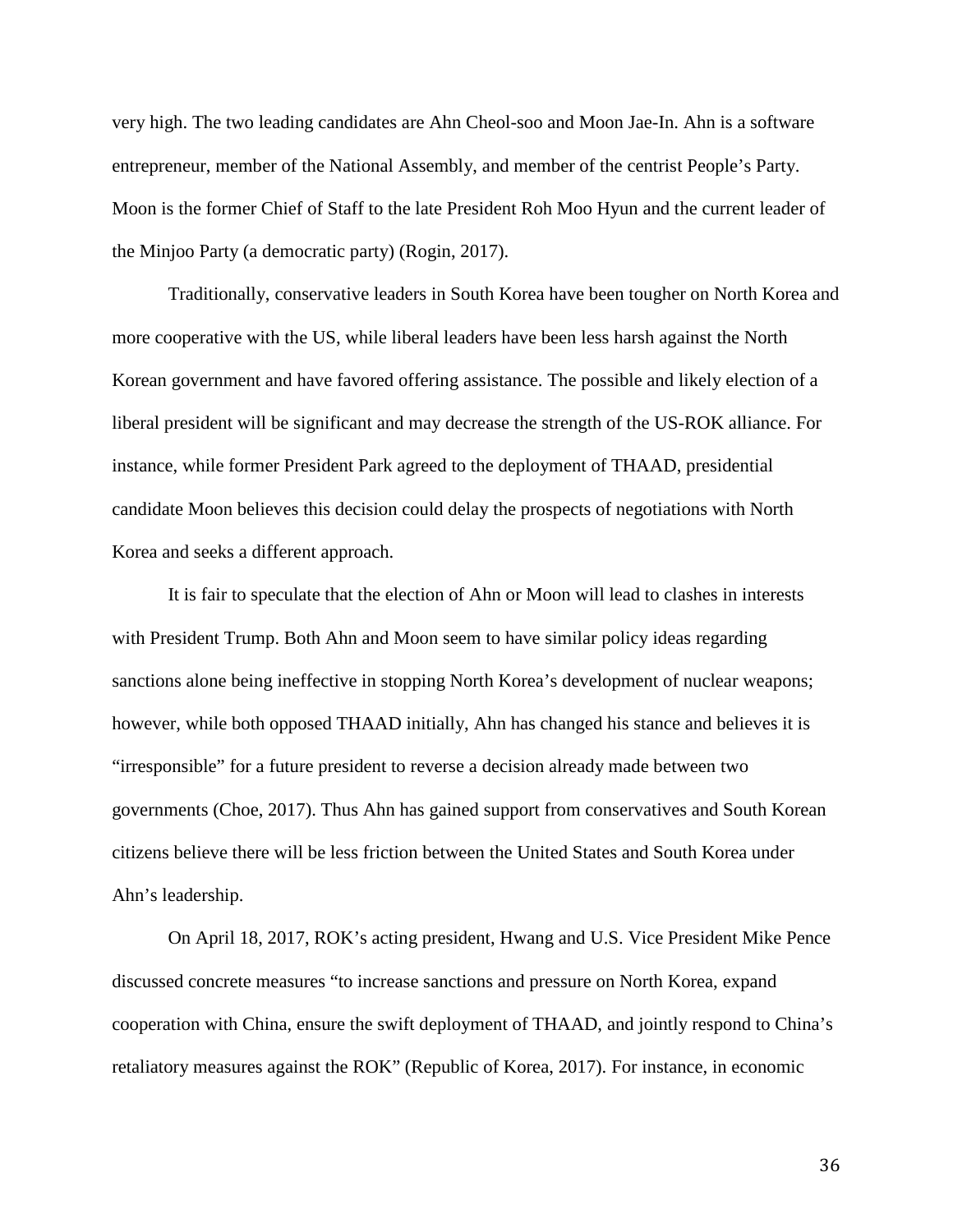retaliation, the official Chinese news media urged its consumers to boycott South Korean products and government officials closed 87 of 99 Lotte stores (a major South Korean conglomerate) located in China (Mullany, Buckley, 2017; Denyer, 2017). While the current acting president is in favor of imposing stricter sanctions on North Korea, it seems unlikely that the leading presidential candidates will support this conservative policy.

### **China**

 $\overline{a}$ 

China continues to deal with North Korea as a reliable economic partner and an unpredictable neighbor. This seeming contradiction exploded in the media following the death of Kim Jong Nam, North Korean leader Kim Jong Un's half-brother. Beijing had granted immunity to Kim Jong Nam and Kim lived many decades in Chinese cities<sup>[7](#page-37-0)</sup>. However, after the poisoning of Kim in the Malaysian airport by North Korean agents, Beijing reacted strongly by banning coal imports from Pyongyang until the end of 2017 (which is a significant financial blow to the regime), among other responses (Sharman, 2017). Tensions have been escalating between these long allies. This is significant because Beijing accounts for over 70% of North Korea's trade and provides food and energy assistance to North Korea to ensure the country remains stable. However, in light of recent events, even China has increased pressure against North Korea (Jiang, 2017).

As stated by Foreign Ministry Spokesperson Lu Kang at a press conference in April 19, 2017, Chinese government officials are gravely concerned by North Korea's recent nuclear and

<span id="page-37-0"></span><sup>7</sup> The reason for Kim Jong Nam's murder remains uncertain; Former CIA Analyst Sue Mi Terry speculates that although slim, there was a chance Jong Nam had a power base within North Korea and could have assumed power of the North Korean government, replacing Jong Un at the behest of China or the United States ([Fifield,](https://www.washingtonpost.com/world/asia_pacific/the-sad-life-and-even-sadder-end-of-kim-jong-nam/2017/02/24/7fb591fc-f941-11e6-aa1e-5f735ee31334_story.html?utm_term=.7e29225deffb) 2017). In addition, in 2010 on the day before Jong Un appeared on television for the first time, Jong Nam publicly opposed the "third-generation succession" of power, referring to his younger brother's accession into power.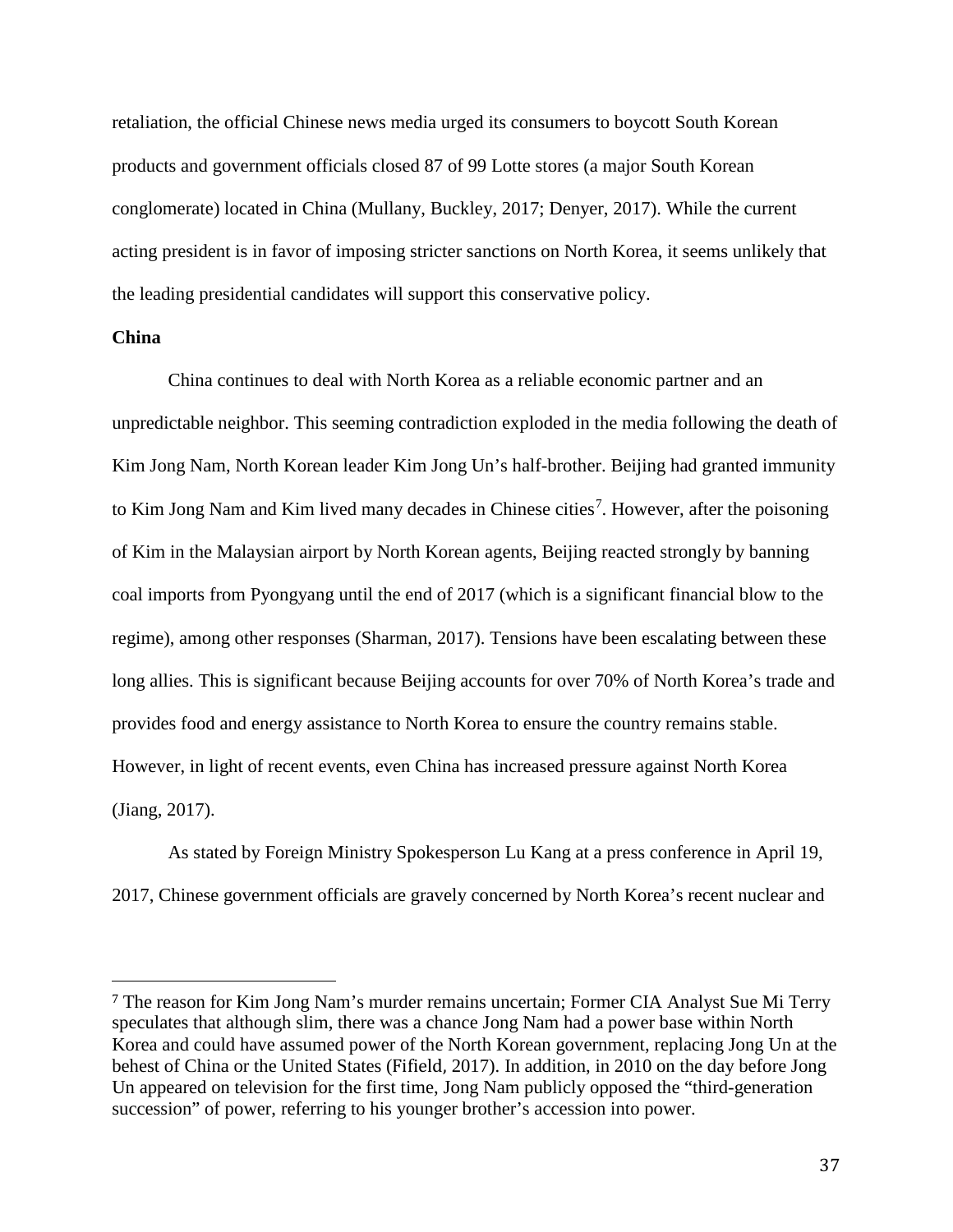missile tests, which continue to threaten peace. The Chinese officials firmly oppose all relevant party's words or actions that may further escalate the tension in this volatile region (The People's Republic of China, 2017). According to William Perry, a former US Secretary of Defense, China has been supporting the survival of North Korea's government to prevent a potential mass migration outflow of North Koreans into Chinese borders, and maintain the existence of North Korea as a strategic buffer between China and US military forces on the Korean Peninsula. However, China's core interests are being challenged as North Korea continues weapons testing despite US Secretary of Defense Rex Tillerson's threat of US military intervention and threats of Japan and ROK developing nuclear weapons (Perry, 2017). Therefore, Chinese government officials have more incentives now than ever before to enforce sanctions more strictly.

According to an article published in the *People's Daily*, the official newspaper of the Chinese Communist Party, Chinese government officials remain firm in their encouragement of a cessation of hostilities and affirmation of needed negotiations between the US and North Korea (Zhou, 2017). This urge for dialogue between the relevant states aligns with the content analysis of UNGA opening debate speeches when China consistently advocated for the use of Six-Party Talks. Due to the Trump Administration's demonstration of military might in the firing of 59 Tomahawk missiles on Syria on April 6, 2017, Chinese government officials feel threatened by potential US military action against North Korea. Zhou Bo, the author of the article and honorary fellow with the Center of China-American Defense Relations at the Academy of Military Science, warns there is no guarantee that the United States can successfully eradicate every nuclear facility through military force before North Korea launches its nuclear missiles, rockets, and artillery shells in retaliation. In this scenario, no defense system, including THAAD, will be capable of preventing North Korea's counterstrike. Furthermore, Zhou states continued testing is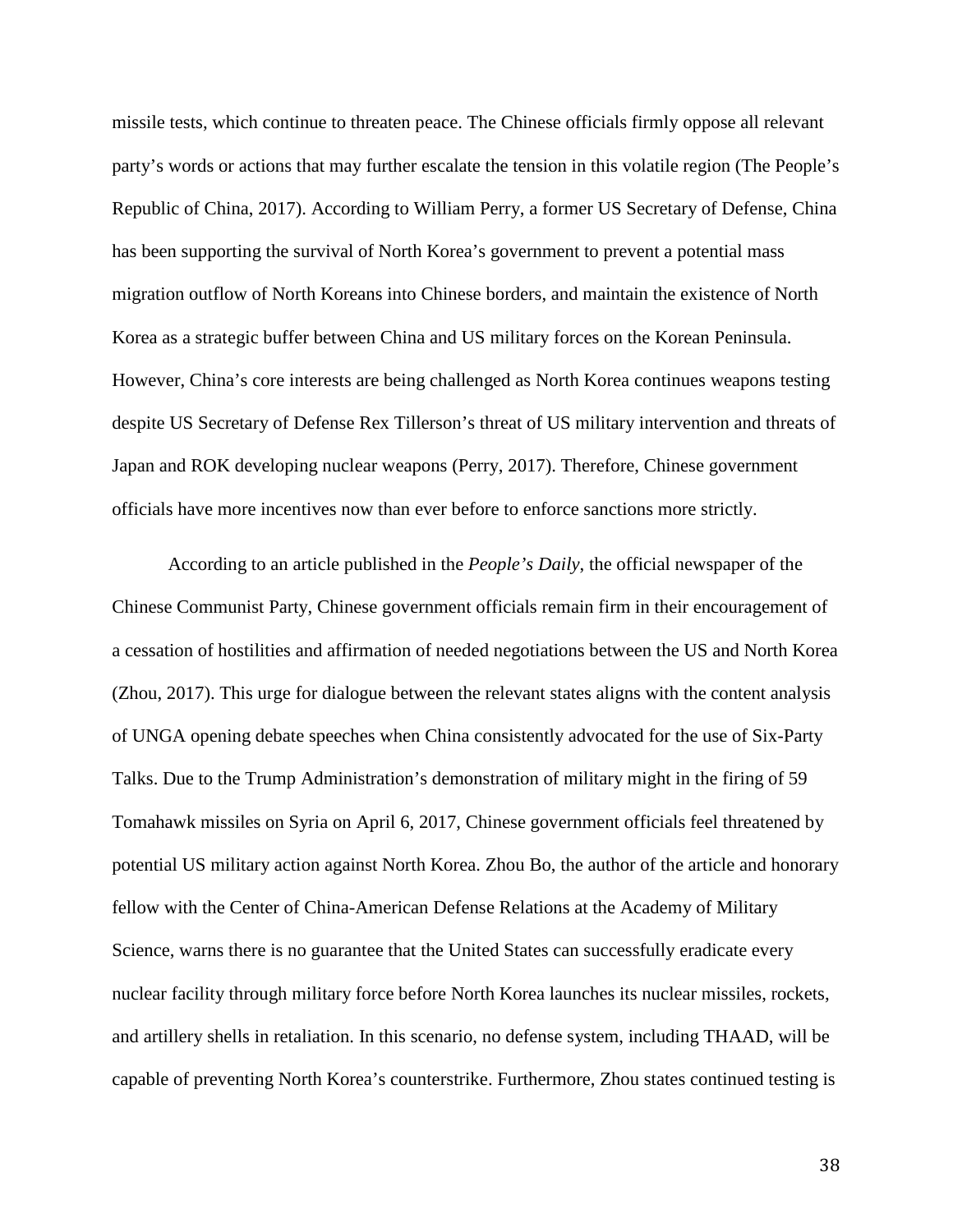a result of Pyongyang's perceived threat of pre-emptive attack by the United States to "effect regime change". Moreover, Zhou asserts North Korea's provocations will subside if the US-ROK military drills (in addition to other threatening words and actions) are halted. It is clear diplomatic negotiations with North Korea must be pursued now more than ever (Zhou, 2017).

In addition, China is vehemently opposed to the deployment of THAAD because they fear this may be the first step towards "a broader American network of antimissile systems" in places such as Japan or the Philippines to counter China's growing military threat [\(Mullany,](https://www.nytimes.com/2017/03/07/world/asia/thaad-missile-defense-us-south-korea-china.html))  [Buckley, 2017\).](https://www.nytimes.com/2017/03/07/world/asia/thaad-missile-defense-us-south-korea-china.html)) In the Chinese perspective, THAAD is a strategic move for the United States to expand its own national security interests rather than assisting the South in securing its interests. The Chinese government officials believe the United States may be covertly planning to destroy China's nuclear weapons capabilities.

#### **Japan**

On March 6, 2017, Japan was at its highest alert after North Korea fired four missiles towards the East Sea (Sea of Japan). Three landed in Japan's Exclusive Economic Zone, while one landed about 350 kilometers west of its Akita prefecture. As a result, Japan began to conduct civilian evacuation drills and Japan restarted considerations of developing its own nuclear capabilities, which has been controversially debated between government officials within Japan. For about 70 years Japan has abided by Article 9 of its constitution that limits the government's defense expenditures to 1% of its GDP as stipulated in the Treaty of Mutual Cooperation and Security Between Japan and the United States of America. However due to the continued and growing threat of North Korea's weapons of mass destruction (WMD), the leaders within Japan's ruling party, the Liberal Democratic Party (LDP), are ready to support Prime Minister Shinzo Abe if he chooses to take actions towards the amendment of the nation's constitution.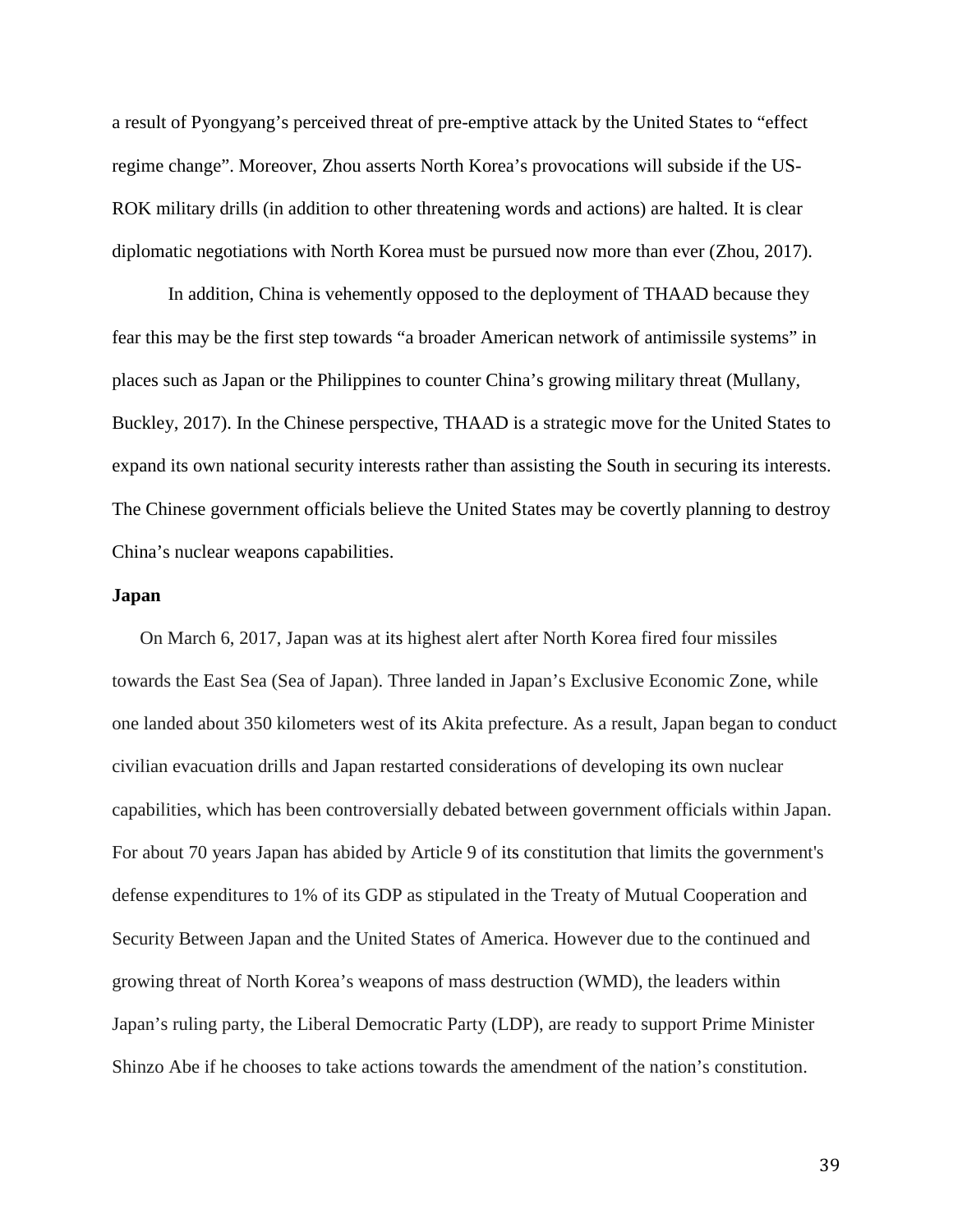The Japanese citizens have been against a larger military. Also, because Japan was once a colonial power and historical angst remains, as a result tensions may rise within the country, the region, and the world.

Within Japan, there is a divide in political opinion between the liberal and centrist (leading opposition party, Democratic Party of Japan) and right (Liberal Democratic Party) camps on approaching the North Korean nuclear issue. The left views Japan as a peace facilitator and advocates for the use of dialogue and the continued use of its pacifist approach on North Korea. They are also skeptical of remilitarization and believe the United States should not provoke North Korea. Meanwhile, the right views North Korea as a grave security threat and Prime Minister Abe, a member of the LDP, has unsuccessfully proposed legislation in the National Diet to increase the Japanese government's defense budget. While the parties disagree on increasing the defense budget, both the DPJ and LDP advocate for stronger UNSC sanctions in light of recent North Korean provocations [\("Statement](https://www.minshin.or.jp/english/article/109899/Statement+strongly+condemning+North+Korea%E2%80%99s+nuclear+test) Strongly Condemning", 2016). Therefore, it appears there is bipartisan support of international sanctions enforcement within Japan despite the disagreements in measures taken on the national front to appease the growing nuclear threat.

#### **Russia**

Russian policymakers have supported sanctions against North Korea and criticized the regime for its continued nuclear weapons program. However, since the past three years, Russia has become North Korea's "greatest ally," as claimed in North Korean state media. Russian delegates visited Pyongyang in January 2017 to discuss the repair of a railway system connecting the two nations (Ramani, 2017). In addition, as tensions between Beijing and Pyongyang escalate and deescalate, China's oil supplies are "periodically disrupted", thus North Korea's reliance on

40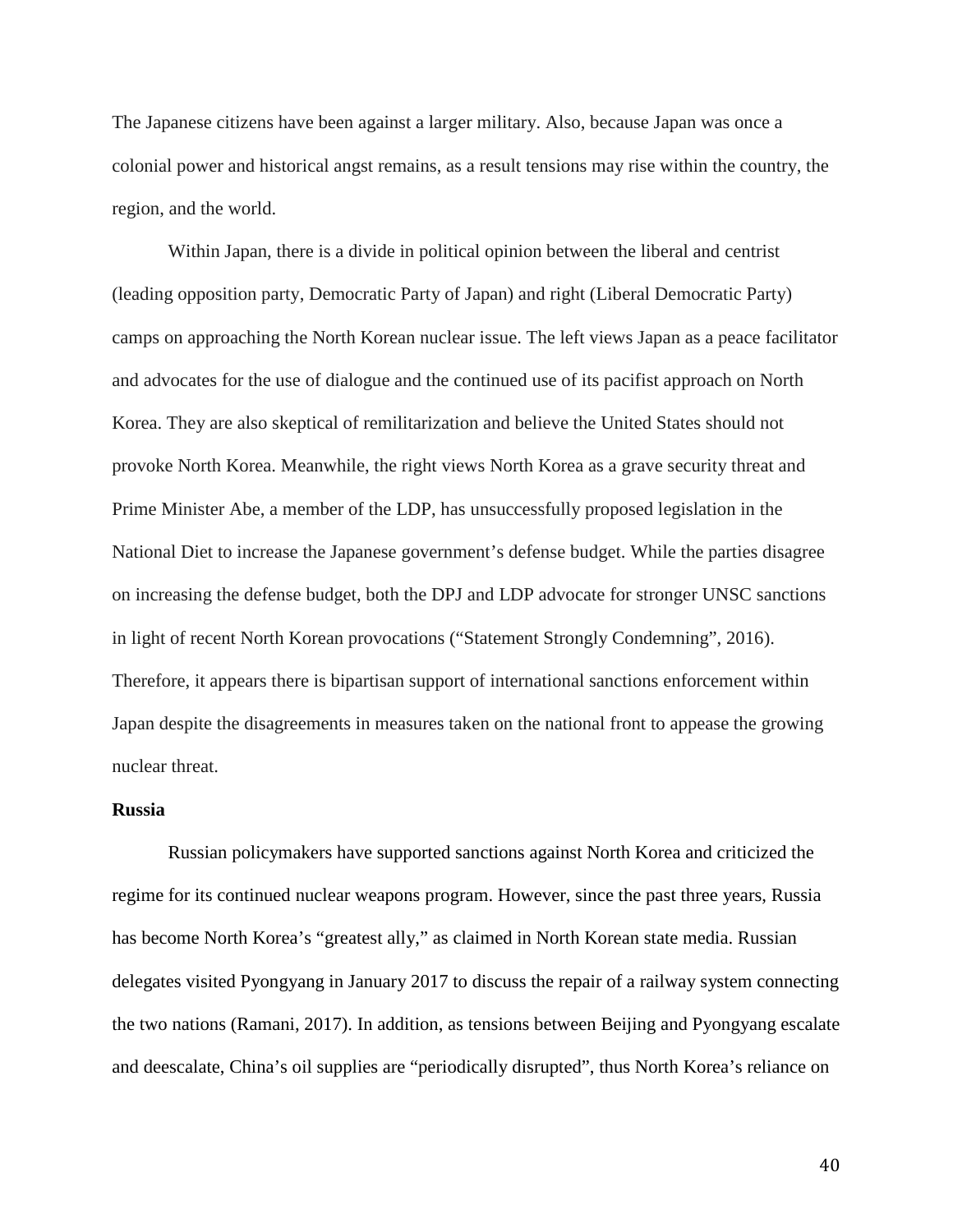Russia for fuel increased. These supplies are critical sources of hard currency for Pyongyang as they process the oil in its chemical plants and resell it to the Chinese consumers (Ramani, 2017). Therefore, in expression of its gratitude, North Korea has sent 10,000 workers to Siberia, which is a beneficial, cheap source of labor for Russia.

 Despite experts' assessments that Russia has little influence on the Korean peninsula, with the projected shift in South Korea's administration to a liberal leader, relations between Russia and the South will likely improve. As the only other nation with direct influence over North Korea (besides China), improved relations with the South and the North could position Russia as a mediator on the Korean Peninsula and eventually a greater influencer in the region.

According to a statement released by Russia's Ministry of Foreign Affairs on April 11, 2017, Russian government officials are concerned with the Trump Administration proclamation to use military force (Russian Federation, 2017). Like Chinese government officials, Russian representatives support the de-escalation of tensions through cooperative means such as dialogue and oppose any action or words that may provoke relevant states. This aligns with the content analysis from Russia's UNGA General Debate speeches which show Russia has indirectly advocated for negotiations to achieve denuclearization. Russian representatives consistently opposed unilateral sanctions for isolating a target from the international community, stating it has proven ineffective in curbing the target country's reprimanded behavior. Additionally, on April 20, the UNSC (including member states: China, United States, and Russia) unanimously released a statement condemning North Korea's ballistic-missile launch on April 15, 2017. The statement also emphasized the importance of deescalating tensions on the Korean peninsula and urged member states to accelerate their enforcement of sanctions measures specifically resolutions 2321 (2016) and 2270 (2016) (United Nations, 2017). According to an article published in the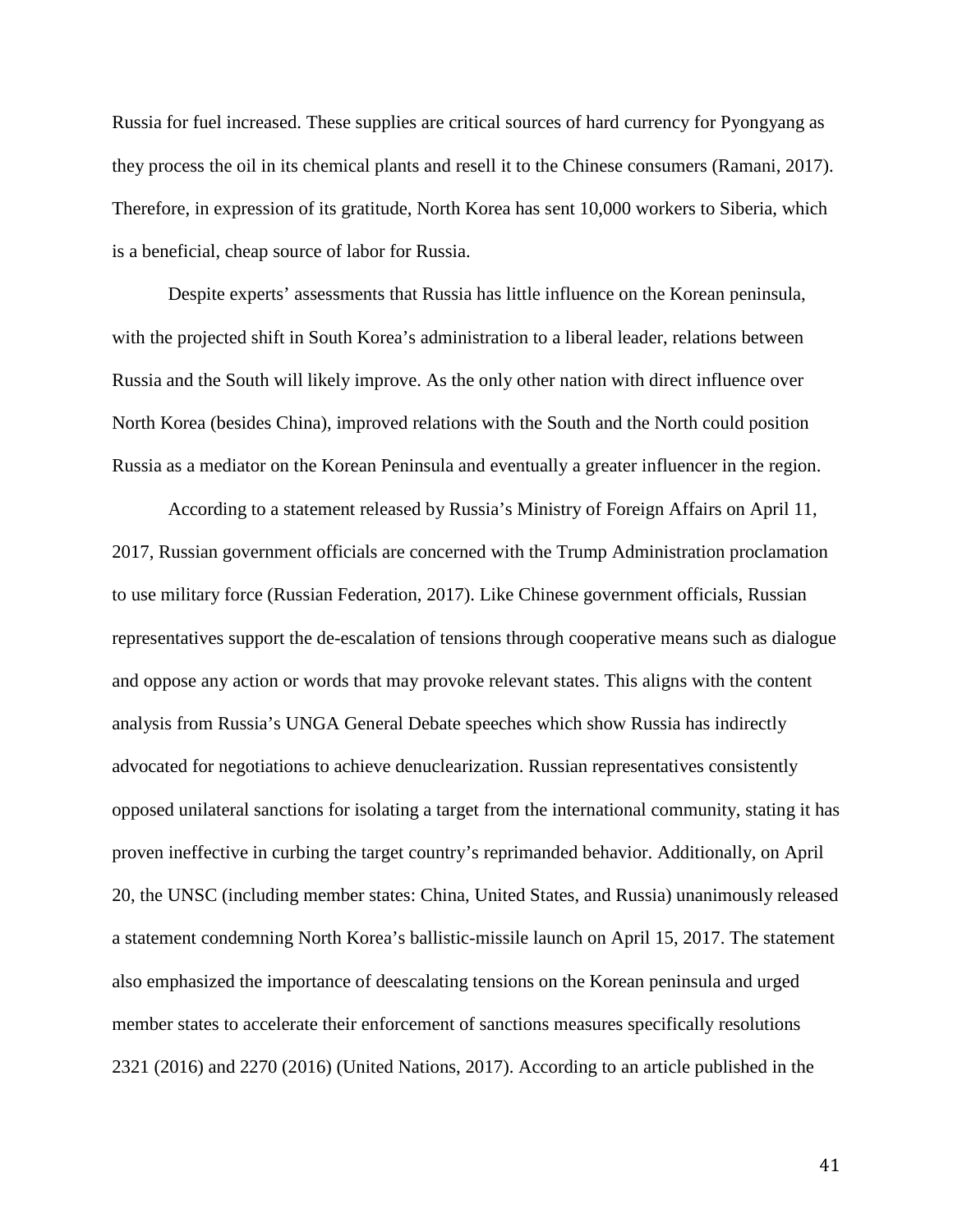Guardian, the Russian representative opposed the original statement drafted by US representative Nikki Haley, while the Chinese representative supported it. The Russian delegation advocated for the inclusion of language stressing the need for a peaceful solution through dialogue and approved the latter draft that contained this mention ("UN Security Council Warns", 2017).

In conclusion, it is clear domestic support for sanctions exist amongst the nations, yet it is not the entire solution nor the only proposed method towards denuclearization on the Korean peninsula. Russia and China have pushed for diplomatic engagement with North Korea through dialogue and with the projected outcome of South Korea's presidential election, the likely liberal leader of the nation will also support negotiations. Sanctions have not curbed North Korea's proliferation and the North Korean government has proved its ability to evade and withstand the economic pressure.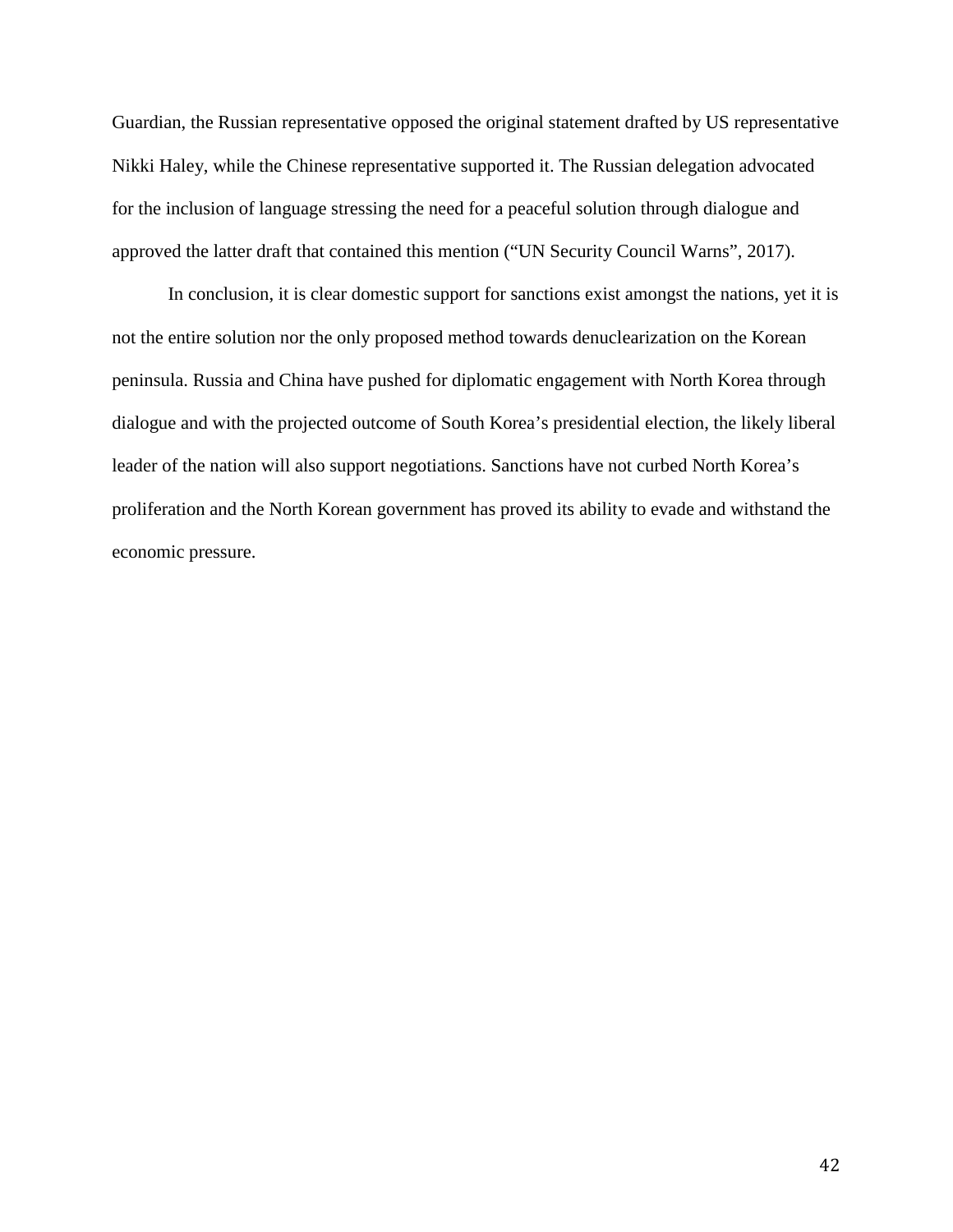#### **Chapter 8**

## **Conclusion**

Imposing UNSC sanctions on North Korea is a better strategy than not sanctioning the DPRK because sanctions are a collective statement made by the international community. Despite this, the question of how to denuclearize the DPRK remains. I argue diplomatic talks between the United States and North Korea must be restarted. For fifteen years, Track I Diplomacy between the two states has been nonexistent. Track I Diplomacy is the official diplomatic channel through the government ("What Is Multi-Track Diplomacy?"). Track I is specified, because the two countries do use Track II Diplomacy to allow university students and staff to visit the country and learn more about each respective nation. Track II diplomacy is the channel of communication between non-governmental organizations to identify and analyze international conflicts by non-state actors ("What Is Multi-Track Diplomacy?"). This could be symbolized as the potential relationship the two nations could share through a Track I Diplomacy relationship if the United States treats the DPRK as an equal and acknowledges that the DPRK's self-interest is to maintain and continue to develop its nuclear weapons. Pyongyang feels its ensured security comes through its possession of these weapons. The prevention of a third world war and nuclear war is the reason the UN System was developed after World War II in the first place.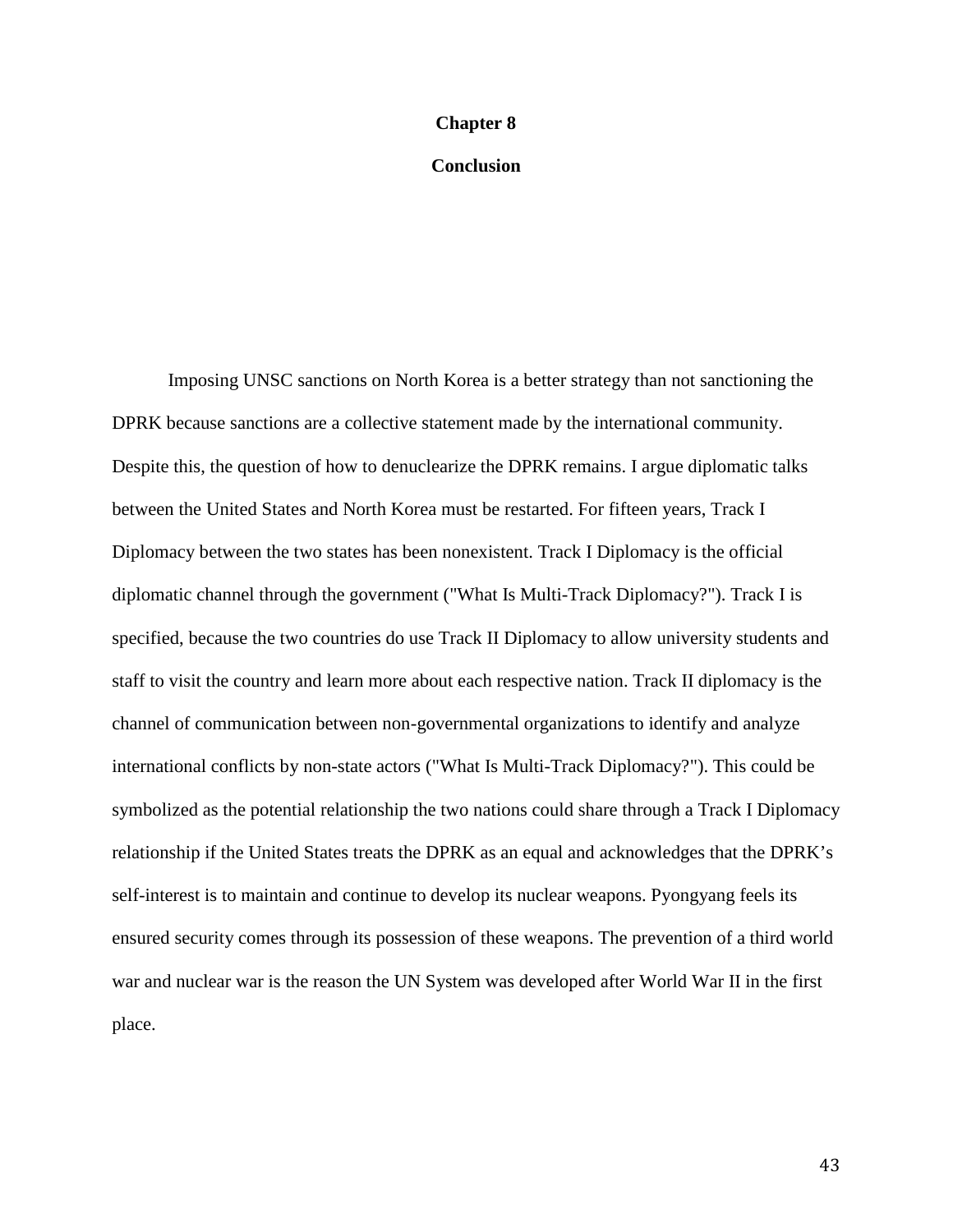Are UN Security Council Sanctions the best tool to curb North Korea's behavior? Through the systematic collection of data, a look at the patterns of state behaviors and mentions of topics identified, different historical contexts were incorporated into the analyses to make sense of the data findings. This assessment indicated key patterns that aligned with the liberalism theoretical perspective but also different hypotheses of scholars regarding the rationale behind the continued pursuit of the failed strategy of sanctions. The answer could be that it was intended to unify South Korea and Japan to serve the US interest of forming an Asian 'NATO' in the Asia Pacific to contain Chinese expansion (Costello, 2016). This may be connected to the US strategy of pivoting to Asia. Has the United Nations been used as a tool to advance this type of strategic interest forward?

All in all, according to the data uncovered, and analysis conducted, the UNSC sanctions failed. Therefore, another policy must be implemented. I urge the delegates of UN member states to support the normalization of their respective relations with North Korea and as an international community. The analysis of UNGA General Debate statements given by the North Korean delegates indicates they have requested diplomacy and negotiations with the United States one-on-one to settle disputes rather than operating under the Six Party Talks framework. Therefore, a UN policy acknowledging the DPRK's terms and conditions could incite successful negotiations. The recommended course of action is to start negotiation of a peace treaty between South and North Korea. Then, North Korea should be guaranteed security assurances and offered economic aid in exchange for denuclearization. As requested by the North Korean delegation, negotiations should be pursued through bilateral talks with the United States. An effort to deescalate tensions in the region and a harder push to return to a diplomatic solution is recommended. These policies should be implemented in place of sanctions.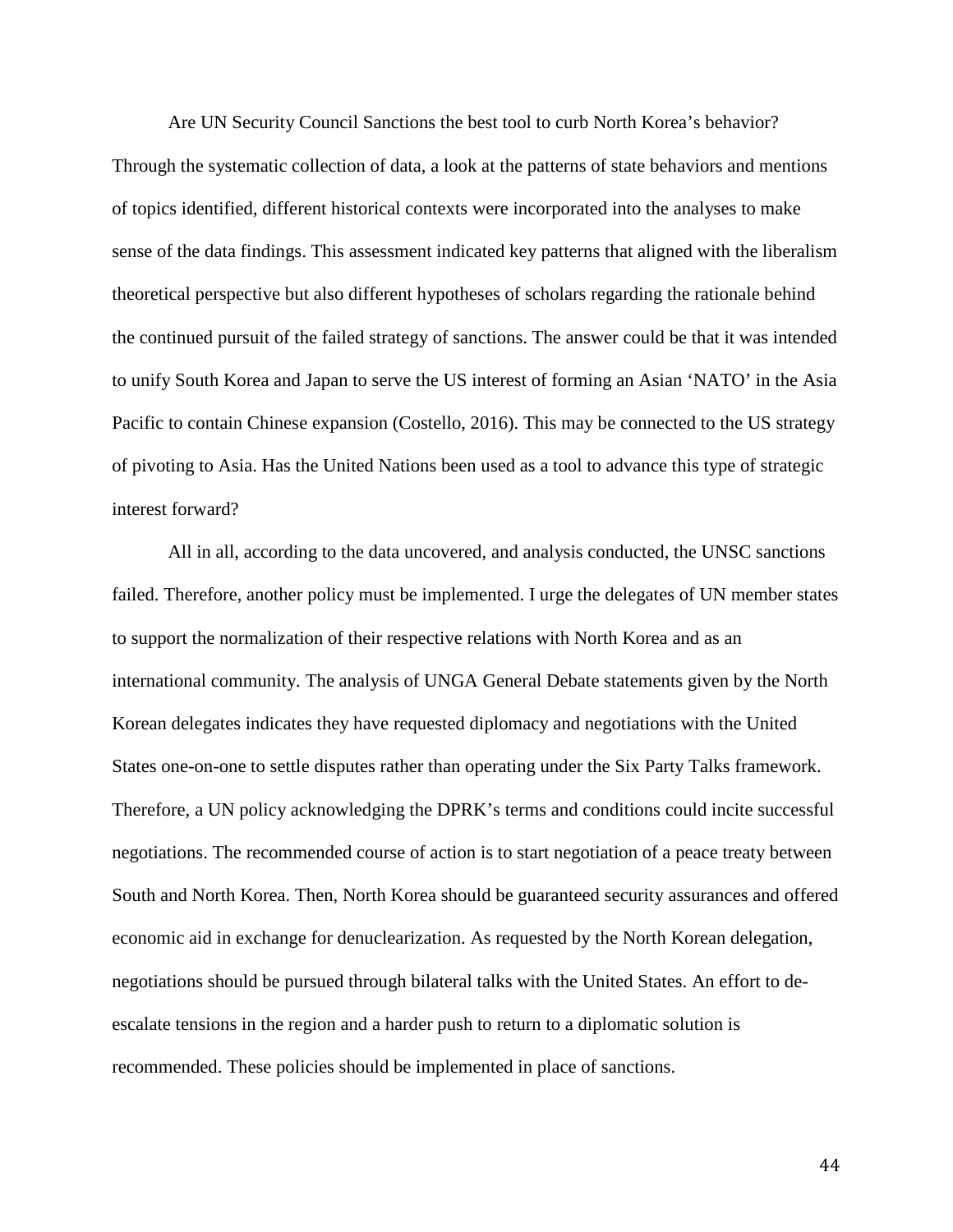Next steps for this research include analyzing additional variables for the assessment of sanction effectiveness such as the connection between UNSC sanctions imposed on the DPRK and the date of provocations. Analyzing this could indicate if a cause and effect relationship exists.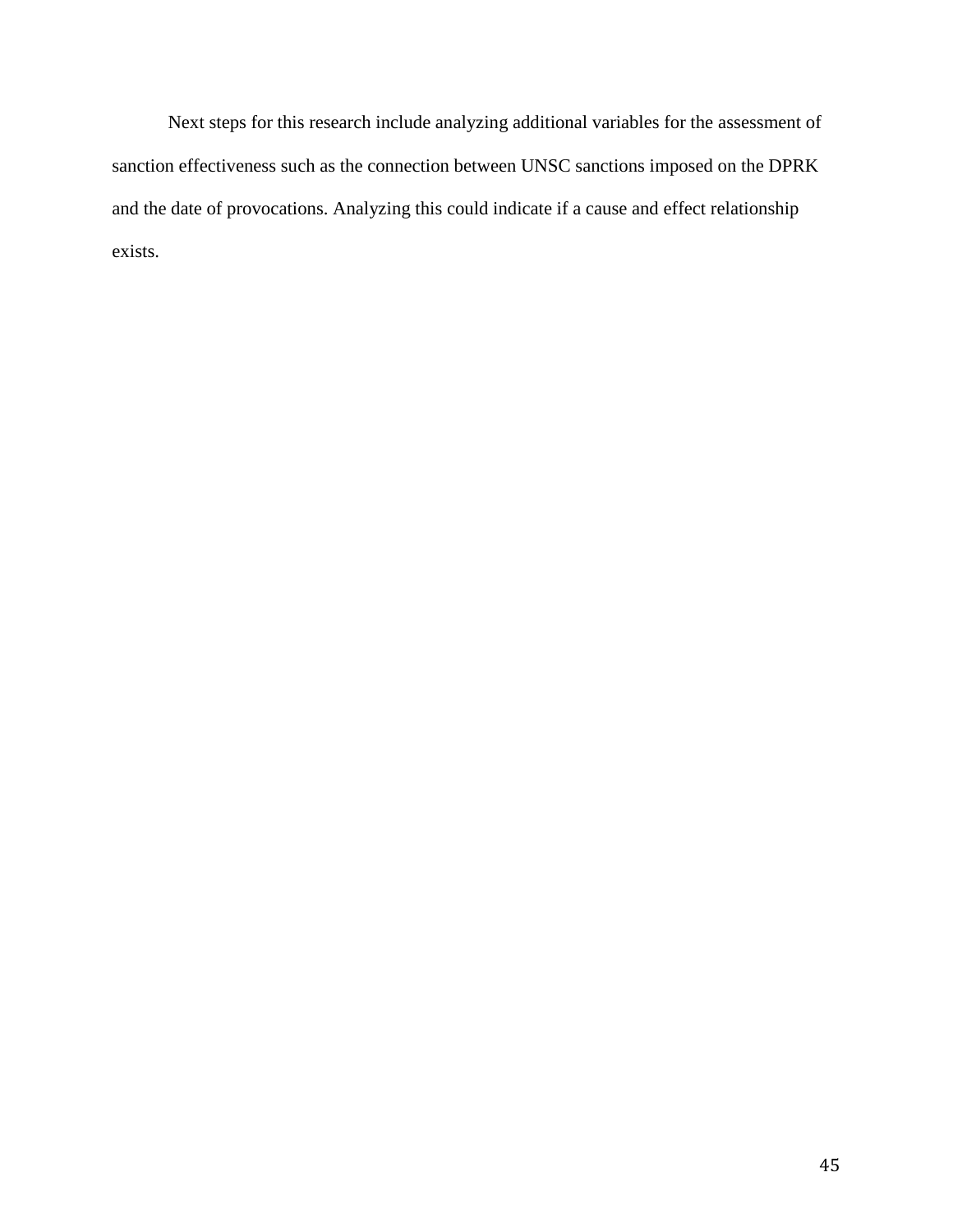## **Bibliography**

- Abe, Shinzo. "Address by Prime Minister Shinzo Abe." Address, Seventy-First Session of the United Nations General Assembly, New York, September 21, 2016. Accessed November 7, 2016. https://gadebate.un.org/sites/default/files/gastatements/71/71\_JP\_en.pdf.
- "Admission of New Members to the United Nations." Digital image. United Nations. Accessed October 27, 2016. <https://documentsddsny.un.org/doc/RESOLUTION/GEN/NR0/596/38> /IMG/NR059638.pdf?OpenElement
- "Agreement Concerning a Military Armistice in Korea | UN Peacemaker." United Nations Peacemaker. Accessed November 1, 2016. [http://peacemaker.un.org/koreadprk](http://peacemaker.un.org/koreadprk-)militaryarmistice53.
- "Australia's Involvement in the Korean War." North Korea, China and the USSR. Accessed November 14, 2016. [http://korean-war.commemoration.gov.au/armed-forces-in](http://korean-war.commemoration.gov.au/armed-forces-in-korea/north-korea-china-ussr.php)[korea/north-korea-china-ussr.php.](http://korean-war.commemoration.gov.au/armed-forces-in-korea/north-korea-china-ussr.php)
- Ban Ki-moon, Minister for Foreign Affairs and Trade, Republic of Korea. Sergey Lavrov, Minister for Foreign Affairs, Russian Federation. "United Nations General Assembly Sixty-first Session." Address, 15th Plenary Meeting, New York, September 21, 2006. Accessed November 1, 2016. [http://www.un.org/ga/search/view\\_doc.asp?symbol=A/61/PV.15](http://www.un.org/ga/search/view_doc.asp?symbol=A/61/PV.15)
- Barack Obama, President, United States of America. Lee Myung-bak, President, Republic of Korea. "United Nations General Assembly Sixty-fourth Session." Address, 3rd Plenary Meeting, New York, September 23, 2009. Accessed November 1, 2016. http://www.un.org/ga/search/view\_doc.asp?symbol=A/64/PV.3
- Barack Obama, President, United States of America. Lee Myung-bak, President, Republic of Korea. "United Nations General Assembly Sixty-sixth Session." Address, 11th Plenary Meeting, New York, September 21, 2011. Accessed November 1, 2016. http://www.un.org/ga/search/view\_doc.asp?symbol=A/66/PV.11
- Barack Obama, President, United States of America. Park Geun-Hye, President, Republic of Korea. "United Nations General Assembly Sixty-ninth Session." Address, 6th Plenary Meeting, New York, September 24, 2014. Accessed November 1, 2016. http://www.un.org/ga/search/view\_doc.asp?symbol=A/69/PV.6
- Barack Obama, President, United States of America. Park Geun-Hye, President, Republic of Korea. Vladimir Putin, President, Russian Federation. Xi Jinping, President, People's Republic of China. "United Nations General Assembly Seventieth Session." Address, 13th Plenary Meeting, New York, September 28, 2015. Accessed November 1, 2016. http://www.un.org/ga/search/view\_doc.asp?symbol=A/70/PV.13

Barack Obama, President, United States of America. "United Nations General Assembly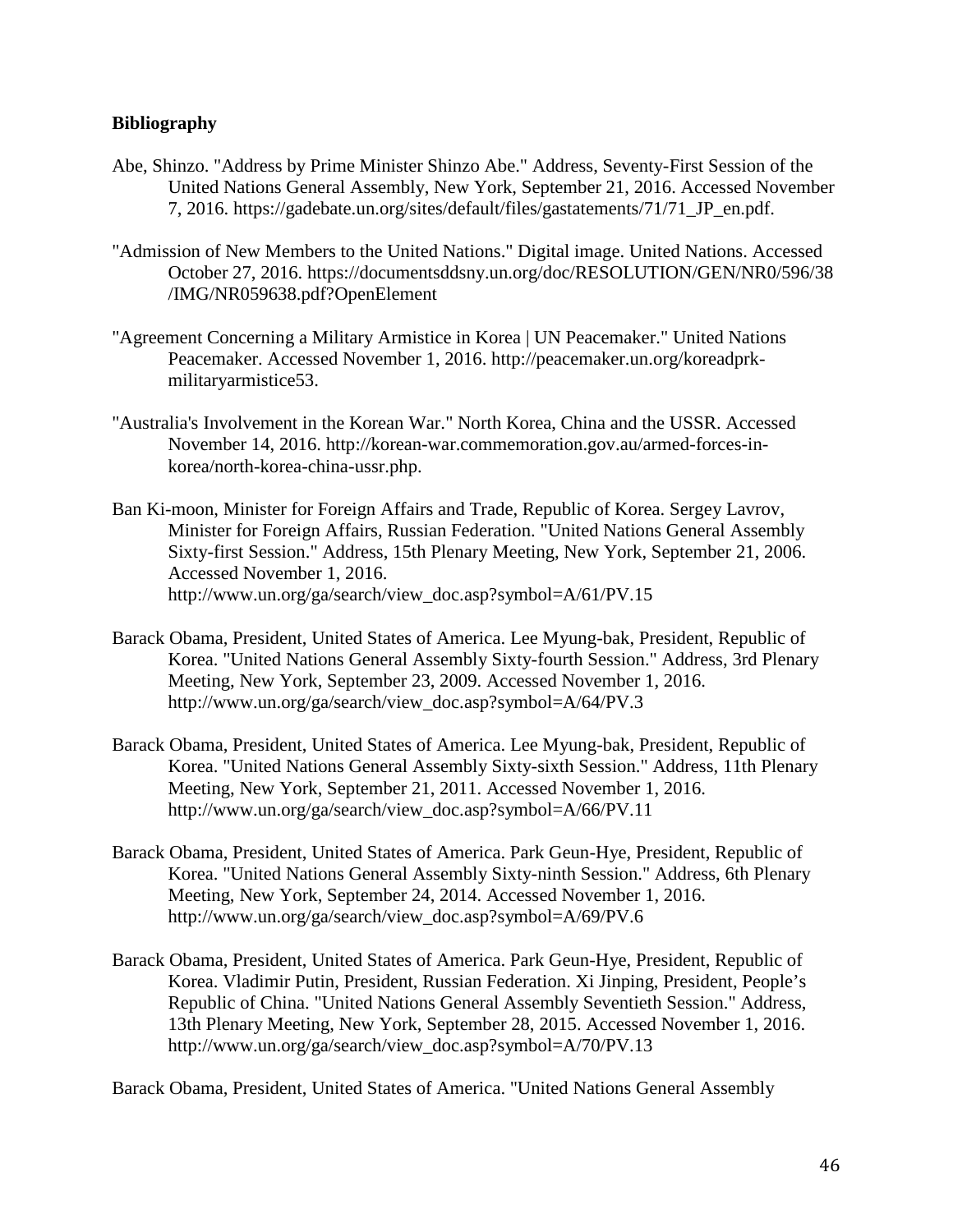Seventy-first Session." Address, Plenary Meeting, New York, September 20, 2016. Accessed November 1, 2016. https://gadebate.un.org/sites/default/files/gastatements/71/71 US en.pdf

- Barack Obama, President, United States of America. "United Nations General Assembly Sixtyeighth Session." Address, 5th Plenary Meeting, New York, September 24, 2013. Accessed November 1, 2016. http://www.un.org/ga/search/view\_doc.asp?symbol=A/68/PV.5
- Barack Obama, President, United States of America. "United Nations General Assembly Sixtyseventh Session." Address, 6th Plenary Meeting, New York, September 25, 2012. Accessed November 1, 2016. http://www.un.org/ga/search/view\_doc.asp?symbol=A/67/PV.6
- Barack Obama, President, United States of America. Wen Jiabao, Premier of the State Council, People's Republic of China. "United Nations General Assembly Sixty-fifth Session." Address, 11th Plenary Meeting, New York, September 23, 2010. Accessed November 1, 2016. [http://www.un.org/ga/search/view\\_doc.asp?symbol=A/65/PV.11](http://www.un.org/ga/search/view_doc.asp?symbol=A/65/PV.11)
- Barry, Mark. 2012. "The U.S. and the 1945 Division of Korea." NK News. Accessed November 30, 2016. [https://www.nknews.org/2012/02/the-u-s-and-the-1945-division-of](https://www.nknews.org/2012/02/the-u-s-and-the-1945-division-of-korea/?t=1481515800633)[korea/?t=1481515800633](https://www.nknews.org/2012/02/the-u-s-and-the-1945-division-of-korea/?t=1481515800633)
- Blair, David. 2016. "North Korea Fires Nuclear-capable Missile towards Japan." The Telegraph. Accessed November 14, 2016. [http://www.telegraph.co.uk/news/2016/08/03/north-korea](http://www.telegraph.co.uk/news/2016/08/03/north-korea-fires-ballistic-missile-into-sea-in-)[fires-ballistic-missile-into-sea-in-l](http://www.telegraph.co.uk/news/2016/08/03/north-korea-fires-ballistic-missile-into-sea-in-)atest-launch/.
- Bradner, Eric, and Steven Jiang. 2017. "Trump says China has Turned Back N. Korean Coal Ships, Lauds it as 'Big Step'" CNN. Accessed April 14, 2017. [http://www.cnn.com/2017/04/12/politics/trump-china-north-korea-coal/.](http://www.cnn.com/2017/04/12/politics/trump-china-north-korea-coal/)
- "Chapter 25-The Korean War, 1950-1953." *American Military History*. Army Historical Series Office of The Chief of Military History United States Army, 27 Apr. 2001. Web. 14 Nov. 2016.
- "Chapter VII | United Nations." UN News Center. Accessed November 14, 2016. http://www.un.org/en/sections/un-charter/chapter-vii/index.html.
- Choe, S. 2017. "South Korea Election Turns Into 2-Way Race as Dark Horse Surges." Accessed April 15, 2017. [https://www.nytimes.com/2017/04/14/world/asia/south-korea-election](https://www.nytimes.com/2017/04/14/world/asia/south-korea-election-ahn-cheol-soo.html)[ahn-cheol-soo.html](https://www.nytimes.com/2017/04/14/world/asia/south-korea-election-ahn-cheol-soo.html)
- Choe Su Hon, Deputy Minister for Foreign Affairs, Democratic People's Republic of Korea. "United Nations General Assembly Sixty-first Session." Address, 20th Plenary Meeting, New York, September 26, 2006. Accessed November 1, 2016. [http://www.un.org/ga/search/view\\_doc.asp?symbol=A/61/PV.20](http://www.un.org/ga/search/view_doc.asp?symbol=A/61/PV.20)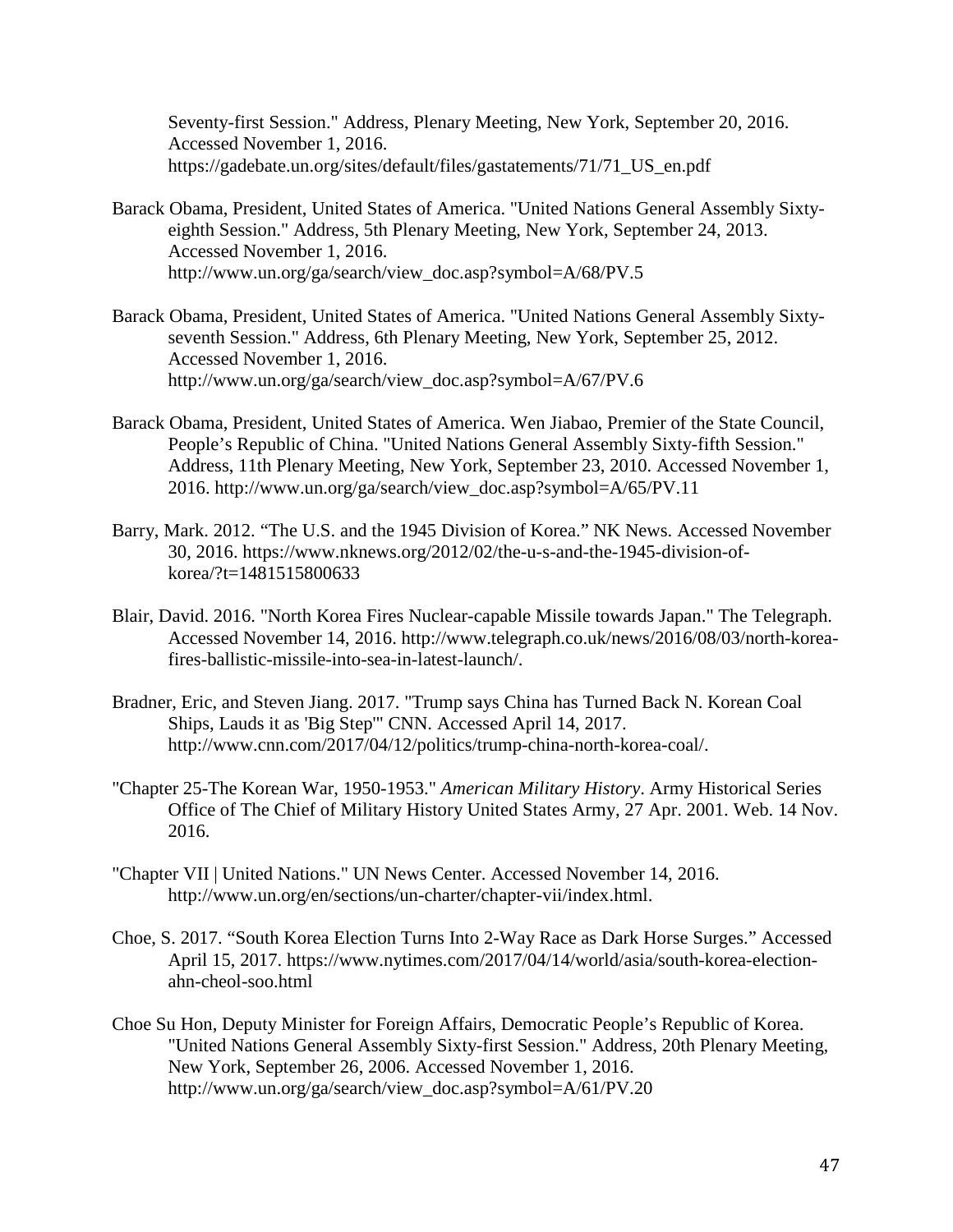- Choe Su Hon, Deputy Minister for Foreign Affairs, Democratic People's Republic of Korea. "United Nations General Assembly Sixty-second Session." Address, 14th Plenary Meeting, New York, October 2, 2007. Accessed November 1, 2016. http://www.un.org/ga/search/view\_doc.asp?symbol=A/62/PV.14
- Costello, Stephen. "U.S. Policy Toward the Korean Peninsula After the Election." Lecture, Moynihan Institute, Syracuse, November 9, 2016.
- Davenport, Kelsey. 2016. "Chronology of U.S.-North Korean Nuclear and Missile Diplomacy | Arms Control Association." Chronology of U.S.-North Korean Nuclear and Missile Diplomacy | Arms Control Association. Accessed November 14, 2016. https://www.armscontrol.org/factsheets/dprkchron.
- Delury, John. 2008. "North Korea: 20 Years of Solitude." *World Policy Journal* 25, no. 4: 75-82. doi: 40210123. Accessed November 1, 2016.
- Denyer, Simon. 2017. "China's Korea Policy 'In Tatters' as Both North and South Defy Sanctions." The Washington Post. Accessed April 18, 2017. [https://www.washingtonpost.com/world/chinas-korea-policy-in-tatters-as-both-north-and](https://www.washingtonpost.com/world/chinas-korea-policy-in-tatters-as-both-north-and-south-defy-sanctions/2017/04/17/50da5e28-22f2-11e7-928e-3624539060e8_story.html?utm_term=.c1358cded24a)[south-defy-sanctions/2017/04/17/50da5e28-22f2-11e7-928e-](https://www.washingtonpost.com/world/chinas-korea-policy-in-tatters-as-both-north-and-south-defy-sanctions/2017/04/17/50da5e28-22f2-11e7-928e-3624539060e8_story.html?utm_term=.c1358cded24a)[3624539060e8\\_story.html?utm\\_term=.c1358cded24a.](https://www.washingtonpost.com/world/chinas-korea-policy-in-tatters-as-both-north-and-south-defy-sanctions/2017/04/17/50da5e28-22f2-11e7-928e-3624539060e8_story.html?utm_term=.c1358cded24a)
- Dmitry Medvedev, President, Russian Federation. Hu Jintao, President, People's Republic of China. "United Nations General Assembly Sixty-fourth Session." Address, 4th Plenary Meeting, New York, September 23, 2009. Accessed November 1, 2016. http://www.un.org/ga/search/view\_doc.asp?symbol=A/64/PV.4
- Fifield, Anna. 2017. "For Kim Jong Nam, a sad ending to a lonely life." The Washington Post. Accessed February 24, 2017. [https://www.washingtonpost.com/world/asia\\_pacific/the](https://www.washingtonpost.com/world/asia_pacific/the-sad-life-and-even-sadder-end-of-kim-jong-nam/2017/02/24/7fb591fc-f941-11e6-aa1e-5f735ee31334_story.html?utm_term=.7e29225deffb)[sad-life-and-even-sadder-end-of-kim-jong-nam/2017/02/24/7fb591fc-f941-11e6-aa1e-](https://www.washingtonpost.com/world/asia_pacific/the-sad-life-and-even-sadder-end-of-kim-jong-nam/2017/02/24/7fb591fc-f941-11e6-aa1e-5f735ee31334_story.html?utm_term=.7e29225deffb)5f735ee31334 story.html?utm\_term=.7e29225deffb.
- Fisher, Max. 2017. "The North Korea Paradox: Why There Are No Good Options on Nuclear Arms." The New York Times. Accessed April 18, 2017. [https://www.nytimes.com/2017/04/17/world/asia/north-korea-n](https://www.nytimes.com/2017/04/17/world/asia/north-korea-)uclear-weapons-missilessanctions.html? r=0.
- Friedrichs, Gordon. 2013. *Smart Security Council? Analyzing the Effectiveness of Targeted Sanctions*. Anchor Academic Publishing. Accessed November 1, 2016.
- "GDP Ranking." 2017. GDP ranking | Data. Accessed April 24, 2017. http://data.worldbank.org/datacatalog/GDP-ranking-table.

George W. Bush, President, United States of America. "United Nations General Assembly Sixty-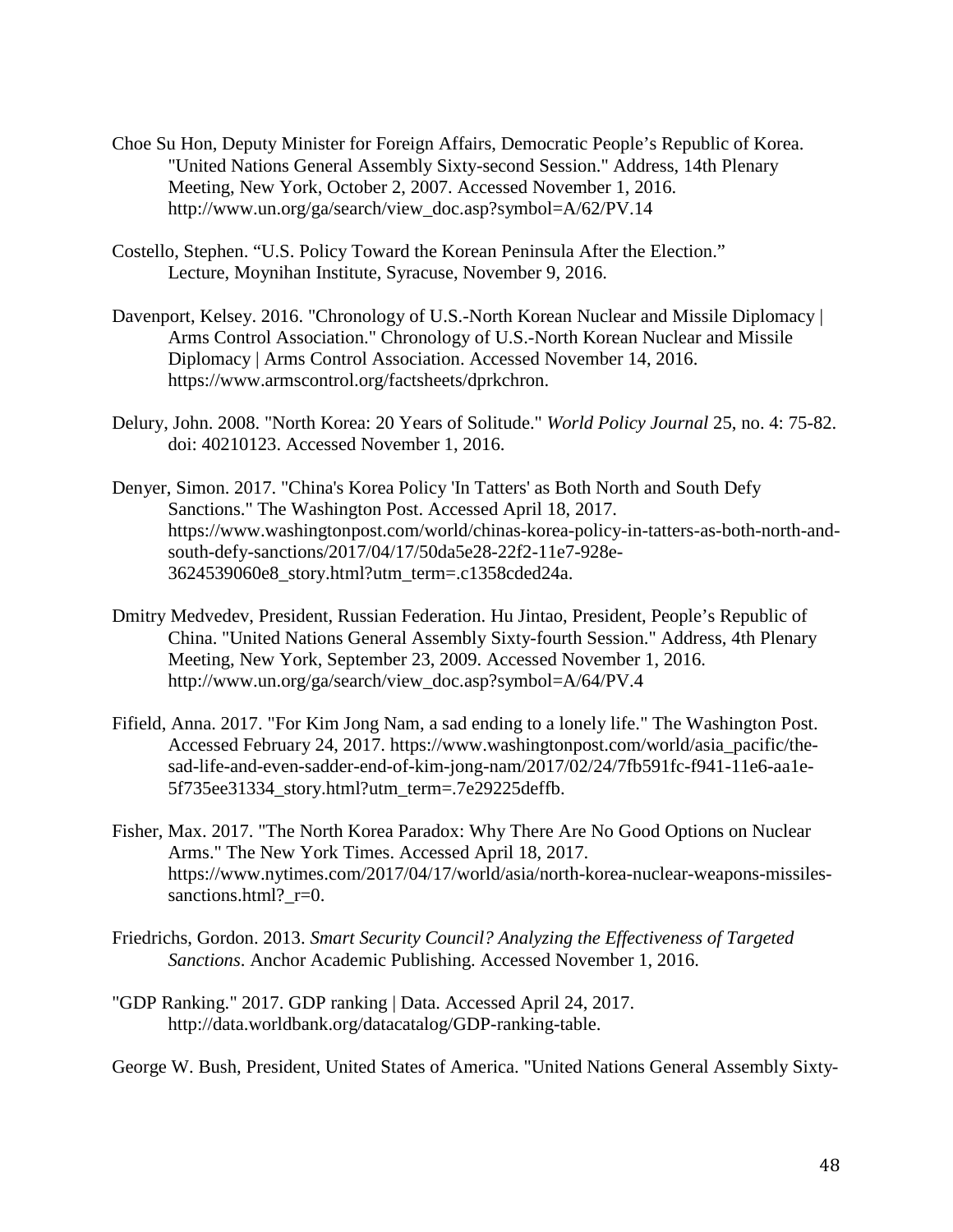first Session." Address, 10th Plenary Meeting, New York, September 19, 2006. Accessed November 1, 2016. http://www.un.org/ga/search/view\_doc.asp?symbol=A/61/PV.10

- George W. Bush, President, United States of America. "United Nations General Assembly Sixtysecond Session." Address, 4th Plenary Meeting, New York, September 25, 2007. Accessed November 1, 2016. [http://www.un.org/ga/search/view\\_doc.asp?symbol=A/62/PV.4](http://www.un.org/ga/search/view_doc.asp?symbol=A/62/PV.4)
- George W. Bush, President, United States of America. "United Nations General Assembly Sixtythird Session." Address, 5th Plenary Meeting, New York, September 23, 2008. Accessed November 1, 2016. http://www.un.org/ga/search/view\_doc.asp?symbol=A/63/PV.5
- "Global Insights." *South Korea: Trade Statistics GlobalEDGE: Your Source for Global Business Knowledge*. Michigan State University, 2015. Web. 14 Nov. 2016.
- Griffiths, Hugh, Benoit Camguilhem, Katsuhisa Furukawa, Dmitry Kiku, Youngwan Kim, Stephanie Kleine-Ahlbrandt, Neil Watts, and Jiahu Zang. 2016. Report of the Panel of Experts. Report no. S/2016/157. Security Council, United Nations. Accessed November 1, 2016. [http://www.un.org/ga/search/view\\_doc.asp?symbol=s/2016/157.](http://www.un.org/ga/search/view_doc.asp?symbol=s/2016/157)
- Griffiths, J. 2017. "South Korea Presidential Scandal: What You Need to Know". Accessed April 1, 2017, from [http://www.cnn.com/2016/11/02/asia/south-korea-president-scandal](http://www.cnn.com/2016/11/02/asia/south-korea-president-scandal-explained)[explained](http://www.cnn.com/2016/11/02/asia/south-korea-president-scandal-explained)
- Han Seungsoo, Presidential Envoy, Republic of Korea. "United Nations General Assembly Sixty- fifth Session." Address, 9th Plenary Meeting, New York, September 23, 2010. Accessed November 1, 2016. http://www.un.org/ga/search/view\_doc.asp?symbol=A/65/PV.9
- Han Seung-soo, Prime Minister of the Republic of Korea. Taro Aso, Prime Minister, Japan. "United Nations General Assembly Sixty- third Session." Address, 10th Plenary Meeting, New York, September 25, 2008. Accessed November 1, 2016. http://www.un.org/ga/search/view\_doc.asp?symbol=A/63/PV.10
- Harris, Admiral Harry B., AjR. 2016. "Department of Defense Press Briefing by Adm. Harris in the Pentagon Br." U.S. Department Of Defense. Accessed November 14, 2016. http://www.defense.gov/News/Transcripts/Transcript-View/Article/673426/departmentof-defense-press-briefing-by-adm-harris-in-the-pentagon-briefing-room.
- "H.R. 1644 115th Congress: Korean Interdiction and Modernization of Sanctions Act." GovTrack. 2017. Accessed March 24, 2017. <https://www.govtrack.us/congress/bills/115/hr1644>
- "The Interview." 2014. IMDb. Accessed February 24, 2017. [http://www.imdb.com/title/tt2788710/.](http://www.imdb.com/title/tt2788710/)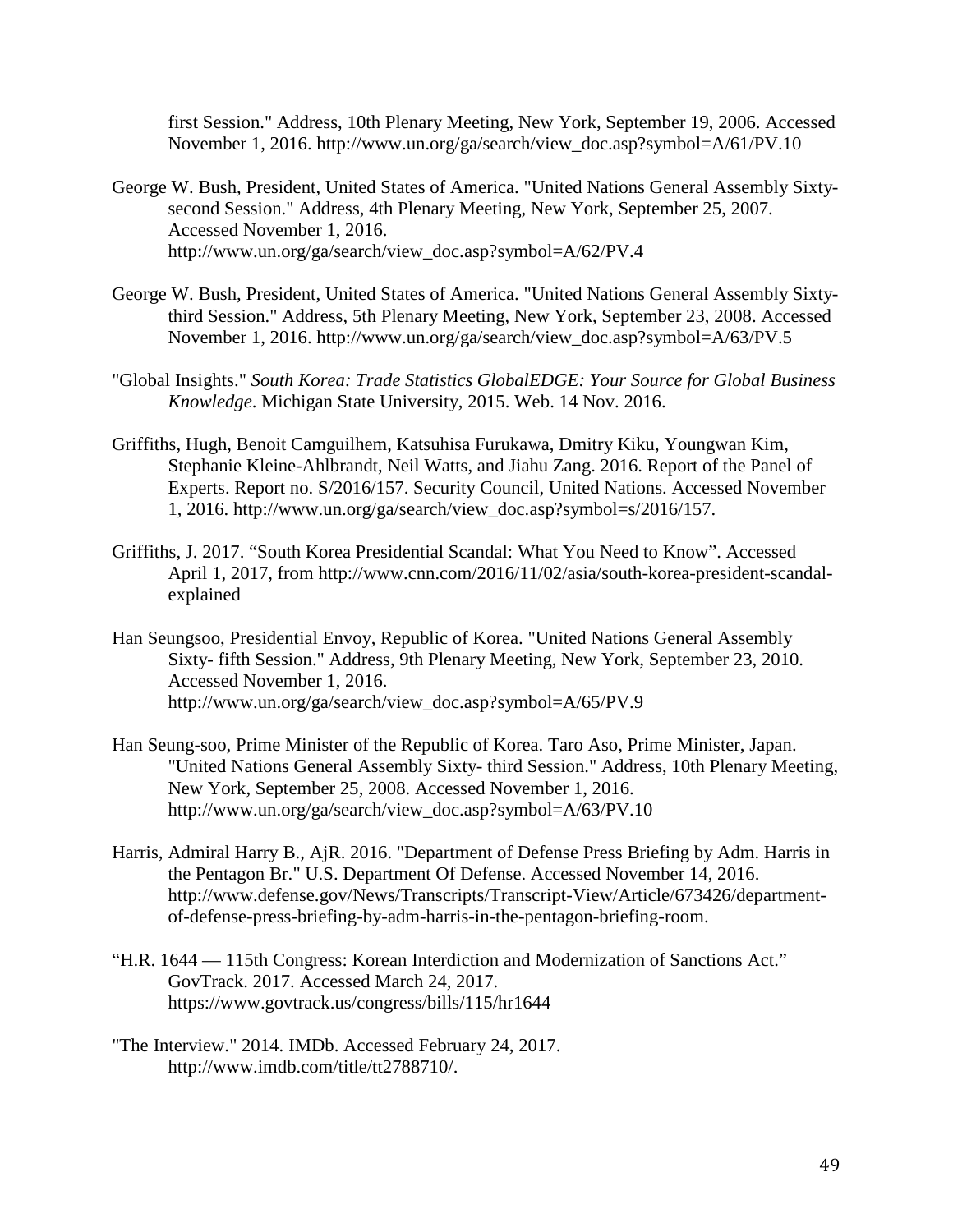- Jackson, Van. 2016. "Why North Korea's Fifth Nuclear Test Is Not Like the Others." Beyond Parallel. Accessed November 1, 2016. [http://beyondparallel.csis.org/why-north-koreas](http://beyondparallel.csis.org/why-north-koreas-fifth-nuclear-test-is-not-like-the-)[fifth-nuclear-test-is-not-like-the-o](http://beyondparallel.csis.org/why-north-koreas-fifth-nuclear-test-is-not-like-the-)thers/.
- Jiang, Steven. 2017. "China Bans Coal Imports From North Korea." CNN. Accessed February 24, 2017. [http://www.cnn.com/2017/02/19/asia/china-coal-north-korea-ban/.](http://www.cnn.com/2017/02/19/asia/china-coal-north-korea-ban/)
- Jozuka, Emiko. 2016. "North Korea's Nuclear Tests Are Getting More Powerful." CNN. Accessed November 14, 2016. [http://www.cnn.com/2016/09/09/asia/north-korea-nuclear](http://www.cnn.com/2016/09/09/asia/north-korea-nuclear-)activity/index.html.
- Kong, Kanga. 2017. "Japan Moves to Highest Alert Level After North Korea Fires Missiles." Bloomberg.com. Accessed March 08, 2017. [https://www.bloomberg.com/politics/articles/2017-03-05/north-korea-fires-what-may-be](https://www.bloomberg.com/politics/articles/2017-03-05/north-korea-fires-what-may-be-intercontinental-missile-yonhap)[intercontinental-missile-yonhap.](https://www.bloomberg.com/politics/articles/2017-03-05/north-korea-fires-what-may-be-intercontinental-missile-yonhap)
- Kenzo Oshima, Chairman of the Delegation of Japan, Japan. "United Nations General Assembly Sixty-first Session." Address, 21st Plenary Meeting, New York, September 26, 2006. Accessed November 1, 2016. http://www.un.org/ga/search/view\_doc.asp?symbol=A/61/PV.21
- Korea Central News Agency (KCNA). "DPRK Proves Successful in H-bomb Test." Accessed November 30, 2016. [http://www.kcna.co.jp/item/2016/201601/news06/20160106-](http://www.kcna.co.jp/item/2016/201601/news06/20160106-12ee.html) [12ee.html.](http://www.kcna.co.jp/item/2016/201601/news06/20160106-12ee.html)
- "The Korean War Armistice Agreement". 1953. U.S. Department of State Archives. Accessed February 3, 2017. [http://www.usfk.mil/Portals/105/Documents/SOFA/G\\_Armistice\\_Agreement.pdf](http://www.usfk.mil/Portals/105/Documents/SOFA/G_Armistice_Agreement.pdf)
- Keqiang, Li. 2016. "Li Keqiang Meets with President Barack Obama of US." Ministry of Foreign Affairs of the People's Republic of China. Accessed November 1, 2016. http://www.fmprc.gov.cn/mfa\_eng/topics\_665678/LKQCXDQSYJLHGDHXLGJBHYB FWJNDGB/t1399520.shtml.
- Kim, Suk Hi and Mario Martin-Hermosillo. 2013. "The Effectiveness of Economic Sanctions Against a Nuclear North Korea." *North Korean Review* 9 (2): 99-110. doi:http://dx.doi.org/10.3172/NKR.9.2.99.
- Kim Sung-hwan, Minister for Foreign Affairs and Trade, Republic of Korea. Sergey Lavrov, Minister for Foreign Affairs, Russian Federation. "United Nations General Assembly Sixty-seventh Session." Address, 14th Plenary Meeting, New York, September 27, 2012. Accessed November 1, 2016. http://www.un.org/ga/search/view\_doc.asp?symbol=A/67/PV.16

Lankov , Andrei. 2016. "After THAAD, Could China Sanction South Korea? | NK News - North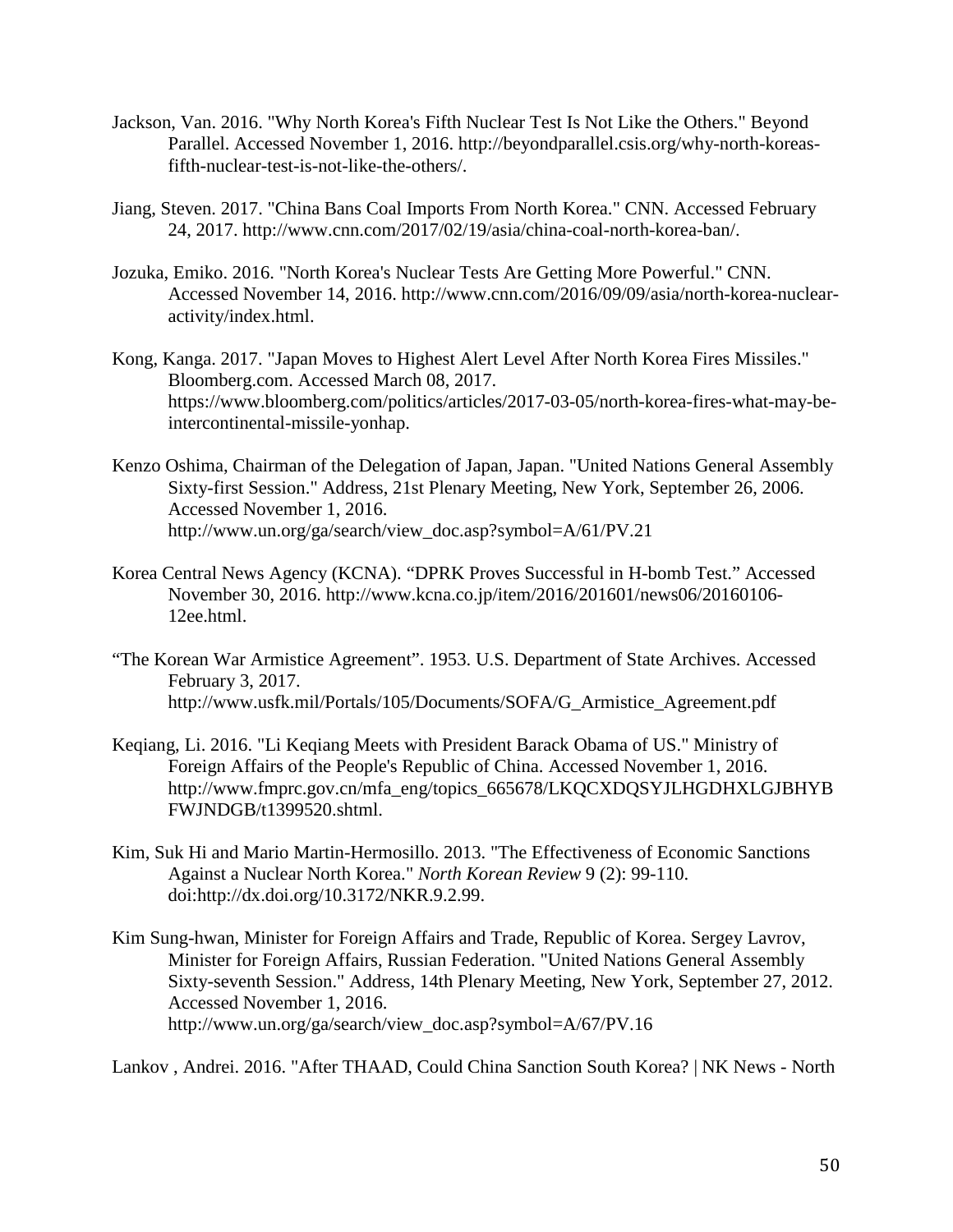Korea News." NK News - North Korea News. Accessed December 14, 2016. [https://www.nknews.org/2016/09/after-t](https://www.nknews.org/2016/09/after-)haad-could-china-sanction-south-korea/.

- Lee, Benjamin. 2016. "THAAD and the Sino-South Korean Strategic Dilemma." *The Diplomat*. The Diplomat. Web. 14 Nov. 2016.
- Li Keqiang, Premier of the State Council, People's Republic of China. "United Nations General Assembly Seventy-first Session." Address, Plenary Meeting, New York, September 21, 2016. Accessed November 1, 2016.<https://gadebate.un.org/en/71/china>
- Liang, Xiaodon. 2012. "The Six-Party Talks at a Glance | Arms Control Association." *The Six-Party Talks at a Glance | Arms Control Association*. Arms Control Association. Web. 14 Nov. 2016.
- Li Zhaoxing, Minister for Foreign Affairs, People's Republic of China. "United Nations General Assembly Sixty-first Session." Address, 16th Plenary Meeting, New York, September 22, 2006. Accessed November 1, 2016. [http://www.un.org/ga/search/view\\_doc.asp?symbol=A/61/PV.16.](http://www.un.org/ga/search/view_doc.asp?symbol=A/61/PV.16)
- Luce, Dan De. 2016. "U.S. Weighs Iran-Style Sanctions on North Korea, Risking a Rift With China." Foreign Policy. Accessed November 16, 2016. [http://foreignpolicy.com/2016/10/06/u-s-weighs-iran-style-s](http://foreignpolicy.com/2016/10/06/u-s-weighs-iran-style-)anctions-on-north-korearisking-a-rift-with-china/.
- Lune, Howard., and Bruce. L. Berg. 2017. *Qualitative Research Methods for the Social Sciences,* 9th Edition. Boston, MA: Pearson.
- Manyin, Mark E., and Dick N. Nanto. 2011. *The Kaesong North-South Korean Industrial Complex*. Report. Congressional Research Sevice. Accessed March 3, 2017. https://fas.org/sgp/crs/row/RL34093.pdf.
- Masahiko Koumura, Minister for Foreign Affairs, Japan. Sergey Lavrov, Minister for Foreign Affairs, Russian Federation. Song Min-soon, Minister for Foreign Affairs and Trade, Republic of Korea. Yang Jiechi, Minister for Foreign Affairs, People's Republic of China. "United Nations General Assembly Sixty-second Session." Address, 11th Plenary Meeting, New York, September 24, 2007. Accessed November 1, 2016. [http://www.un.org/ga/search/view\\_doc.asp?symbol=A/62/PV.11](http://www.un.org/ga/search/view_doc.asp?symbol=A/62/PV.11)
- McMahon, Robert. 2006. "UN Sanctions: A Mixed Record." Council on Foreign Relations. Accessed December 15, 2016. [http://www.cfr.org/international-organizations-and](http://www.cfr.org/international-organizations-and-alliances/un-sanctions-mixed-)[alliances/un-sanctions-mixed-r](http://www.cfr.org/international-organizations-and-alliances/un-sanctions-mixed-)ecord/p12045.
- "MDA Terminal High Altitude Area Defense (THAAD)." U.S. Department of Defense Missile Defense Agency. Accessed November 14, 2016. [https://www.mda.mil/system/thaad.html.](https://www.mda.mil/system/thaad.html)

Mingst, Karen A., Margaret P. Karns, and Alynna J. Lyon. 2017. The United Nations in the 21st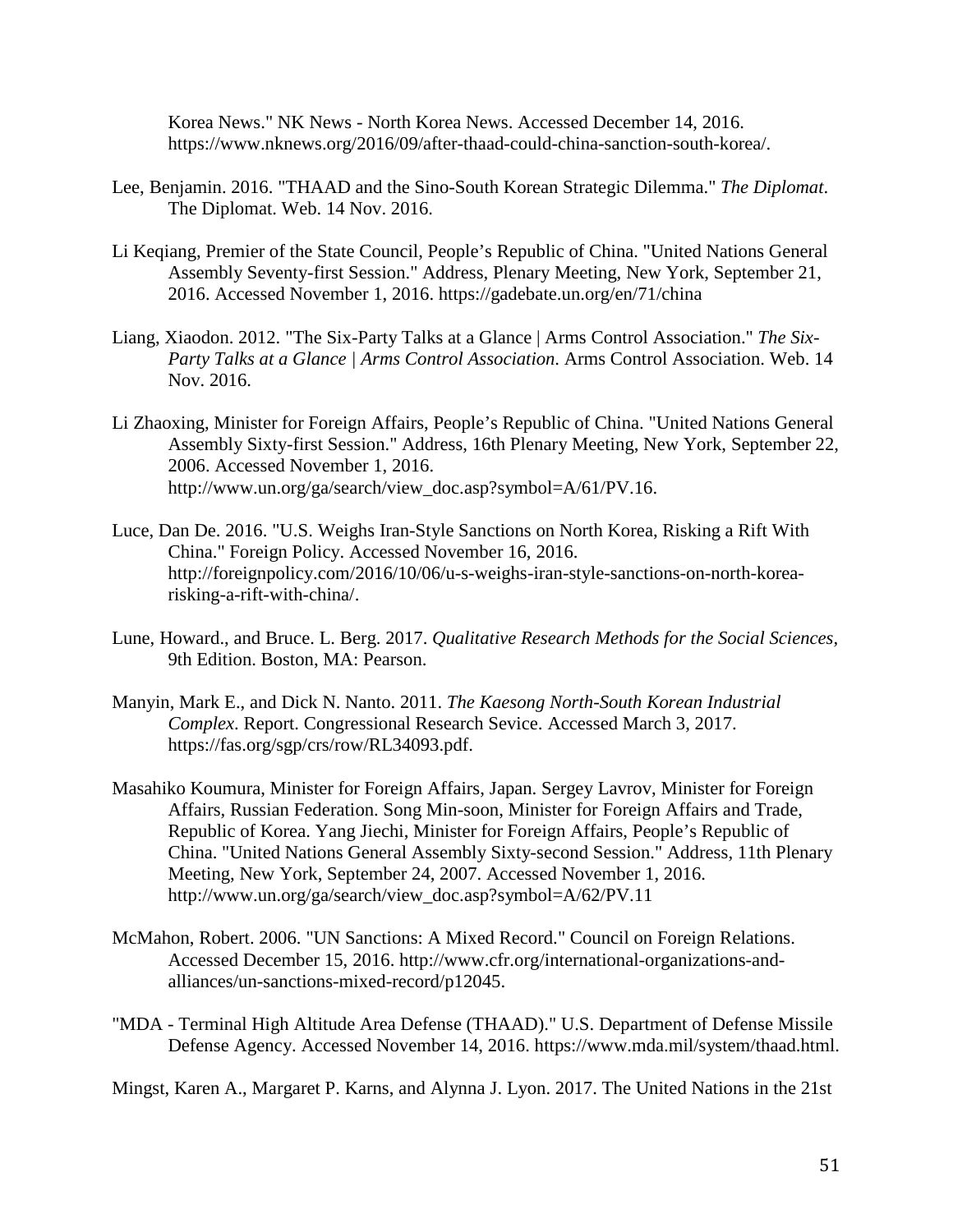Century. 5th ed. Boulder, CO: Westview Press.

- Mullany, Gerry, and Chris Buckley. 2017. "China Warns of Arms Race After U.S. Deploys Missile Defense in South Korea." The New York Times. Accessed March 10, 2017. [https://www.nytimes.com/2017/03/07/world/asia/thaad-missile-defense-us-south-korea](https://www.nytimes.com/2017/03/07/world/asia/thaad-missile-defense-us-south-korea-china.html)[china.html.](https://www.nytimes.com/2017/03/07/world/asia/thaad-missile-defense-us-south-korea-china.html)
- Mullen, Jethro, and Paula Hancocks. "South Korea's Lotte to China: Don't blame us for THAAD missiles." CNNMoney. 2017. Accessed April 05, 2017. [http://money.cnn.com/2017/04/03/news/economy/lotte-southkorea-china-thaad-shin](http://money.cnn.com/2017/04/03/news/economy/lotte-southkorea-china-thaad-shin-dong-bin/)[dong-bin/.](http://money.cnn.com/2017/04/03/news/economy/lotte-southkorea-china-thaad-shin-dong-bin/)
- Naoto Kan, Prime Minister, Japan. "United Nations General Assembly Sixty-fifth Session." Address, 14th Plenary Meeting, New York, September 24, 2010. Accessed November 1, 2016. [http://www.un.org/ga/search/view\\_doc.asp?symbol=A/65/PV.14](http://www.un.org/ga/search/view_doc.asp?symbol=A/65/PV.14)
- "North Korea Sanctions." Resource Center. Accessed October 5, 2016. U.S. Department of the Treasury.
- Pak Kil Yon, Vice-Minister for Foreign Affairs, Democratic People's Republic of Korea. Sergey Lavrov, Minister for Foreign Affairs, Russian Federation. "United Nations General Assembly Sixty-third Session." Address, 14th Plenary Meeting, New York, September 27, 2008. Accessed November 1, 2016. [http://www.un.org/ga/search/view\\_doc.asp?symbol=A/63/PV.14](http://www.un.org/ga/search/view_doc.asp?symbol=A/63/PV.14)
- Pak Kil Yon, Vice-Minister for Foreign Affairs, Democratic People's Republic of Korea. "United Nations General Assembly Sixty-fourth Session." Address, 12th Plenary Meeting, New York, September 28, 2009. Accessed November 1, 2016. http://www.un.org/ga/search/view\_doc.asp?symbol=A/64/PV.12
- Pak Kil Yon, Vice-Minister for Foreign Affairs, Democratic People's Republic of Korea. Vitaly Churkin, Head of the Delegation, Russian Federation. "United Nations General Assembly Sixty-fifth Session." Address, 23rd Plenary Meeting, New York, September 29, 2010. Accessed November 1, 2016. http://www.un.org/ga/search/view\_doc.asp?symbol=A/65/PV.23
- Pak Kil Yon, Deputy Minister for Foreign Affairs, Democratic People's Republic of Korea. "United Nations General Assembly Sixty-sixth Session." Address, 29th Plenary Meeting, New York, September 27, 2011. Accessed November 1, 2016. [http://www.un.org/ga/search/view\\_doc.asp?symbol=A/66/PV.29](http://www.un.org/ga/search/view_doc.asp?symbol=A/66/PV.29)
- Pak Kil Yon, Vice-Minister for Foreign Affairs, Democratic People's Republic of Korea. "United Nations General Assembly Sixty-seventh Session." Address, 20th Plenary Meeting, New York, September 27, 2012. Accessed November 1, 2016. http://www.un.org/ga/search/view\_doc.asp?symbol=A/67/PV.20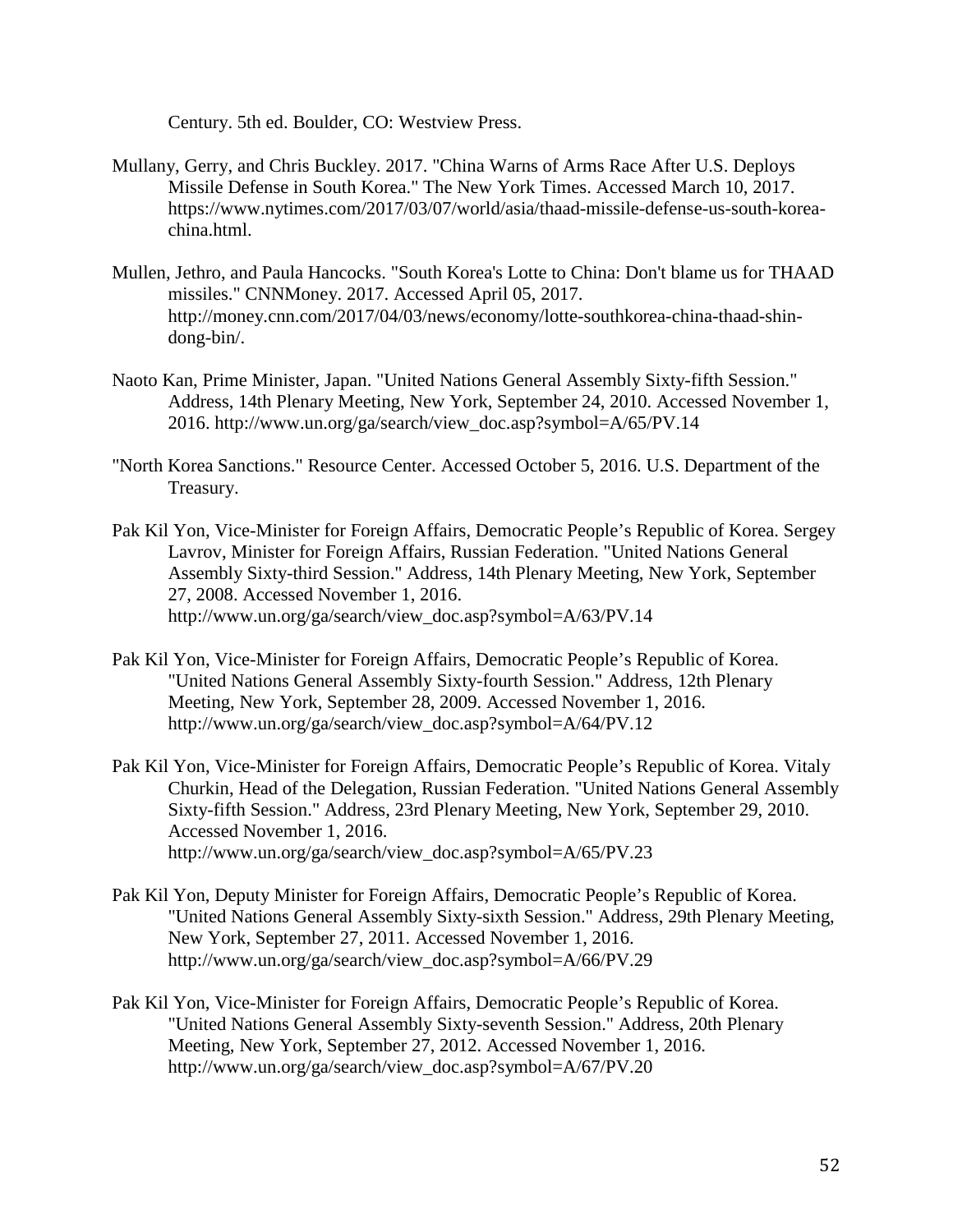- Pak Ui Chun, Minister for Foreign Affairs, Democratic People's Republic of Korea. "United Nations General Assembly Sixty-eighth Session." Address, 23rd Plenary Meeting, New York, October 1, 2013. Accessed November 1, 2016. http://www.un.org/ga/search/view\_doc.asp?symbol=A/68/PV.23
- Park, John, and Jim Walsh. 2016. *Massachusetts Institute of Technology.* Technical paper. Security Studies, Massachusetts Institute of Technology. August 2016. Accessed September/October, 2016. [http://web.mit.edu/ssp/people/walsh/Stopping North Korea](http://web.mit.edu/ssp/people/walsh/Stopping%20North%20Korea%20Inc.%20ParkWalsh_FINAL.pdf)  [Inc. ParkWalsh\\_FINAL.pdf.](http://web.mit.edu/ssp/people/walsh/Stopping%20North%20Korea%20Inc.%20ParkWalsh_FINAL.pdf)
- Perry, William J. 2017. "How to Make a Deal With North Korea." POLITICO Magazine. Accessed April 16, 2017. [http://www.politico.com/magazine/story/2017/04/north-korea](http://www.politico.com/magazine/story/2017/04/north-korea-nuclear-deal-donald-trump-china-215034)[nuclear-deal-donald-trump-china-215034.](http://www.politico.com/magazine/story/2017/04/north-korea-nuclear-deal-donald-trump-china-215034)
- The People's Republic of China. Ministry of Foreign Affairs. 2017. "Foreign Ministry Spokesperson Lu Kang's Regular Press Conference on April 19, 2017." News release. Ministry of Foreign Affairs. Accessed April 20, 2017. [http://www.fmprc.gov.cn/mfa\\_eng/xwfw\\_665399/s2510\\_665401/t1454907.shtml.](http://www.fmprc.gov.cn/mfa_eng/xwfw_665399/s2510_665401/t1454907.shtml)
- Ramani, Samuel. "Russia's Love Affair With North Korea." 2017. The Diplomat. Accessed February 24, 2017. [http://thediplomat.com/2017/02/russias-love-affair-with-north-korea/.](http://thediplomat.com/2017/02/russias-love-affair-with-north-korea/)
- Republic of Korea. Ministry of Foreign Affairs. 2017. "Spokesperson's Press Briefing (April 18, 2017)." News release. Ministry of Foreign Affairs. Accessed April 20, 2017. [http://www.mofat.go.kr/ENG/press/pressbriefings/index.jsp?menu=m\\_10\\_30&sp=/webm](http://www.mofat.go.kr/ENG/press/pressbriefings/index.jsp?menu=m_10_30&sp=/webmodule/htsboard/template/read/engreadboard.jsp%3FtypeID=12%26boardid=303%26seqno=318365) [odule/htsboard/template/read/engreadboard.jsp%3FtypeID=12%26boardid=303%26seqn](http://www.mofat.go.kr/ENG/press/pressbriefings/index.jsp?menu=m_10_30&sp=/webmodule/htsboard/template/read/engreadboard.jsp%3FtypeID=12%26boardid=303%26seqno=318365)  $o=318365.$
- Ri Su Yong, Minister for Foreign Affairs, Democratic People's Republic of Korea. "United Nations General Assembly Seventieth Session." Address, 24th Plenary Meeting, New York, October 1, 2015. Accessed November 1, 2016. [http://www.un.org/ga/search/view\\_doc.asp?symbol=A/70/PV.24](http://www.un.org/ga/search/view_doc.asp?symbol=A/70/PV.24)
- Ri Yong-ho, Minister for Foreign Affairs, Democratic People's Republic of Korea."United Nations General Assembly Seventy-first Session." Address, Plenary Meeting, New York, September 23, 2016. Accessed November 1, 2016. [https://gadebate.un.org/sites/default/files/gastatements/71/71\\_DE\\_en.pdf](https://gadebate.un.org/sites/default/files/gastatements/71/71_DE_en.pdf)
- Rogin, J. 2017. Opinion | South Korea's turmoil could spoil Trump's North Korea plan. Accessed April 18, 2017, from [https://www.washingtonpost.com/news/josh](https://www.washingtonpost.com/news/josh-rogin/wp/2017/04/17/south-koreas-turmoil-could-spoil-trumps-north-korea-plan/?utm_term=.2ec71c0d09ce)[rogin/wp/2017/04/17/south-koreas-turmoil-could-spoil-trumps-north-korea](https://www.washingtonpost.com/news/josh-rogin/wp/2017/04/17/south-koreas-turmoil-could-spoil-trumps-north-korea-plan/?utm_term=.2ec71c0d09ce)[plan/?utm\\_term=.2ec71c0d09ce.](https://www.washingtonpost.com/news/josh-rogin/wp/2017/04/17/south-koreas-turmoil-could-spoil-trumps-north-korea-plan/?utm_term=.2ec71c0d09ce)
- Russian Federation. Ministry of Foreign Affairs. "Comment by the Information and Press Department on the Visit by US Secretary of State Rex Tillerson." News release, 2017. The Ministry of Foreign Affairs of the Russian Federation. Accessed April 12, 2017.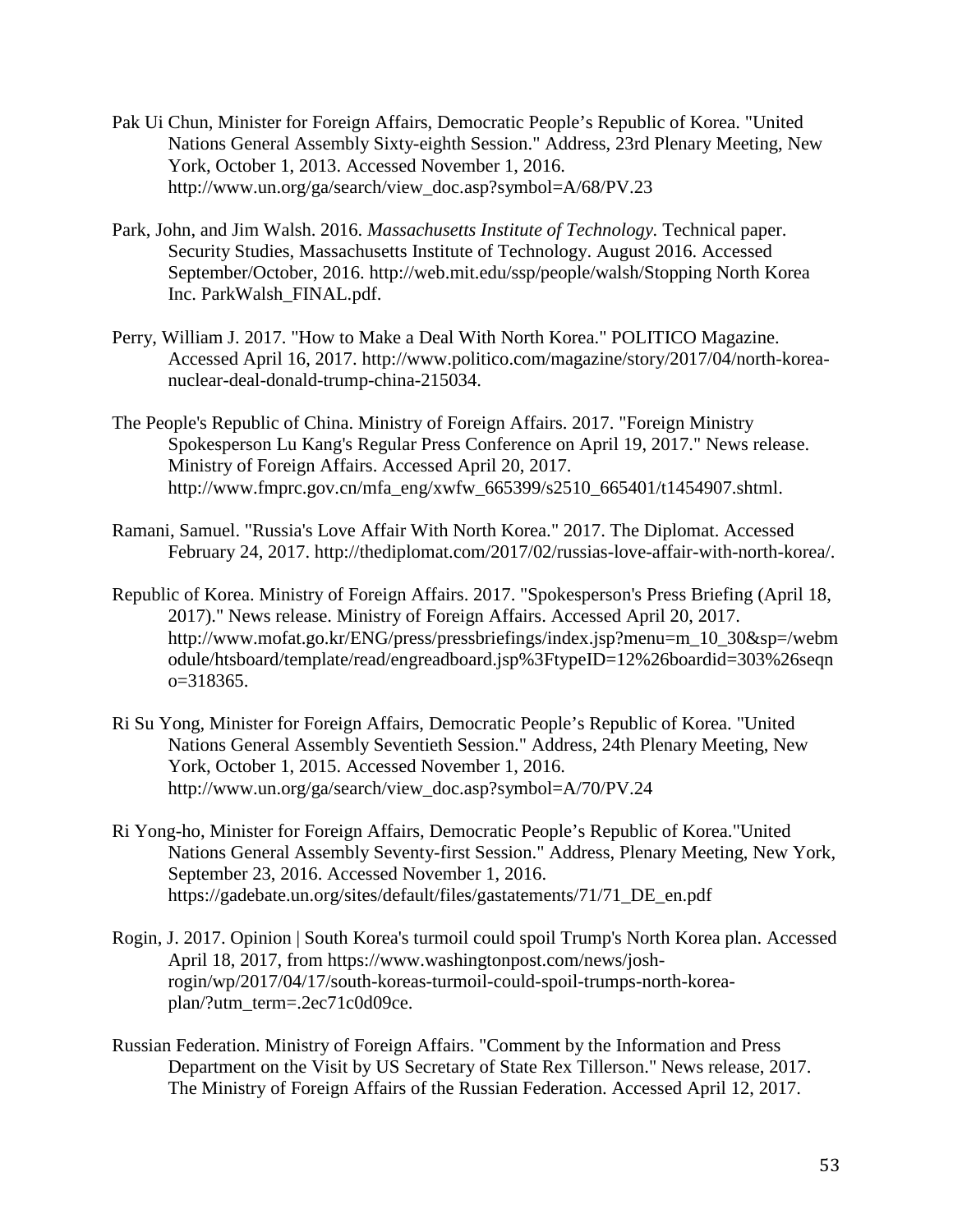[http://www.mid.ru/en/vizityministra//](http://www.mid.ru/en/vizity-ministra/)asset\_publisher/ICoYBGcCUgTR/content/id/27248 48.

- Sergey Lavrov, Minister for Foreign Affairs, Russian Federation. "United Nations General Assembly Seventy-first Session." Address, Plenary Meeting, New York, September 23, 2016. Accessed November 1, 2016. [https://gadebate.un.org/sites/default/files/gastatements/71/71\\_RU\\_en.pdf](https://gadebate.un.org/sites/default/files/gastatements/71/71_RU_en.pdf)
- Sergey Lavrov, Minister for Foreign Affairs, Russian Federation. "United Nations General Assembly Sixty-sixth Session." Address, 28th Plenary Meeting, New York, September 27, 2011. Accessed November 1, 2016. http://www.un.org/ga/search/view\_doc.asp?symbol=A/66/PV.28
- Sergey Lavrov, Minister for Foreign Affairs, Russian Federation. Wang Yi, Minister for Foreign Affairs, People's Republic of China. "United Nations General Assembly Sixty-ninth Session." Address, 15th Plenary Meeting, New York, September 27, 2014. Accessed November 1, 2016. http://www.un.org/ga/search/view\_doc.asp?symbol=A/69/PV.15
- Sergey Lavrov, Minister for Foreign Affairs, Russian Federation. Wang Yi, Minister for Foreign Affairs, People's Republic of China. Yun Byung-se, Minister for Foreign Affairs, Republic of Korea. "United Nations General Assembly Sixty-eighth Session." Address, 15th Plenary Meeting, New York, September 27, 2013. Accessed November 1, 2016. [http://www.un.org/ga/search/view\\_doc.asp?symbol=A/68/PV.15](http://www.un.org/ga/search/view_doc.asp?symbol=A/68/PV.15)
- Schaul, Kevin. 2016. "Eight Countries. 2,056 Nuclear Tests. 71 Years Mapped." The Washington Post. Accessed December 15, 2016. https://www.washingtonpost.com/graphics/world/nuclear-tests/.
- Sharman, Jon. 2017. "Russia drafts new sanctions against North Korea after latest ballistic missile test." The Independent. Accessed February 24, 2017. [http://www.independent.co.uk/news/world/asia/russia-new-sanctions-north-korea](http://www.independent.co.uk/news/world/asia/russia-new-sanctions-north-korea-ballistic-test-communist-helicopters-ships-pyongyang-china-kim-jong-a7591461.html)[ballistic-test-communist-helicopters-ships-pyongyang-china-kim-jong-a7591461.html.](http://www.independent.co.uk/news/world/asia/russia-new-sanctions-north-korea-ballistic-test-communist-helicopters-ships-pyongyang-china-kim-jong-a7591461.html)
- Sherwell, Philip. 2013. "As Kim Jong-un Plays the Tough Guy, His Aunt and Uncle Hold the Reins of Power." The Telegraph. Accessed November 29, 2016. http://www.telegraph.co.uk/news/worldnews/asia/northkorea/9976634/As-Kim-Jong-unplays-the-tough-guy-his-aunt-and-uncle-hold-the-reins-of-power.html.
- Shinzo Abe, Prime Minister, Japan. "United Nations General Assembly Seventieth Session." Address, 16th Plenary Meeting, New York, September 29, 2015. Accessed November 1, 2016. http://www.un.org/ga/search/view\_doc.asp?symbol=a/70/pv.16
- Shinzo Abe, Prime Minister, Japan. "United Nations General Assembly Seventy-first Session." Address, Plenary Meeting, New York, September 21, 2016. Accessed November 1, 2016. https://gadebate.un.org/sites/default/files/gastatements/71/71\_JP\_en.pdf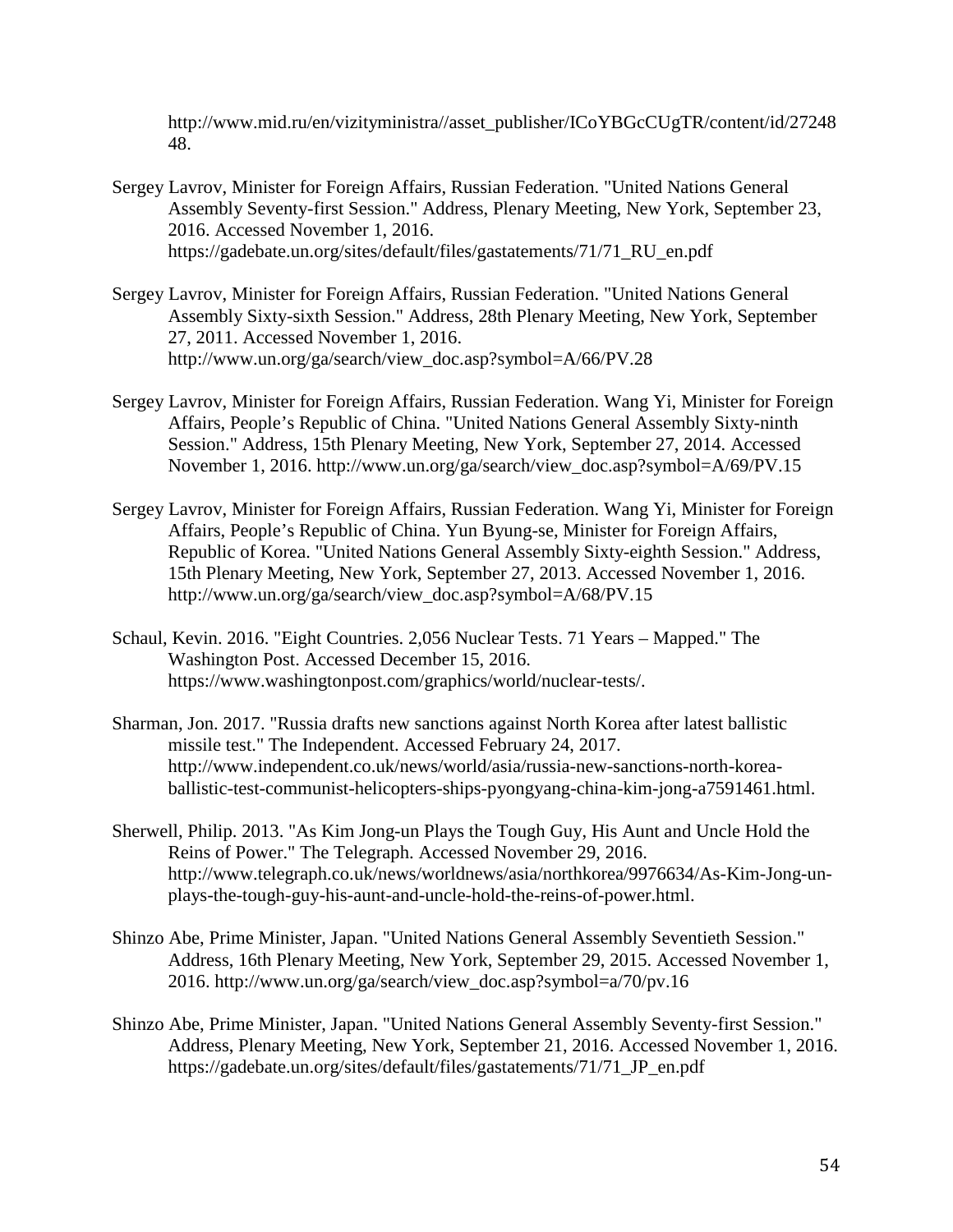- Shinzo Abe, Prime Minister, Japan. "United Nations General Assembly Sixty-eighth Session." Address, 12th Plenary Meeting, New York, September 26, 2013. Accessed November 1, 2016. http://www.un.org/ga/search/view\_doc.asp?symbol=A/68/PV.12
- Shinzo Abe, Prime Minister, Japan. "United Nations General Assembly Sixty-ninth Session." Address, 9th Plenary Meeting, New York, September 25, 2014. Accessed November 1, 2016. http://www.un.org/ga/search/view\_doc.asp?symbol=A/69/PV.9
- Snyder, Scott and See-won Byun. 2016. "China-Korea Relations: New Sanctions, Old Dilemmas." *Comparative Connections* 18 (1): 91-104,147,151. doi: 1792773568.
- "South Korean Ferry in Which Hundreds Died Raised After Three Years." 2017. CNN. Accessed March 24, 2017. [https://www.theguardian.com/world/2017/mar/22/south-korean-ferry-in](https://www.theguardian.com/world/2017/mar/22/south-korean-ferry-in-which-hundreds-died-)[which-hundreds-died-r](https://www.theguardian.com/world/2017/mar/22/south-korean-ferry-in-which-hundreds-died-)aised-after-three-years
- "Statement Strongly Condemning North Korea's Nuclear Test." 2016. The Democratic Party. Accessed February 24, 2017[.https://www.minshin.or.jp/english/article/109899/Statement+strongly+condemning](https://www.minshin.or.jp/english/article/109899/Statement+strongly+condemning+North+Korea%E2%80%99s+nuclear+test) [+North+Korea%E2%80%99s+nuclear+test](https://www.minshin.or.jp/english/article/109899/Statement+strongly+condemning+North+Korea%E2%80%99s+nuclear+test)
- United Nations. Security Council. 2017. "Security Council Press Statement on Democratic People's Republic of Korea's Ballistic-Missile Launch." News release. United Nations. Accessed April 21, 2017. [https://www.un.org/press/en/2017/sc12801.doc.htm.](https://www.un.org/press/en/2017/sc12801.doc.htm)
- "United Nations Security Council Subsidiary Organs." UN News Center. Accessed November 14, 2016. [https://www.un.org/sc/suborg/en/search/content.](https://www.un.org/sc/suborg/en/search/content)
- UN News Center. 2006. "Security Council Condemns Nuclear Test By Democratic People's Republic Of Korea, Unanimously Adopting Resolution 1718 (2006) | Meetings Coverage and Press Releases." Accessed November 1, 2016. http://www.un.org/press/en/2006/sc8853.doc.htm.
- UN News Center. 2016. "Security Council Imposes Fresh Sanctions on Democratic People's Republic of Korea, Unanimously Adopting Resolution 2270 (2016) | Meetings Coverage and Press Releases." Accessed November 14, 2016. http://www.un.org/press/en/2016/sc12267.doc.htm.
- "UN Security Council Warns North Korea to Stop Nuclear Tests or Face Sanctions." 2017. The Guardian. Accessed April 20, 2017. [https://www.theguardian.com/world/2017/apr/20/un](https://www.theguardian.com/world/2017/apr/20/un-security-council-north-korea-nuclear-tests-sanctions)[security-council-north-korea-nuclear-tests-sanctions.](https://www.theguardian.com/world/2017/apr/20/un-security-council-north-korea-nuclear-tests-sanctions)
- "United Nations Security Council Resolution 1718." Resolution, Security Council 5551<sup>st</sup> Meeting, New York, October 14, 2016. Accessed November 1, 2016. [http://www.un.org/ga/search/view\\_doc.asp?symbol=S/RES/1718%20\(2006\)](http://www.un.org/ga/search/view_doc.asp?symbol=S/RES/1718%20(2006))

"United Nations Security Council Resolution 2270." Resolution, Security Council 7638th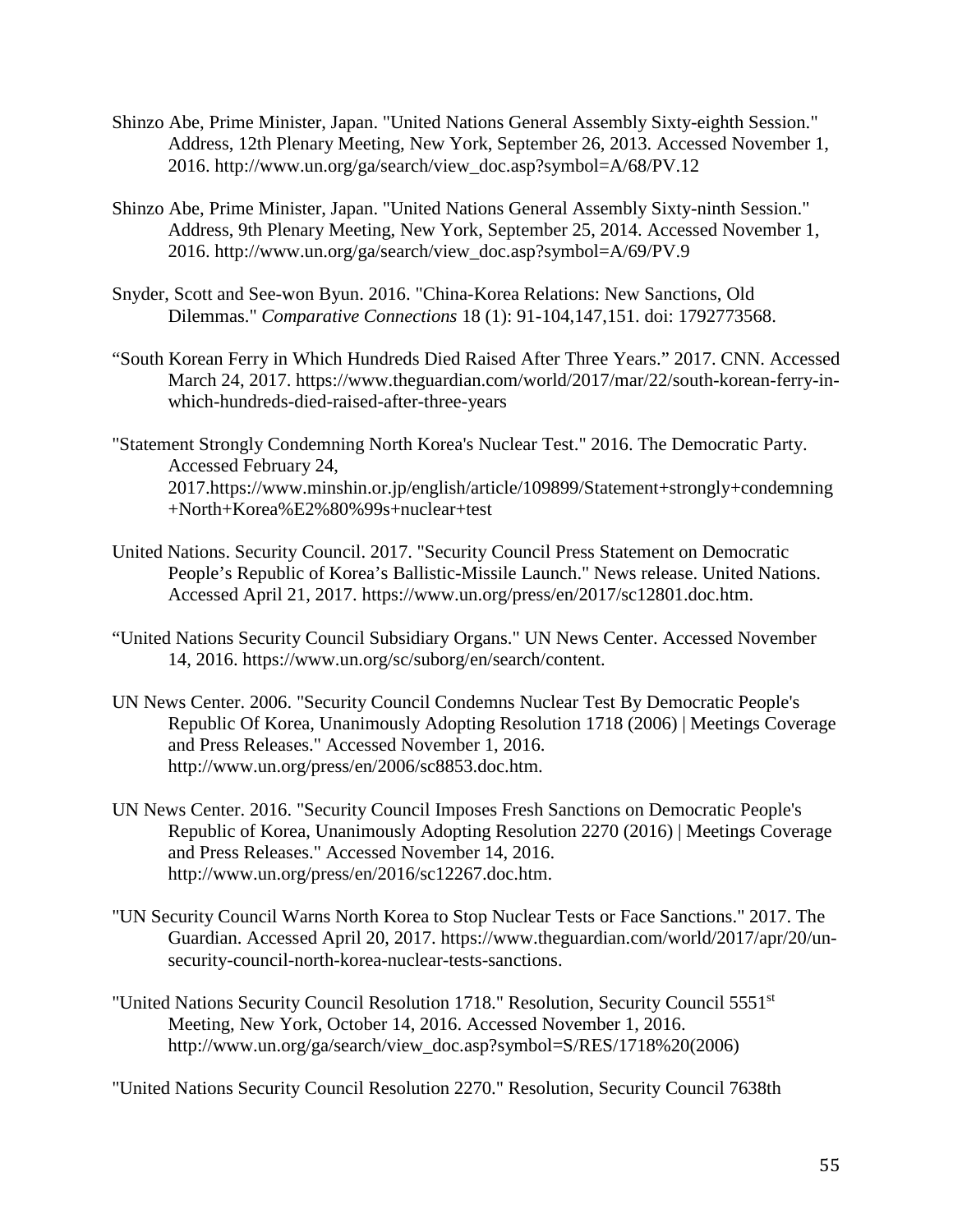Meeting, New York, March 2, 2016. Accessed November 1, 2016. <http://www.securitycouncilreport.org/atf/cf/%7B65BFCF9B-6D27-4E9C-8CD3-> CF6E4FF96FF9%7D/s\_res\_2270.pdf

- United Nations Security Council. 2016. "Security Council Press Statement on Nuclear Test Conducted by Democratic People's Republic of Korea." Accessed December 14, 2016. https://www.un.org/press/en/2016/sc12494.doc.htm.
- United States Geologic Survey. 2016. "M 5.3 Nuclear Explosion 23km ENE of Sungjibaegam, North Korea." Accessed November 1, 2016. https://earthquake.usgs.gov/earthquakes/eventpage/us10006n8a#executive.
- U.S. Department of State. 2017. "Remarks With Foreign Minister Yun Byung-se Before Their Meeting." News release. U.S. Department of State. Accessed March 18, 2017. https://www.state.gov/secretary/remarks/2017/03/268501.htm.
- Wen Jiabao, Premier of the State Council, People's Republic of China. "United Nations General Assembly Sixty-third Session." Address, 11th Plenary Meeting, New York, September 24, 2008. Accessed November 1, 2016. http://www.un.org/ga/search/view\_doc.asp?symbol=A/63/PV.7
- "What Is Multi-Track Diplomacy?" Institute for Multi-track Diplomacy. Accessed November 28, 2016. http://imtd.org/multi-track-diplomacy.
- Yang Jiechi, Minister for Foreign Affairs, People's Republic of China. "United Nations General Assembly Sixty-seventh Session." Address, 16th Plenary Meeting, New York, September 28, 2012. Accessed November 1, 2016. [http://www.un.org/ga/search/view\\_doc.asp?symbol=A/67/PV.14](http://www.un.org/ga/search/view_doc.asp?symbol=A/67/PV.14)
- Yang Jiechi, Minister for Foreign Affairs, People's Republic of China. "United Nations General Assembly Sixty-sixth Session." Address, 25th Plenary Meeting, New York, September 26, 2011. Accessed November 1, 2016. [http://www.un.org/ga/search/view\\_doc.asp?symbol=A/66/PV.25](http://www.un.org/ga/search/view_doc.asp?symbol=A/66/PV.25)
- Yoshihiko Noda, Prime Minister, Japan. "United Nations General Assembly Sixty-sixth Session." Address, 19th Plenary Meeting, New York, September 23, 2011. Accessed November 1, 2016. [http://www.un.org/ga/search/view\\_doc.asp?symbol=A/66/PV.19](http://www.un.org/ga/search/view_doc.asp?symbol=A/66/PV.19)
- Yoshihiko Noda, Prime Minister, Japan. "United Nations General Assembly Sixty-seventh Session." Address, 9th Plenary Meeting, New York, September 26, 2012. Accessed November 1, 2016. http://www.un.org/ga/search/view\_doc.asp?symbol=A/67/PV.9
- Yukio Hatoyama, Prime Minister, Japan. "United Nations General Assembly Sixty-fourth Session." Address, 5th Plenary Meeting, New York, September 24, 2009. Accessed November 1, 2016. http://www.un.org/ga/search/view\_doc.asp?symbol=A/64/PV.5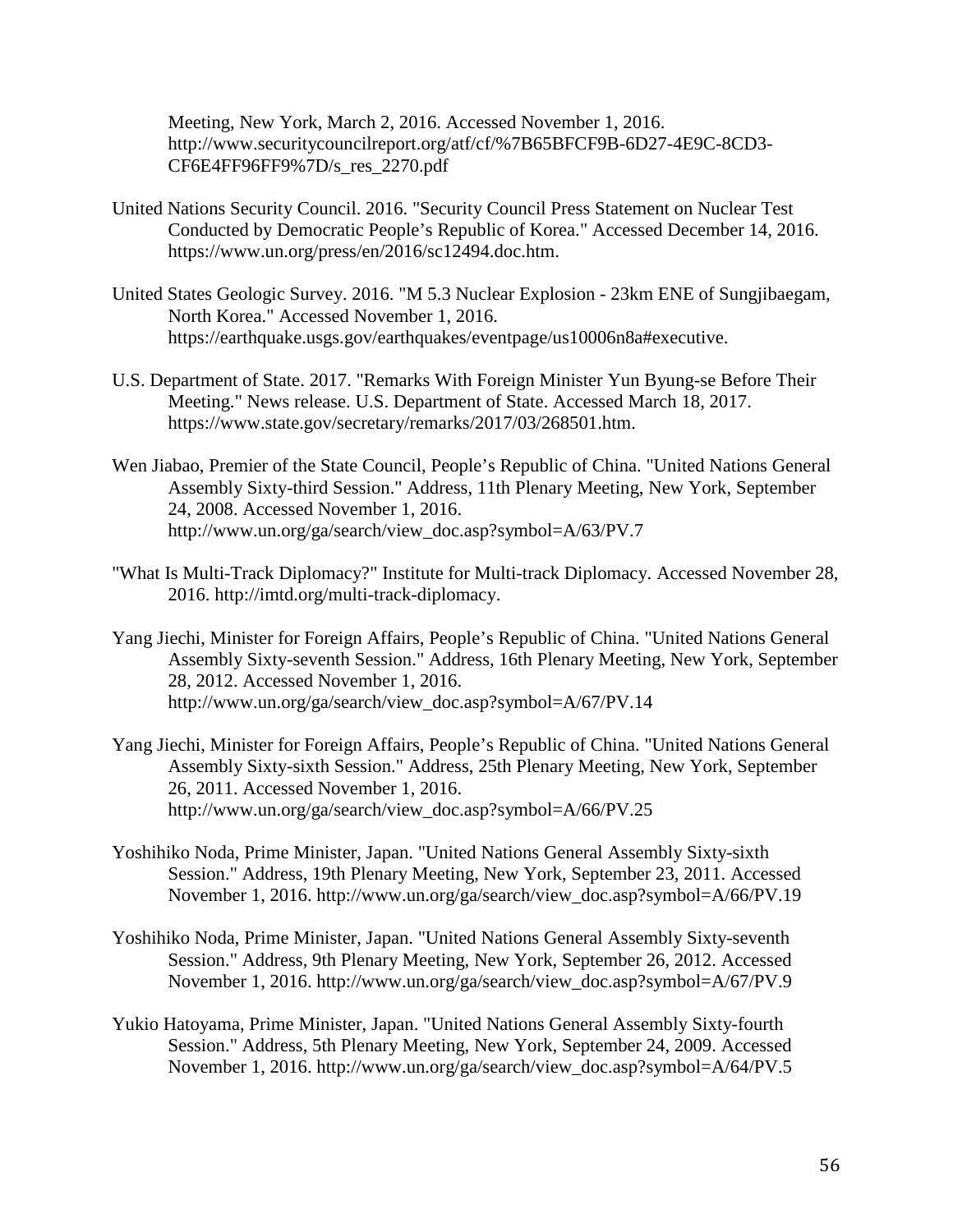- Yun Byung-se, Minister for Foreign Affairs, Republic of Korea. "United Nations General Assembly Seventy-first Session." Address, Plenary Meeting, New York, September 22, 2016. Accessed November 1, 2016.<https://gadebate.un.org/en/71/republic-korea>
- Zhou, Bo. 2017. "US, DPRK Must Hold Talks Before it's Too Late." People's Daily Online. Accessed April 19, 2017. [http://en.people.cn/n3/2017/0418/c90000-9204246.html.](http://en.people.cn/n3/2017/0418/c90000-9204246.html)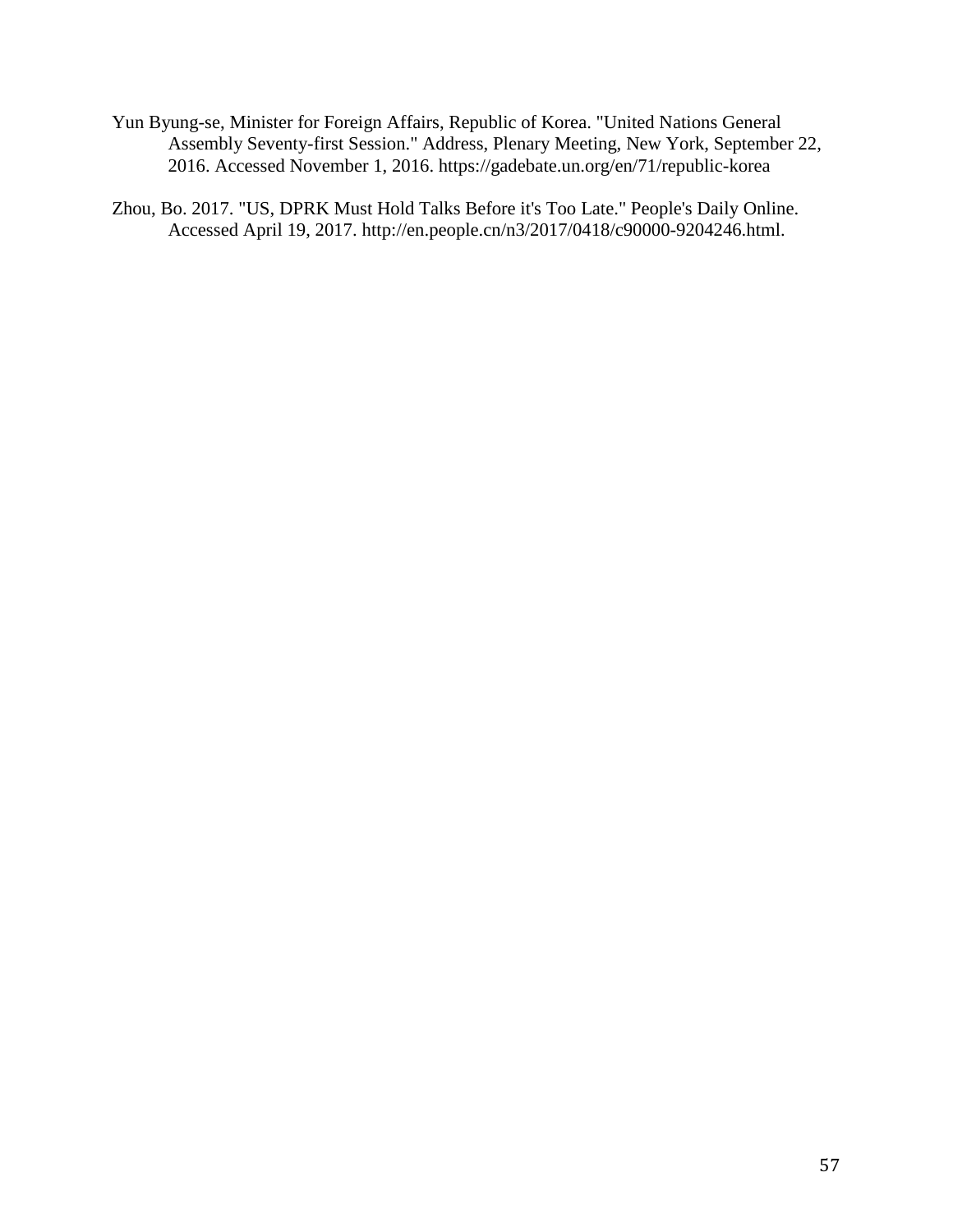# **Appendices**

| A. Coding for Content Analysis of UN General Debate Statements 2006-2016 for the       |
|----------------------------------------------------------------------------------------|
| <b>following countries:</b> China, South Korea, North Korea, United States, Japan, and |
| Russia                                                                                 |

|                                          |           | <b>CODING FOR MENTION OF NORTH KOREA</b> |                |                           |                         |
|------------------------------------------|-----------|------------------------------------------|----------------|---------------------------|-------------------------|
|                                          |           |                                          | Non-           | <b>Six Party</b>          |                         |
| North Korea                              | Nuclear   | Threat                                   | proliferation  | Talks                     | <b>Sanction</b>         |
| Denuclearization of the                  | "nuclear" | threat to the                            | mon-           |                           | resolution as pertinent |
| Korean Peninsula                         |           | Korean Peninsula                         | proliferation" |                           | to North Korea          |
| North Korea                              | "nuclear  | threat to the world                      |                | <b>Six Party</b><br>Talks | sanction as pertinent   |
| Democratic People's<br>Republic of Korea | weapons"  | hreat of nuclear<br>war                  | Proliferation' |                           | to North Korea          |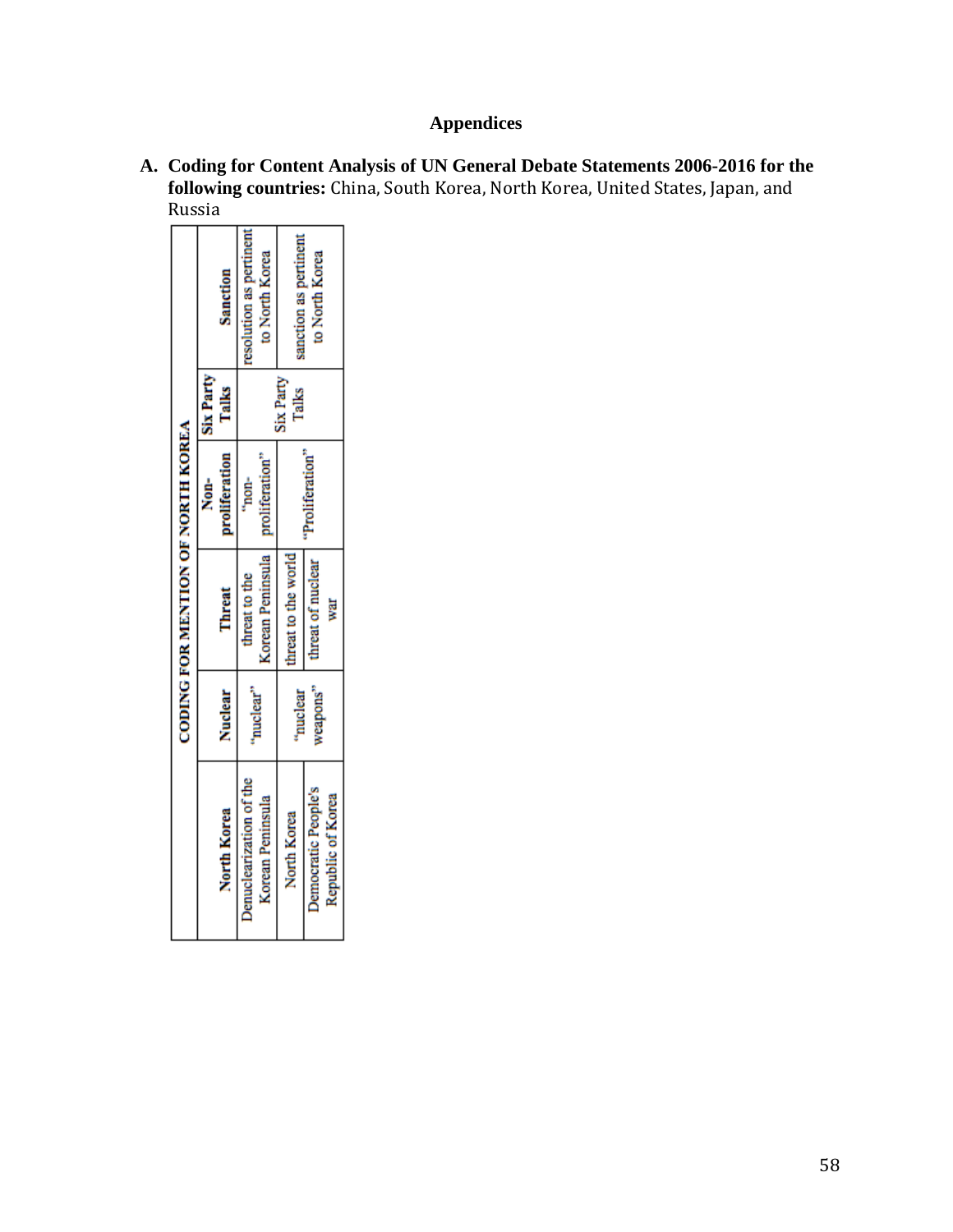|                                                                  | Korean           | Peace<br>peninsula      | Peninsula<br>Korean<br>Korean               |
|------------------------------------------------------------------|------------------|-------------------------|---------------------------------------------|
|                                                                  | <b>Six Party</b> | <b>Calles</b>           | Six-Party<br>á                              |
|                                                                  |                  |                         | Resolution Denuclearizat                    |
|                                                                  |                  | Weapon Sanctions Denuck | Sanction                                    |
|                                                                  | Nuclear          |                         | Weapon<br>Nuclear<br>Nuclear                |
|                                                                  |                  | lapan                   | lapan                                       |
| Content Analysis of North Korea's UNGA General Debate Statements |                  | ROK                     | <b>Kepublic</b> of<br>Corea, South<br>Korea |
|                                                                  |                  | š                       | United<br>States.<br>S                      |
|                                                                  |                  | Russi                   | SSR<br><b>Soviet</b>                        |
|                                                                  |                  | PRC                     |                                             |

**B. Coding for Content Analysis of UN General Debate Statements 2006-2016 for the North Korean delegation**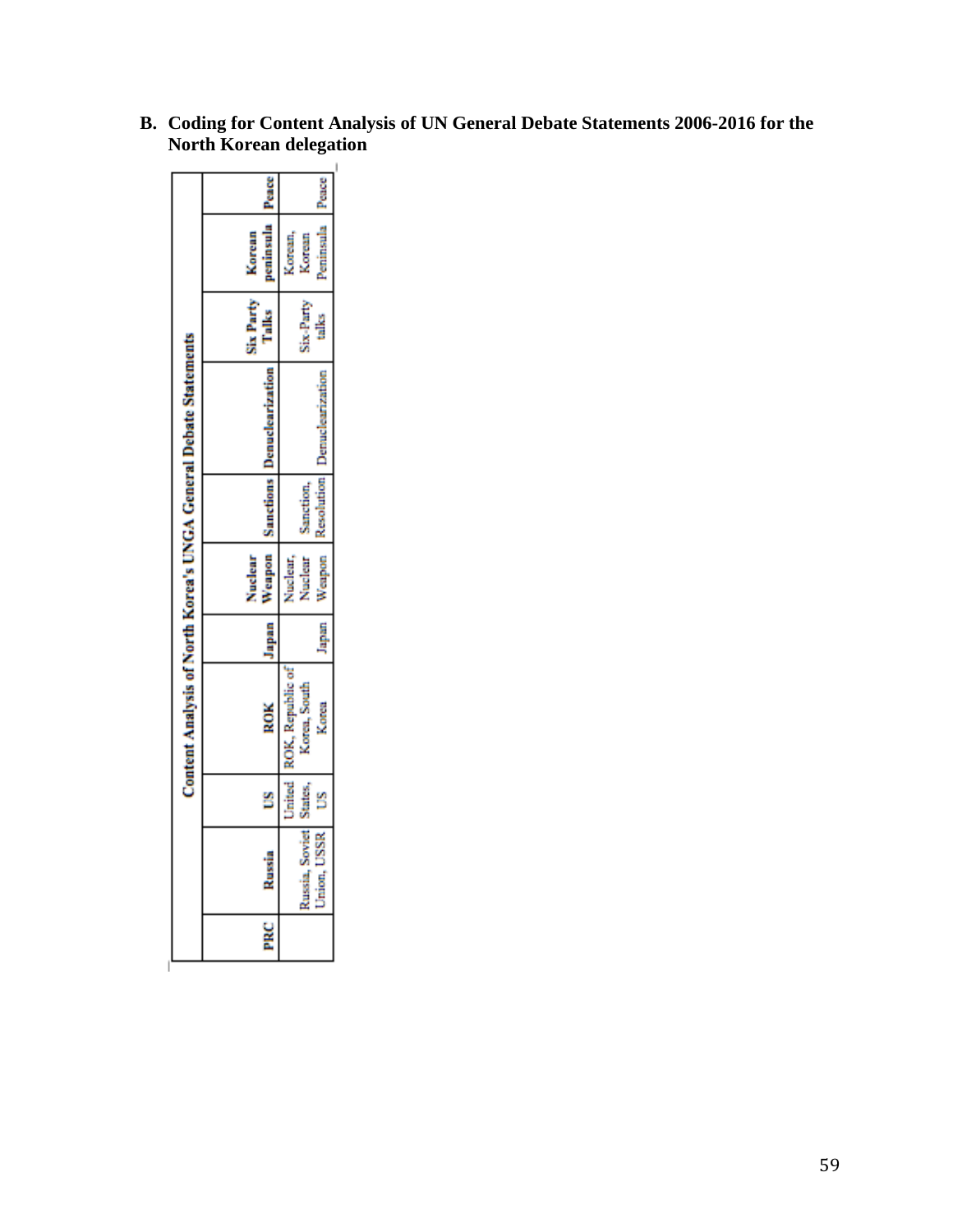## **C. Content Analysis of UN General Debate Statements 2006-2016 for the North Korean delegation**

*Comment: To fit the information into one chart, words such as China was shortened to its acronym PRC, the Republic of Korea (South) was shortened to ROK, the Six-Party Talks was shortened to 6PT and the United Nations was shortened to the UN.*

|                                | š                                 | 4                 | m                 | ī                | ≌                     | n                | ≌                | n                | ≌               | Ħ,             | Ŧ              | 4                     |  |
|--------------------------------|-----------------------------------|-------------------|-------------------|------------------|-----------------------|------------------|------------------|------------------|-----------------|----------------|----------------|-----------------------|--|
|                                | Peace                             | Ξ                 | ₫                 | n                | n                     | Ξ                | ደ                | 2                | Ξ               | Ξ              | Σ              | ≌                     |  |
|                                | peninsula<br>Korean               | n                 | Ä,                | ន                | n                     | g                | 2                | ≌                | Ż               | o,             | ສ              | -                     |  |
|                                | <b>GPT</b>                        | N                 |                   | m                |                       |                  |                  |                  |                 |                |                |                       |  |
|                                | <b>Sanctions Denuclearization</b> | ы                 |                   | ۰                | ٠                     | 4                | ٠                |                  |                 |                |                |                       |  |
|                                |                                   | m                 | 4                 | m                | 4                     | m                | N                | N                | 4               | 4              | ٠              | $\tilde{\phantom{a}}$ |  |
| DPRK AT GENERAL DEBATE OF UNGA | Weapon<br>Nuclear                 | œ                 | œ                 |                  | R                     | ā                |                  | m                | ٠               | ٠              | ٠              | a                     |  |
|                                | ROK Japan                         | N                 | r                 | 4                |                       |                  |                  |                  |                 |                |                |                       |  |
|                                |                                   | n                 | ٠                 | œ                | $\tilde{\phantom{a}}$ | ≘                | m                | m                | r,              | N              | ≘              | m                     |  |
|                                |                                   | ≌                 | r.                | n                | œ                     | m                | œ                | 2                | ۰               | r.             | g              | Ŕ                     |  |
|                                | <b>Russia</b> US                  |                   |                   |                  |                       |                  |                  |                  |                 |                |                |                       |  |
|                                | PRC                               |                   |                   |                  |                       |                  |                  |                  |                 |                |                |                       |  |
|                                | Speaker                           | 2006 Cage, Su Hon | 2007 Clage Su Hon | 2008 Pak Kil Yon | 2009 Pak Kil Yon      | 2010 Pak Kil Yon | 2011 Pak Kil Yon | 2012 Pak Kil Yon | 2013 Tong II BA | 2014 Su Yong & | 2015 RiSu Yong | 2016 Ri Yong Ho       |  |
|                                | Year                              |                   |                   |                  |                       |                  |                  |                  |                 |                |                |                       |  |

**Source: UNGA General Debates 2006-2016** <https://gadebate.un.org/en/sessions-archive>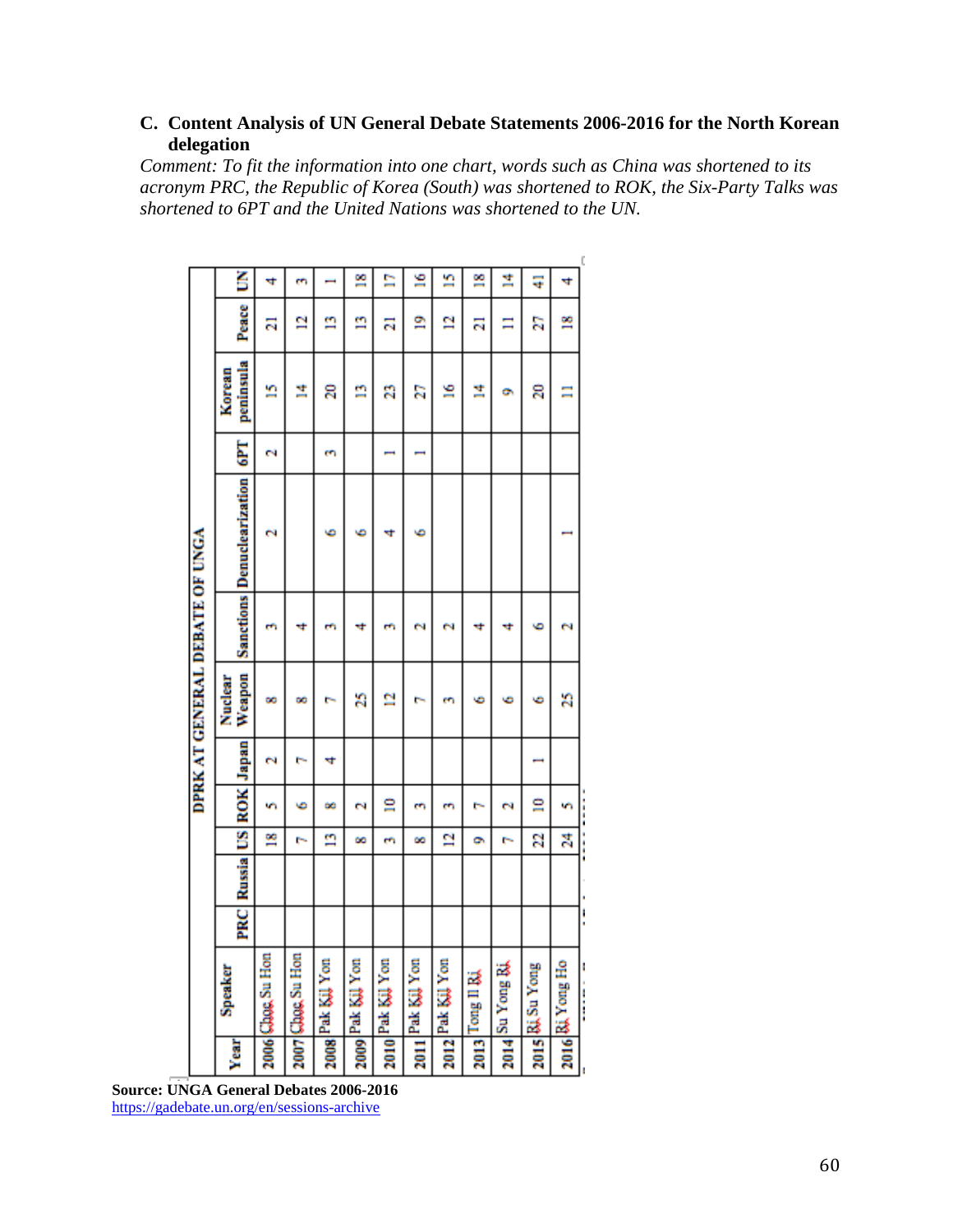|                                            |                 | Date                                | Time<br>(UTC) | Significance<br>of Date                                                                                                                                                                                                                                                                                                                                                                                                                                                       | Location                   |                                               |                       | Magnitude   |             |                                      |                | <b>Yield Estimates</b><br>(in kilotons) |              |               | Radioactive<br>Recorded<br><b>Effluents</b> |                      | International<br>Reaction     |
|--------------------------------------------|-----------------|-------------------------------------|---------------|-------------------------------------------------------------------------------------------------------------------------------------------------------------------------------------------------------------------------------------------------------------------------------------------------------------------------------------------------------------------------------------------------------------------------------------------------------------------------------|----------------------------|-----------------------------------------------|-----------------------|-------------|-------------|--------------------------------------|----------------|-----------------------------------------|--------------|---------------|---------------------------------------------|----------------------|-------------------------------|
|                                            |                 |                                     |               |                                                                                                                                                                                                                                                                                                                                                                                                                                                                               | Coordinates<br><b>NSGS</b> | est Site                                      | CTBTO                 | <b>USGS</b> | <b>KIMA</b> | DPRK                                 | <b>ROK</b>     | U.S.                                    | China*       | Russia        | CTBTO                                       | <b>UNSCR</b>         | Days needed                   |
| of Klm<br>years<br>Jnder<br>$\frac{18}{2}$ | $\frac{51}{2}$  | 10/9/2006                           | 01:35:28      | A day before<br>Foundation<br>Day (10/10)<br>Party                                                                                                                                                                                                                                                                                                                                                                                                                            | 129.094°E<br>41.294°N      |                                               | $\frac{1}{2}$         |             |             | (announced)                          |                | $\frac{1}{\sqrt{2}}$                    | 0.48         | $5-15$        | Xenon-133<br>Yes                            | <b>JNSCR</b><br>1718 | (10/14/2006)                  |
| long-l                                     | 2 <sup>nd</sup> | 5/25/2009                           | 00:54:43      | Memorial Day<br>(U.S.)                                                                                                                                                                                                                                                                                                                                                                                                                                                        | 129.037°E<br>41.303°N      |                                               | 4.52<br>gM            | 4.7<br>gM   | 4.5<br>δp   |                                      | $2 - 6$        | kilotons<br>Few                         | $7.0 + 1.9$  | $10 - 20$     | $\frac{1}{2}$                               | <b>JNSCR</b><br>1874 | (6/12/2009)<br>$\frac{8}{10}$ |
| Under                                      | 3 <sub>nd</sub> | 2/13/2013                           | 02:57:51      | birthday (2/16)<br>4 days before<br>Kim Jong-il's                                                                                                                                                                                                                                                                                                                                                                                                                             | 129.076°E<br>41.308°N      | Punggye-ri<br>Hamgyong<br>Test Site,<br>North | 4.9<br>$\frac{1}{2}$  |             | 4.9         | announce<br><b>DPRK</b> did<br>not   | $6 - 9$        | kilotons<br>Few                         | $12.2 + 3.8$ | $\frac{9}{4}$ | Xenon-1338<br>Kenon-131m<br>Yes             | <b>JNSCR</b><br>2094 | 3/7/2013)<br>23               |
| 4 years<br>of Klm<br>Jong-<br>S            | $4^{\text{th}}$ | 1/6/2016                            | 01:30:01      | Kim Jong-un's<br>2 days before<br>birthday (1/8)                                                                                                                                                                                                                                                                                                                                                                                                                              | 129.039°E<br>41.305°N      | Province                                      | 4.85<br>dN            |             | 4.8         | the yield for<br>subsequent<br>tests | $6 - 9$        | $\frac{1}{2}$                           | $11.3 + 4.2$ | $\frac{4}{2}$ | $\frac{1}{2}$                               | <b>UNSCR</b><br>2270 | 3/2/2016)<br>56               |
|                                            | 5 <sup>6</sup>  | 9/9/2016                            | 00:30:01      | Foundation<br>National<br>Day                                                                                                                                                                                                                                                                                                                                                                                                                                                 | 129.015°E<br>41.298°N      |                                               | δŊ<br>$\overline{51}$ | ξ           | 5.04<br>ξ   |                                      | $\overline{a}$ | N/A                                     | $17.8 + 5.9$ | $\frac{4}{2}$ | Pending                                     |                      | counting<br>38 &              |
|                                            |                 | the Director of National Intelliger |               | Sources: United States Geological Survey (USGS), Comprehensive Nuclear-Test-Ban Treaty Organization (CTBTO), Korea Meteorological Administration (KMA), ROK Ministry of National Defense, U.S. Office of<br>ice (ODNI), Ministry of Defence of the Russian Federation, Korean Central News Agency (KCNA), United Nations Security Council<br>*China's numbers are from the University of Science and Technology of China, other numbers are from official government agencies |                            |                                               |                       |             |             |                                      |                |                                         |              |               |                                             |                      |                               |

## D. **CSIS Figure Portraying the Development of North Korea's Nuclear Weapons**

Source: CSIS Office of the Korea Chair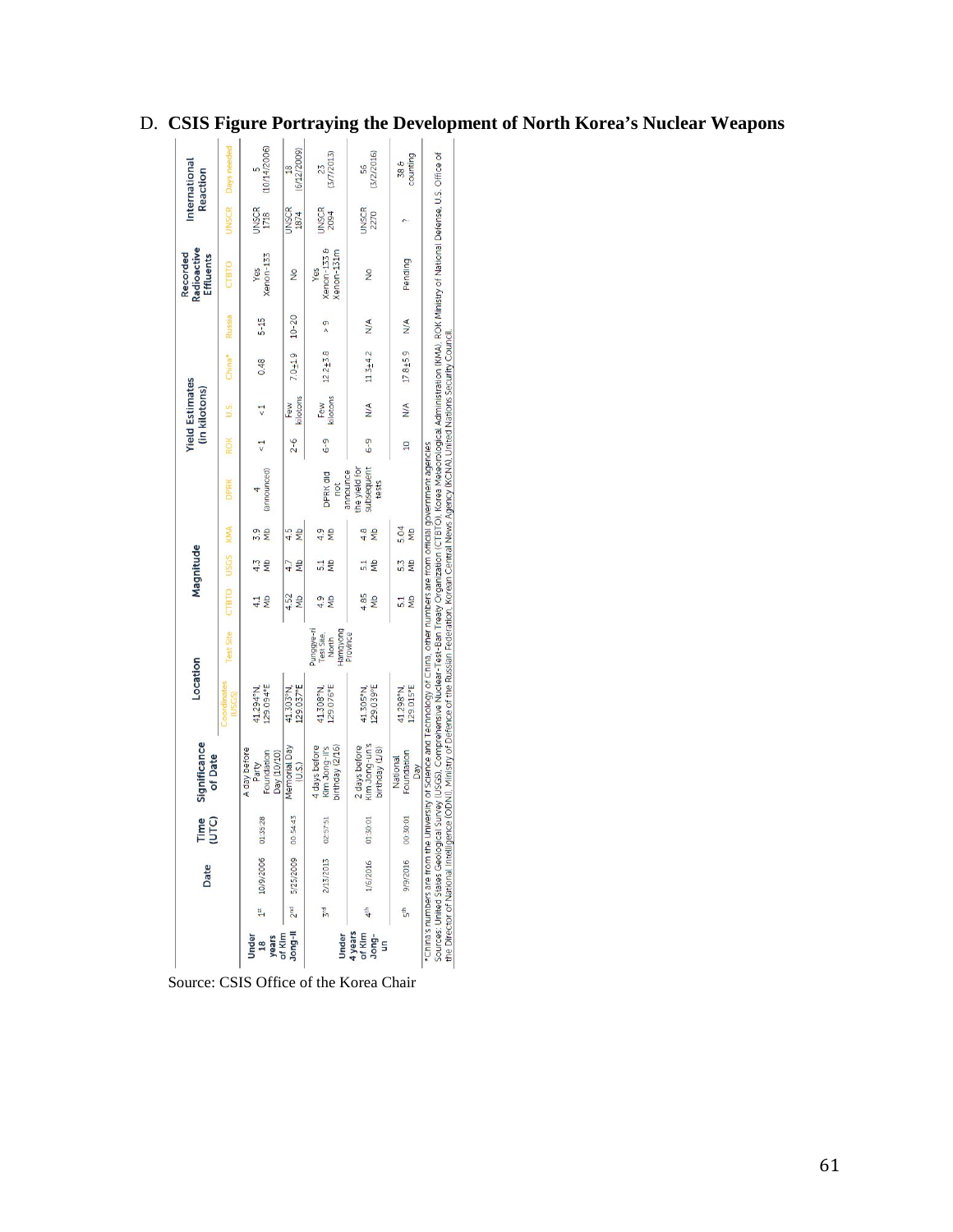## **E. Content Analysis of UN General Debate Statements 2006-2016**

*Comment:* 

*Blank cells indicate there was no information found. The administration of each country of each year the UNGA General Debate address was given was included rather than the speaker who gave the address. This is because I think the leaders within each respective administration set the agenda for their respective nations thus their agendas are determined by them.*

|                                 | State DPRK Nuclear Threat Non-proliferation 6PT Sanctions No Mention of DPRK |              |                    | ×             |                     |            |  |
|---------------------------------|------------------------------------------------------------------------------|--------------|--------------------|---------------|---------------------|------------|--|
|                                 |                                                                              |              |                    |               |                     |            |  |
|                                 |                                                                              |              |                    |               |                     |            |  |
| UNGA General Debate Speech 2006 |                                                                              |              |                    |               |                     |            |  |
|                                 |                                                                              |              |                    |               |                     |            |  |
|                                 |                                                                              |              |                    |               |                     |            |  |
|                                 |                                                                              |              |                    |               |                     |            |  |
|                                 |                                                                              | <b>China</b> | Russia             | S             | <b>ROK</b>          | Japan      |  |
|                                 | <b>Administration</b>                                                        | Hu Jintac    | <b>Tadimir Put</b> | corge W. Bush | <b>Rob Moo-hyur</b> | Shinzo Abe |  |

Source: UN General Assembly Debates 2006 https://gadebate.un.org/en/sessions-archive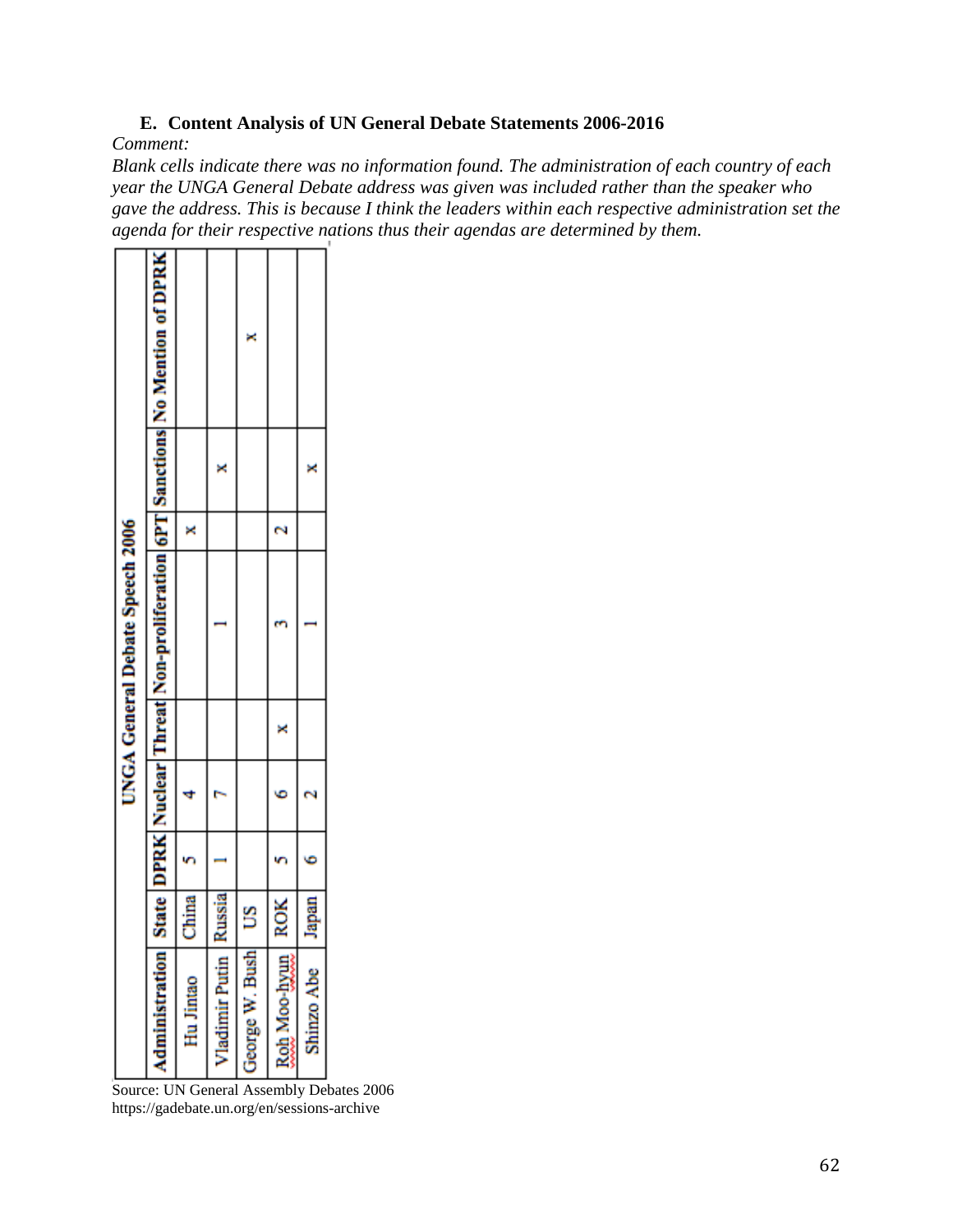|                             |            |   |   | UNGA General Debate Speech 2007 |   |   |                                                                                                           |
|-----------------------------|------------|---|---|---------------------------------|---|---|-----------------------------------------------------------------------------------------------------------|
|                             |            |   |   |                                 |   |   | Administration State   DPRK   Nuclear   Threat   Non-proliferation   6PT   Sanctions   No Mention of DPRK |
| Hu Jintao                   | China      |   |   |                                 | × |   |                                                                                                           |
| <b>Jadimir Putin Russia</b> |            |   |   |                                 |   |   | ×                                                                                                         |
| George W<br>Bush            | S          |   |   |                                 |   |   |                                                                                                           |
| Roh Moo-hyun                | <b>ROK</b> |   | Ē |                                 | ٣ |   |                                                                                                           |
| <b>Yasuo</b> Fukuda         | Japan      | n |   |                                 |   | × |                                                                                                           |
|                             |            |   |   |                                 |   |   |                                                                                                           |

Source: UN General Assembly Debates 2007 https://gadebate.un.org/en/sessions-archive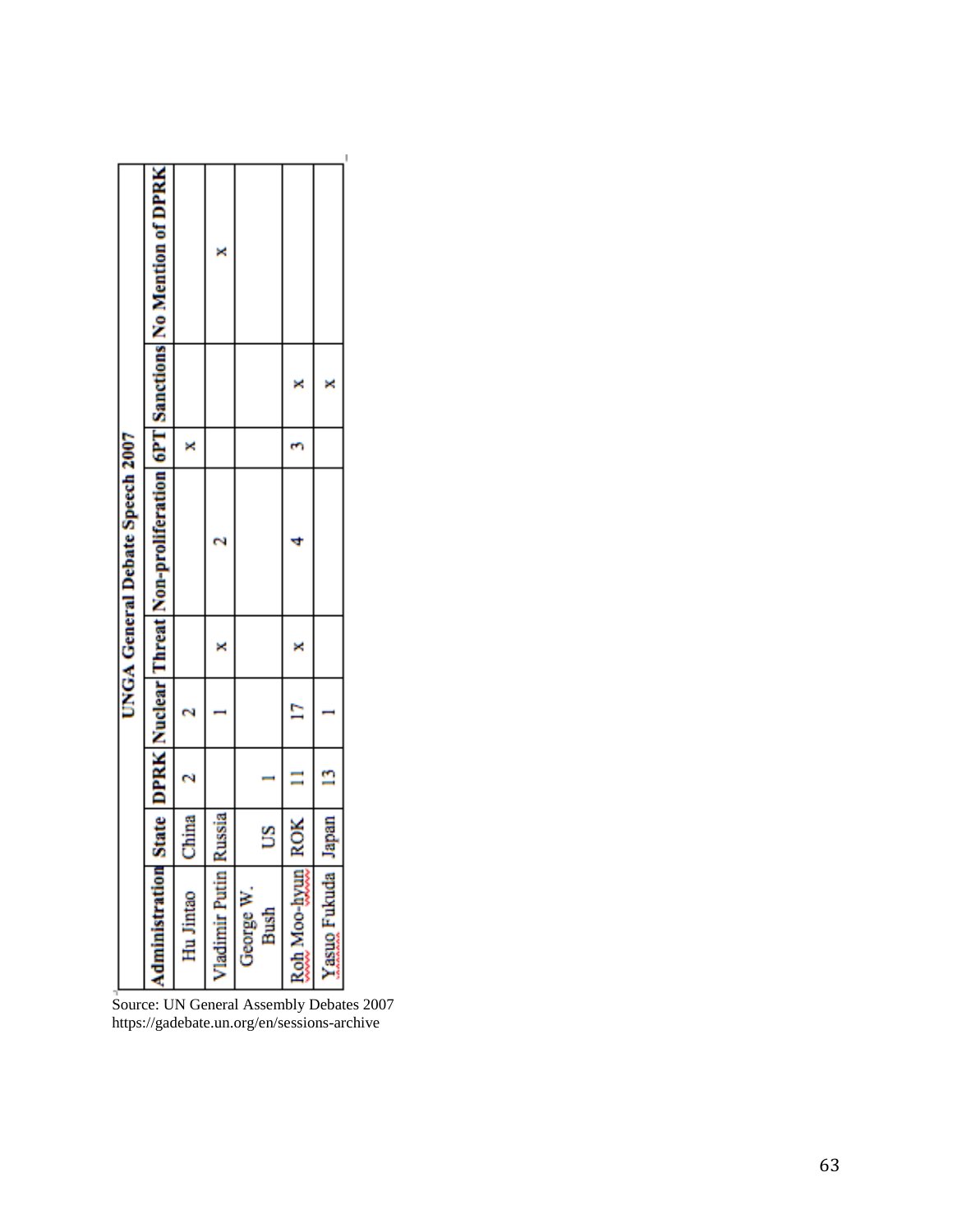|                                 | State   DPRK   Nuclear  Threat   Non-proliferation   6PT   Sanctions   No Mention of DPRK | ×         | ×                  |                   |              |          |
|---------------------------------|-------------------------------------------------------------------------------------------|-----------|--------------------|-------------------|--------------|----------|
|                                 |                                                                                           |           |                    |                   |              |          |
|                                 |                                                                                           |           |                    |                   |              |          |
| UNGA General Debate Speech 2008 |                                                                                           |           |                    |                   |              |          |
|                                 |                                                                                           |           |                    |                   |              |          |
|                                 |                                                                                           |           |                    |                   |              |          |
|                                 |                                                                                           |           |                    |                   |              |          |
|                                 |                                                                                           | China     | Russia             | S                 | <b>ROK</b>   | Japan    |
|                                 | Administration                                                                            | Hu Jintao | Dmitry<br>Medvedev | George W.<br>Bush | Roh Moo-hyun | Taro Aso |

Source: UN General Assembly Debates 2008 <https://gadebate.un.org/en/sessions-archive>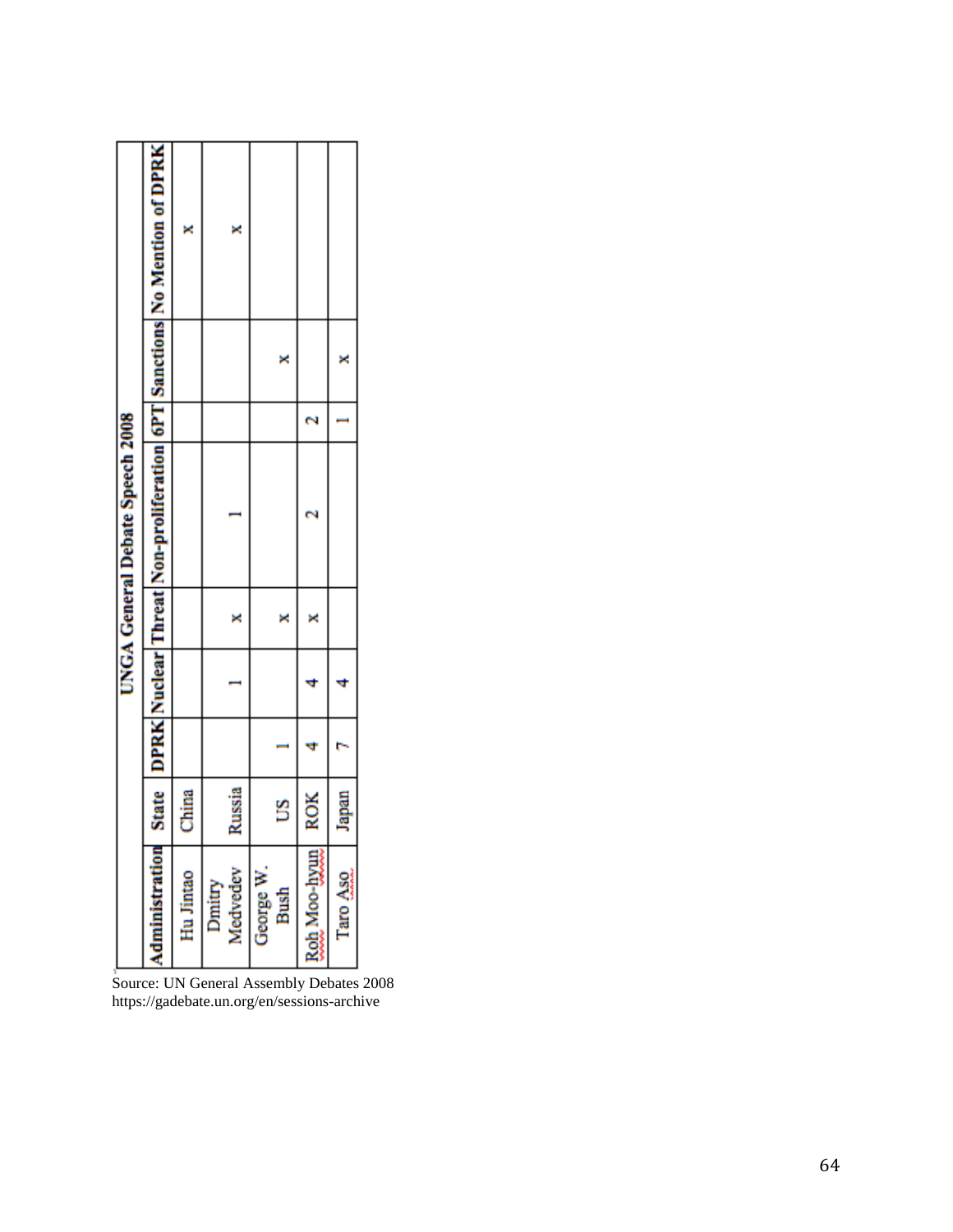|  | UNGA General Debate Speech 2009 |  |                                                                              |
|--|---------------------------------|--|------------------------------------------------------------------------------|
|  |                                 |  | State DPRK Nuclear Threat Non-proliferation 6PT Sanctions No Mention of DPRK |
|  |                                 |  | ×                                                                            |
|  |                                 |  |                                                                              |
|  |                                 |  |                                                                              |
|  |                                 |  |                                                                              |
|  |                                 |  |                                                                              |

Source: UN General Assembly Debates 2009 https://gadebate.un.org/en/sessions-archive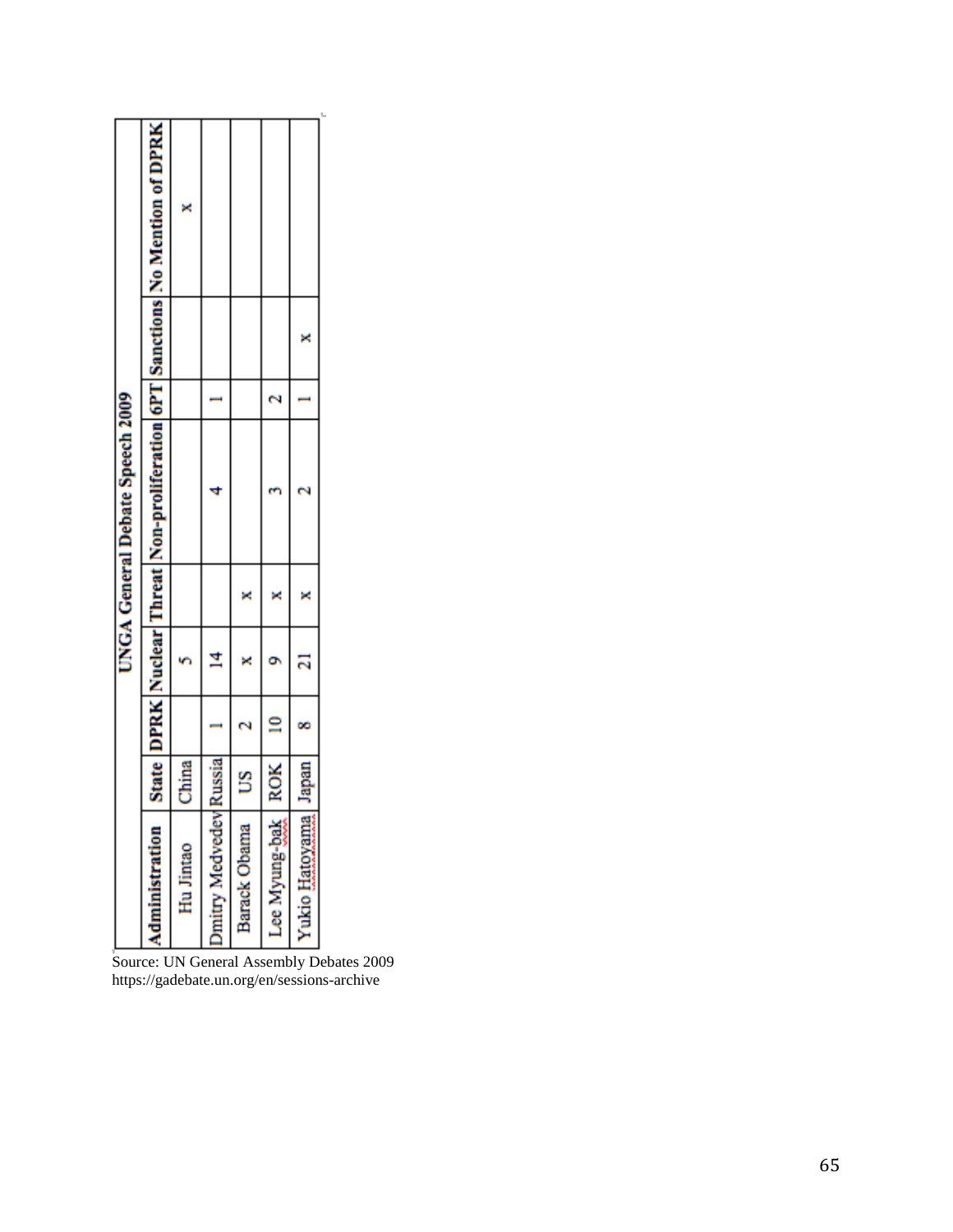| State   DPRK   Nuclear  Threat   Non-proliferation   6PT   Sanctions   No Mention of DPRK |
|-------------------------------------------------------------------------------------------|
|                                                                                           |
|                                                                                           |
|                                                                                           |
|                                                                                           |

Source: UN General Assembly Debates 2010 https://gadebate.un.org/en/sessions-archive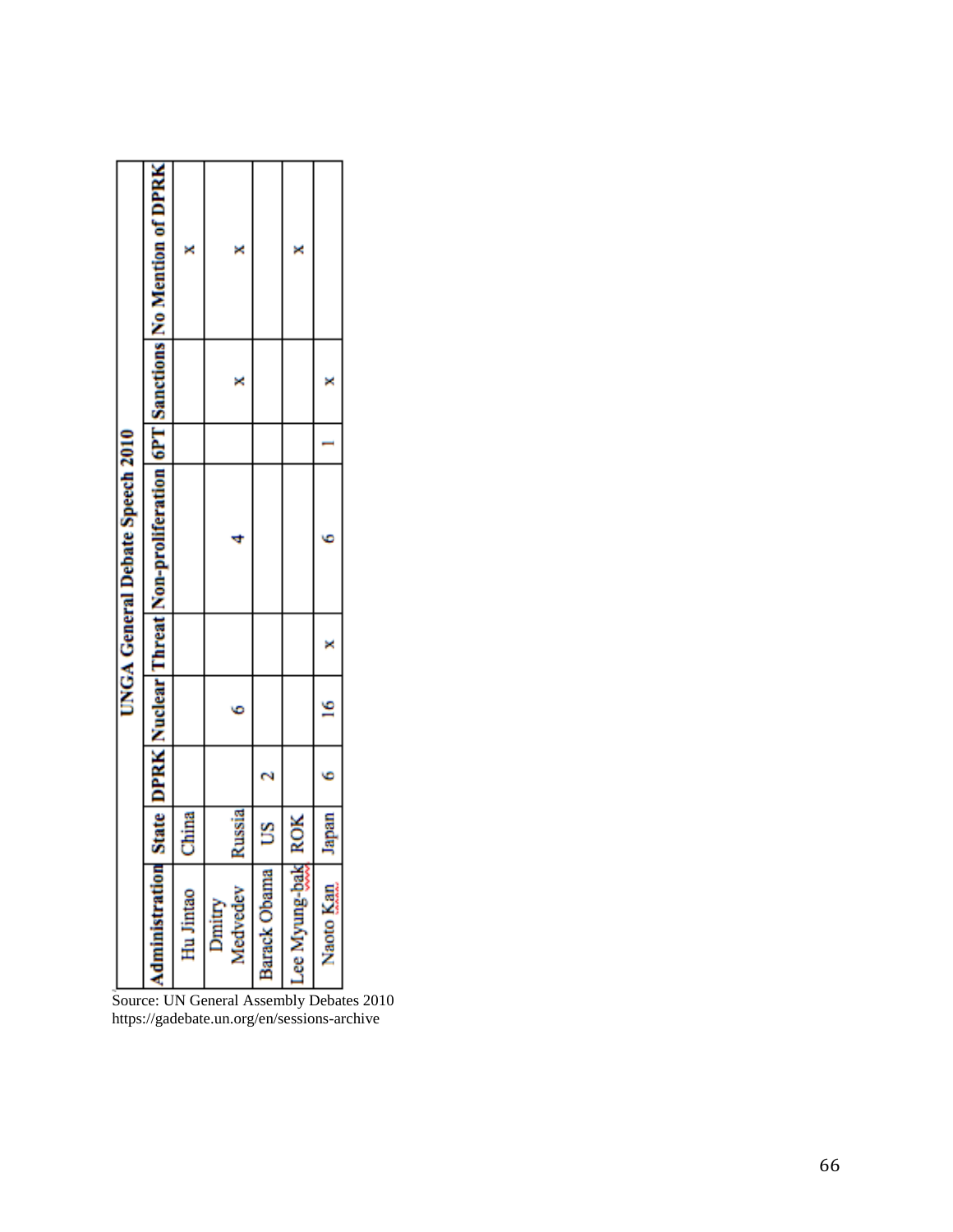|                                        | Administration State DPRK Nuclear Threat Non-proliferation 6PT Sanctions No Mention of DPRK |           |                    |                 |                   |                      |
|----------------------------------------|---------------------------------------------------------------------------------------------|-----------|--------------------|-----------------|-------------------|----------------------|
|                                        |                                                                                             |           |                    |                 |                   |                      |
|                                        |                                                                                             |           |                    |                 |                   |                      |
| <b>UNGA General Debate Speech 2011</b> |                                                                                             |           |                    |                 |                   |                      |
|                                        |                                                                                             |           |                    |                 |                   |                      |
|                                        |                                                                                             |           |                    |                 |                   |                      |
|                                        |                                                                                             |           |                    |                 |                   |                      |
|                                        |                                                                                             | China     | Russia             |                 |                   |                      |
|                                        |                                                                                             | Hu Jintao | Medvedev<br>Dmitry | Barack Obama US | Lee Myung-bak ROK | Yoshihiko Noda Japan |

Source: UN General Assembly Debates 2011 https://gadebate.un.org/en/sessions-archive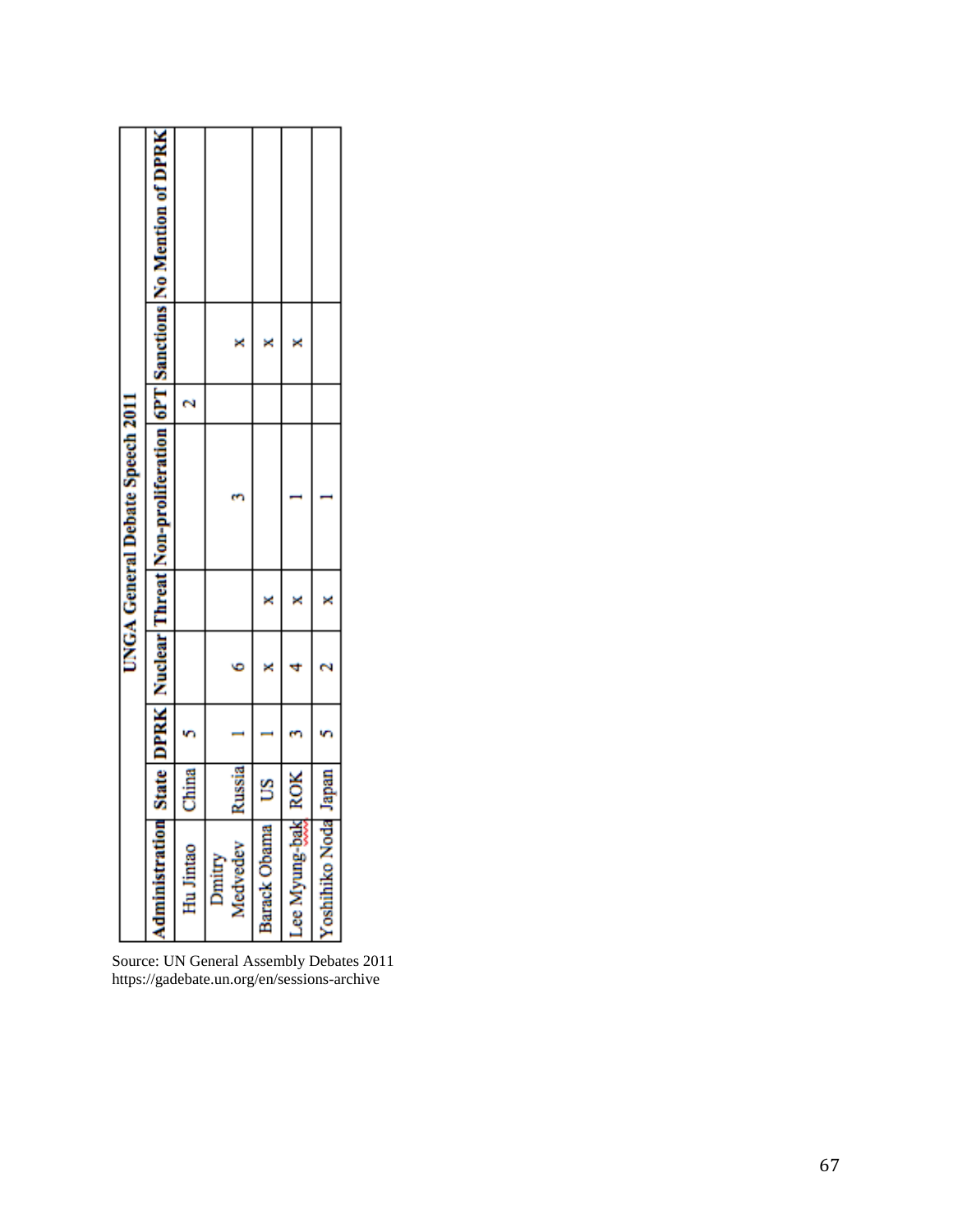| <b>Nadimir Putin</b><br>Administration<br>Barack Obama<br>Hu Jintao | <b>Russia</b><br>China<br>S |  | UNGA General Debate Speech 2012 |  | State   DPRK   Nuclear  Threat  Non-proliferation   6PT   Sanctions   No Mention of DPRK<br>× |
|---------------------------------------------------------------------|-----------------------------|--|---------------------------------|--|-----------------------------------------------------------------------------------------------|
| ee Myung-bak                                                        | <b>ROK</b>                  |  |                                 |  |                                                                                               |
| oshihiko Noda                                                       | Japan                       |  |                                 |  |                                                                                               |
|                                                                     |                             |  |                                 |  |                                                                                               |

Source: UN General Assembly Debates 2012 https://gadebate.un.org/en/sessions-archive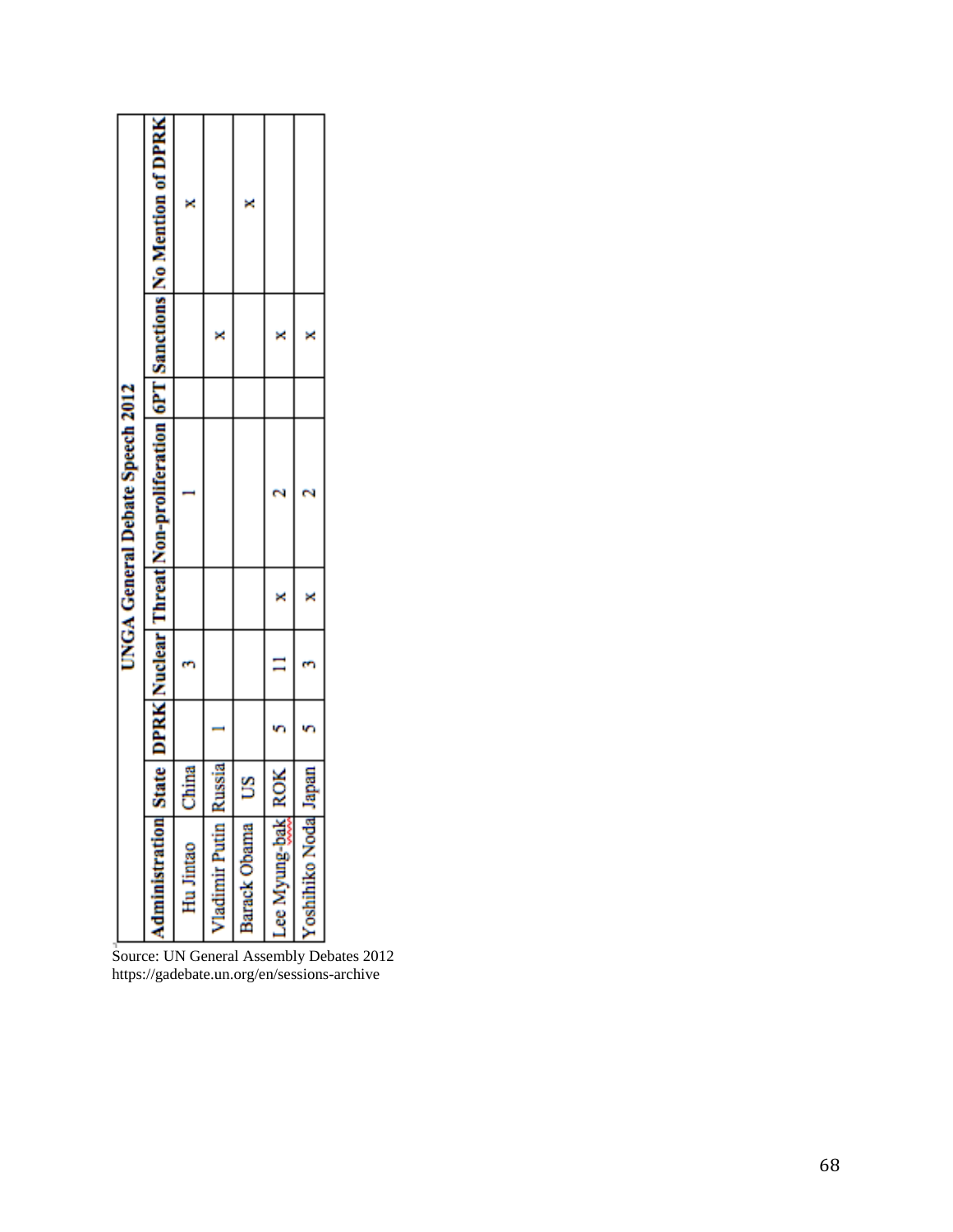|                                  |               |  | UNGA General Debate Speech 2013 |  |                                                                                            |
|----------------------------------|---------------|--|---------------------------------|--|--------------------------------------------------------------------------------------------|
| dministration                    |               |  |                                 |  | State   DPRK   Nuclear   Threat   Non-proliferation   6PT   Sanctions   No Mention of DPRK |
| Xi Jinping                       | <b>Jhina</b>  |  |                                 |  |                                                                                            |
|                                  | <b>Kussia</b> |  |                                 |  |                                                                                            |
| Vladimir Putin  <br>Barack Obama | S             |  |                                 |  |                                                                                            |
| ark Geun-hye                     | <b>ROK</b>    |  |                                 |  |                                                                                            |
| Shinzo Abe                       | Japan         |  |                                 |  |                                                                                            |

Source: UN General Assembly Debates 2013 https://gadebate.un.org/en/sessions-archive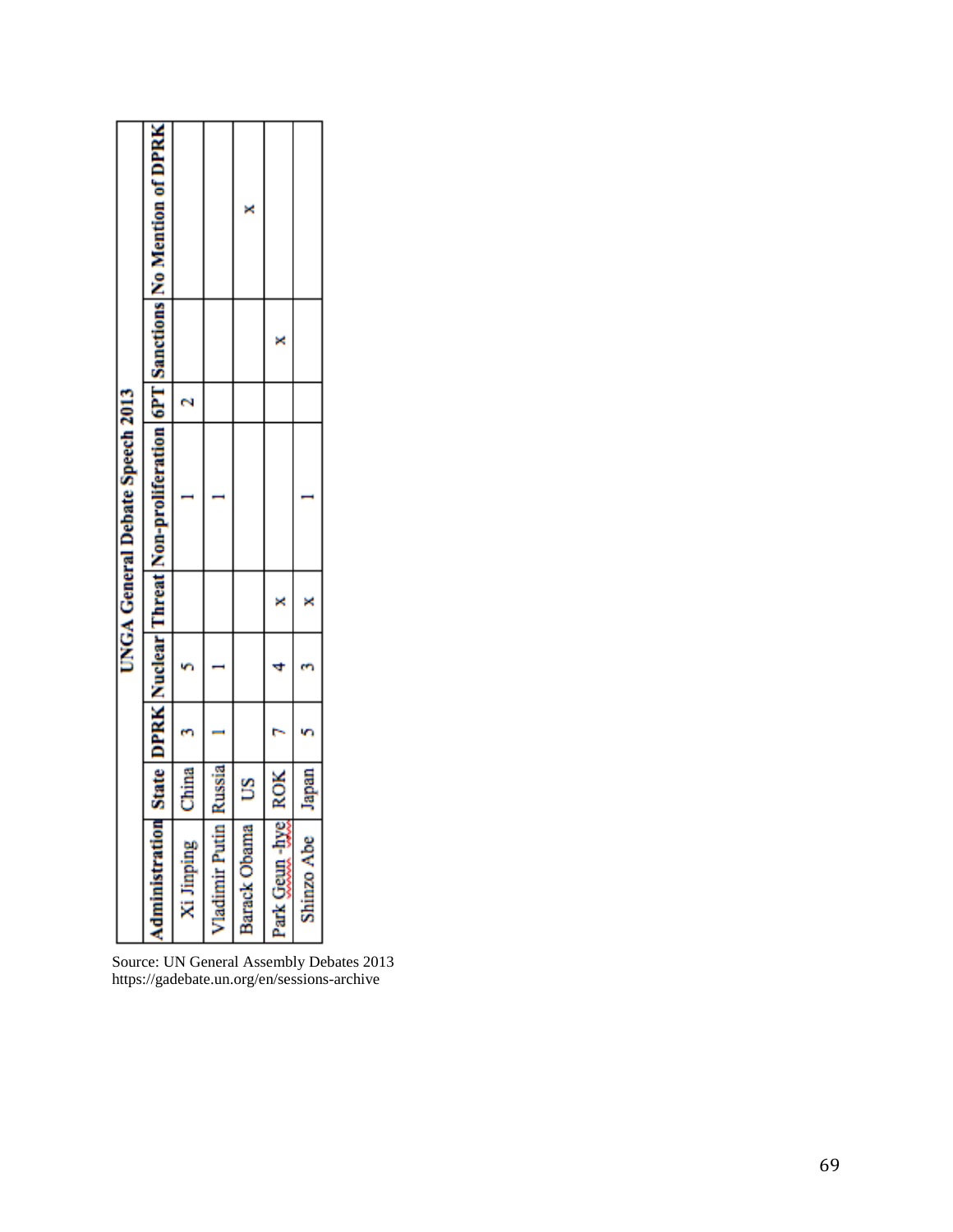|                                 | Administration State DPRK Nuclear Threat Non-proliferation 6PT Sanctions No Mention of DPRK |            | z                       | ×            |                        |                  |
|---------------------------------|---------------------------------------------------------------------------------------------|------------|-------------------------|--------------|------------------------|------------------|
| UNGA General Debate Speech 2014 |                                                                                             |            |                         |              |                        |                  |
|                                 |                                                                                             |            |                         |              |                        |                  |
|                                 |                                                                                             |            |                         |              |                        |                  |
|                                 |                                                                                             |            |                         |              |                        |                  |
|                                 |                                                                                             |            |                         |              |                        |                  |
|                                 |                                                                                             |            |                         |              |                        |                  |
|                                 |                                                                                             | China      |                         | S            |                        |                  |
|                                 |                                                                                             | Xi Jinping | Vladimir Putin   Russia | Barack Obama | Park Geun -byel ROK 10 | Shinzo Abe Japan |

Source: UN General Assembly Debates 2014 <https://gadebate.un.org/en/sessions-archive>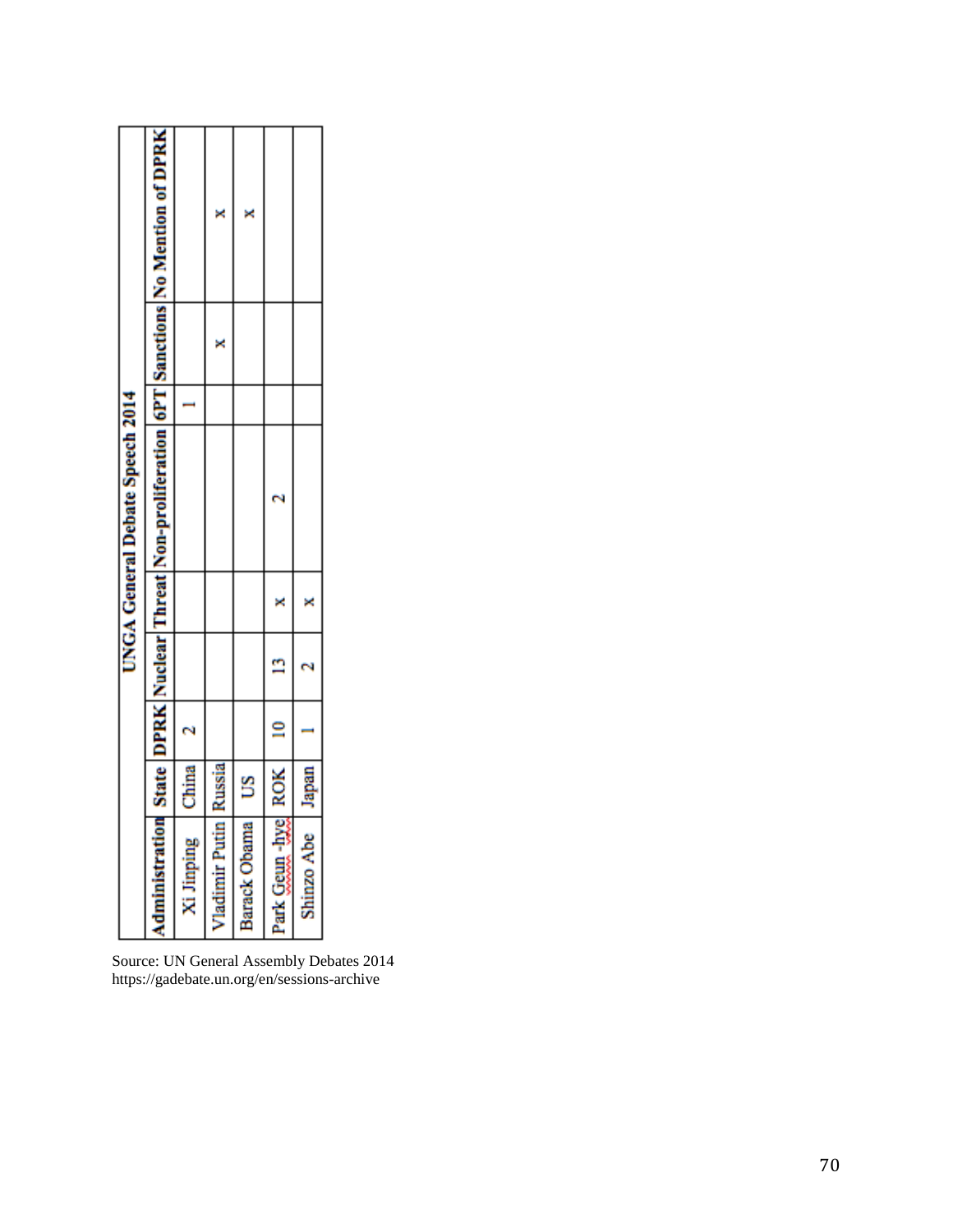Source: UN General Assembly Debates 2015 <https://gadebate.un.org/en/sessions-archive>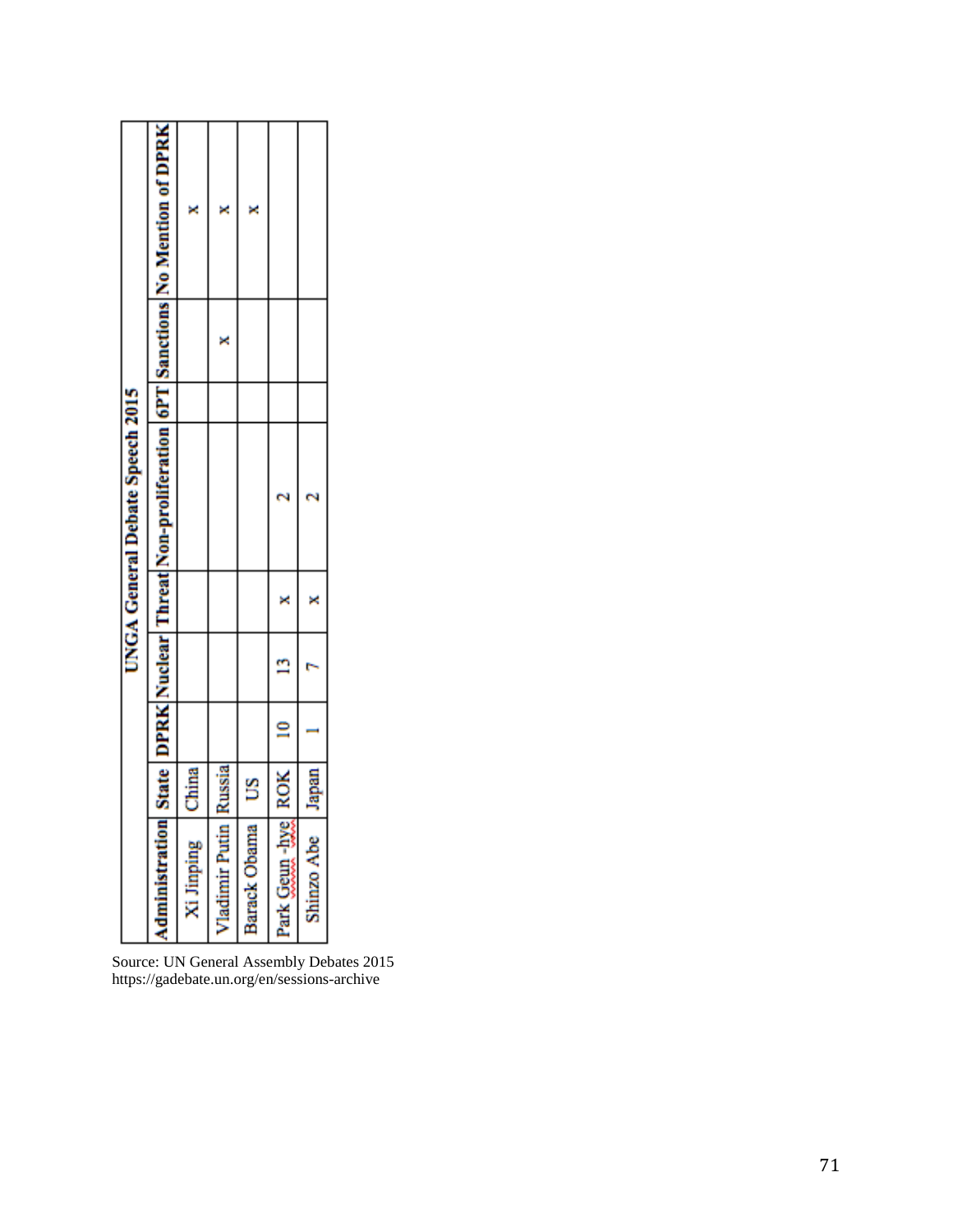|                                 | No Mention of<br><b>DPRK</b>                        |            |                       |                   |                    |                  |
|---------------------------------|-----------------------------------------------------|------------|-----------------------|-------------------|--------------------|------------------|
|                                 | <b>Sanctions</b>                                    |            |                       |                   |                    |                  |
|                                 |                                                     |            |                       |                   |                    |                  |
| UNGA General Debate Speech 2016 | State DPRK Nuclear Threat proliferation 6PT<br>Non- |            |                       |                   |                    |                  |
|                                 |                                                     |            |                       |                   |                    |                  |
|                                 |                                                     |            |                       |                   | ន                  |                  |
|                                 |                                                     |            |                       |                   | $^{25}$            | $\mathbf{L}$     |
|                                 |                                                     | China      |                       |                   |                    |                  |
|                                 | Administration                                      | Xi Jinping | Vladimir Putin Russia | Barack Obama   US | Park Geun-hyel ROK | Shinzo Abe Japan |

Source: UN General Assembly Debates 2016 <https://gadebate.un.org/en/sessions-archive>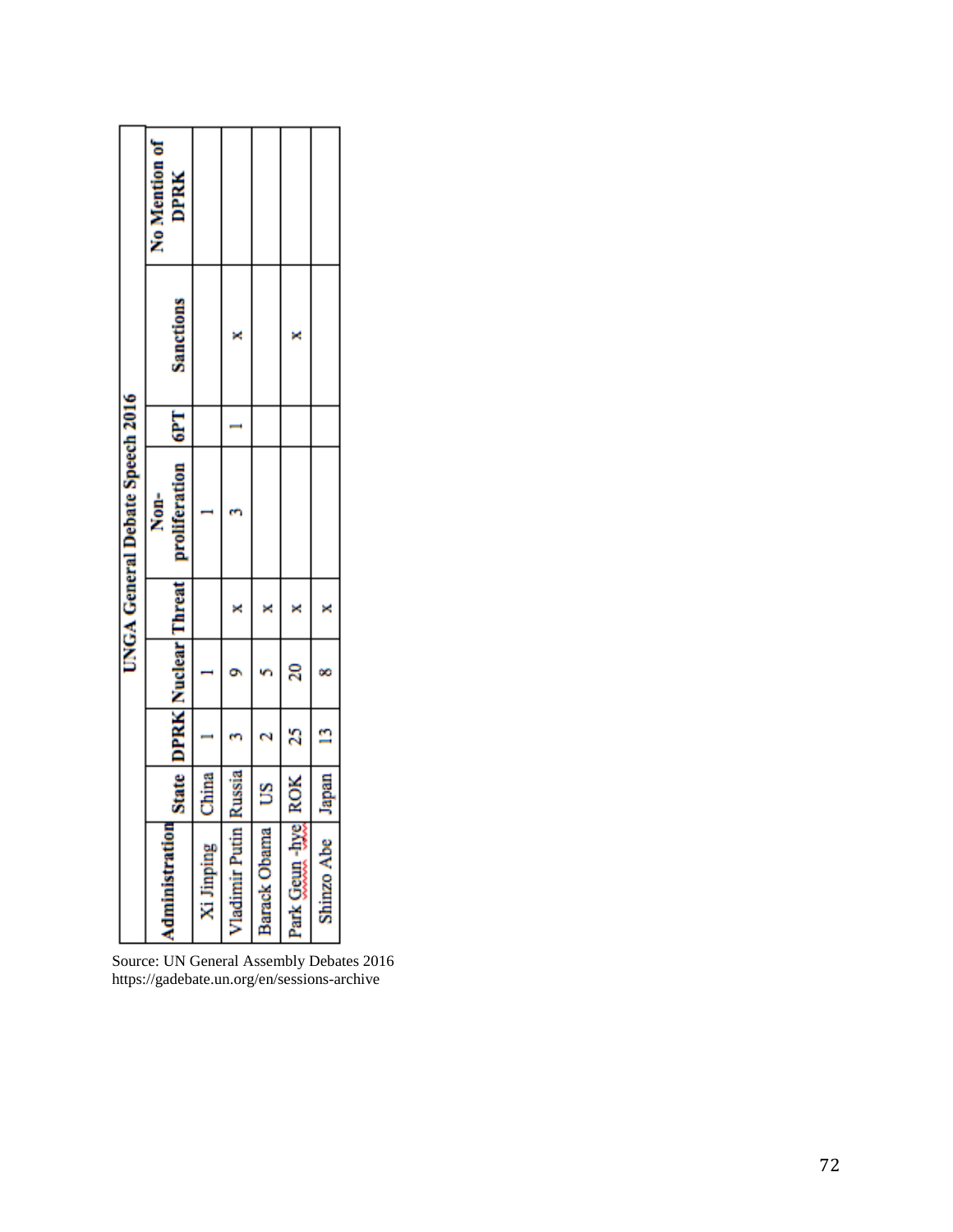## **F. Context Tables Used in Analysis Above:**

## **Table 1**

|                 | US Executive Orders Imposed on North Korea                                                                                                                              |
|-----------------|-------------------------------------------------------------------------------------------------------------------------------------------------------------------------|
|                 | 6/26/2008 13466 Continuing Certain Restrictions With Respect to North Korea and North Korean Nationals                                                                  |
| 8/30/2010 1355  | Blocking Property of Certain Persons With Respect to North Korea                                                                                                        |
| 4/18/2011 13570 | Prohibiting Certain Transactions With Respect To North Korea                                                                                                            |
| 1/2/2015 13687  | Imposing Additional Sanctions with Respect to North Korea                                                                                                               |
|                 | 3/16/2016 13722 Blocking Property of the Government of North Korea and the Workers' Party of Korea, and<br>Prohibiting Certain Transactions With Respect to North Korea |
|                 |                                                                                                                                                                         |

Source: Department of US Treasury, North Korea Sanctions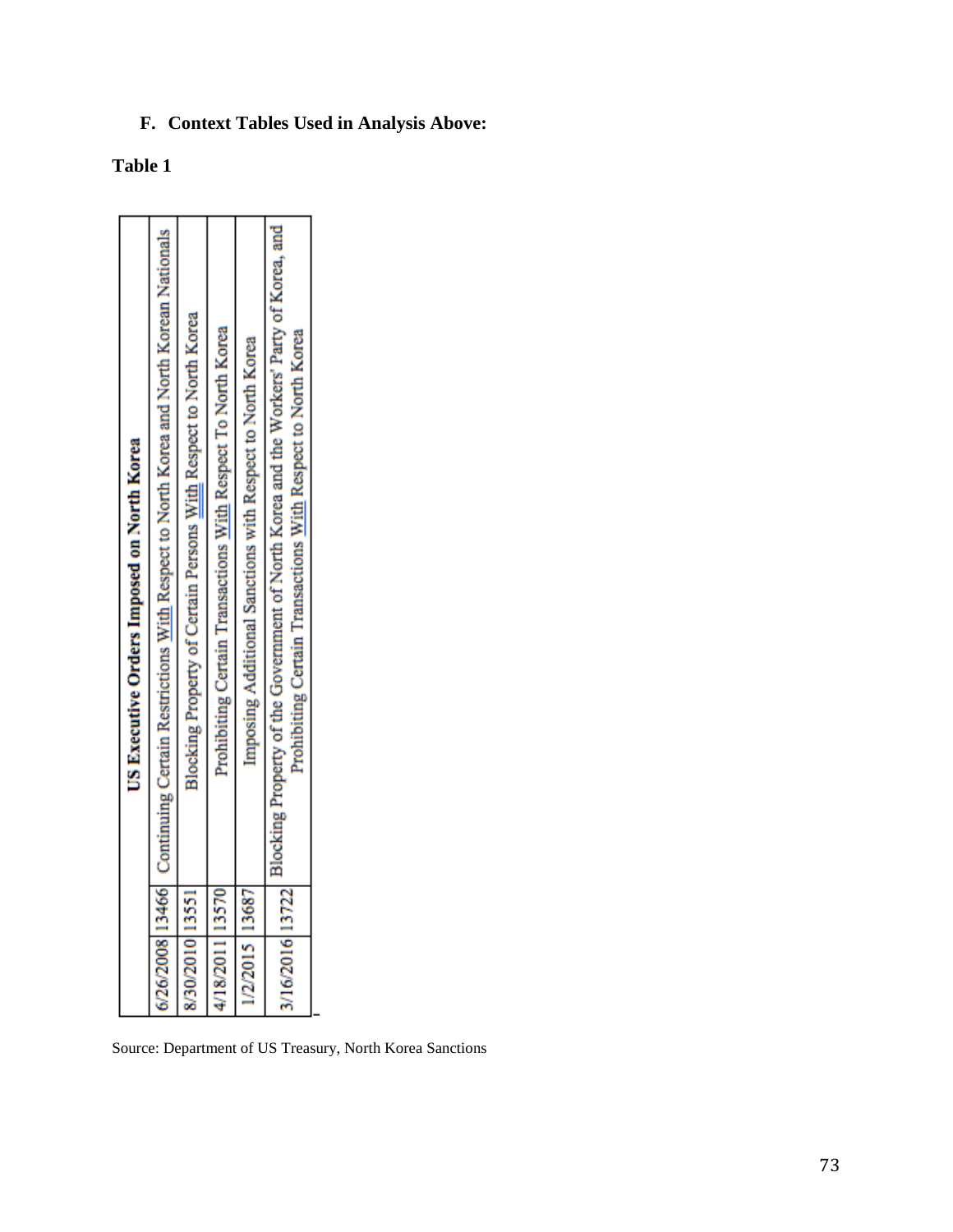| <b>UNSC Sanctions Imposed on North Korea</b> | Security Council Sanctions Committee established, arms embargo, assets freeze,<br>travel ban, ban on imports and exports |                   | http://www.mofa.go.jp/policy/un/resolution1718.pdf<br>arms embargo, luxury goods ban, imports/exports |                   | Non-proliferation/Democratic People's Republic of Korea |
|----------------------------------------------|--------------------------------------------------------------------------------------------------------------------------|-------------------|-------------------------------------------------------------------------------------------------------|-------------------|---------------------------------------------------------|
|                                              | Resolution<br>1718                                                                                                       | esolution<br>1874 | Resolution<br>2087                                                                                    | esolution<br>2094 | Resolution<br>2270                                      |
|                                              | 10/14/2006                                                                                                               | 6/12/2009         | 1/22/2013                                                                                             | 3/7/2013          | 3/2/2016                                                |

Source: Department of US Treasury, North Korea Sanctions

## **Table 2**